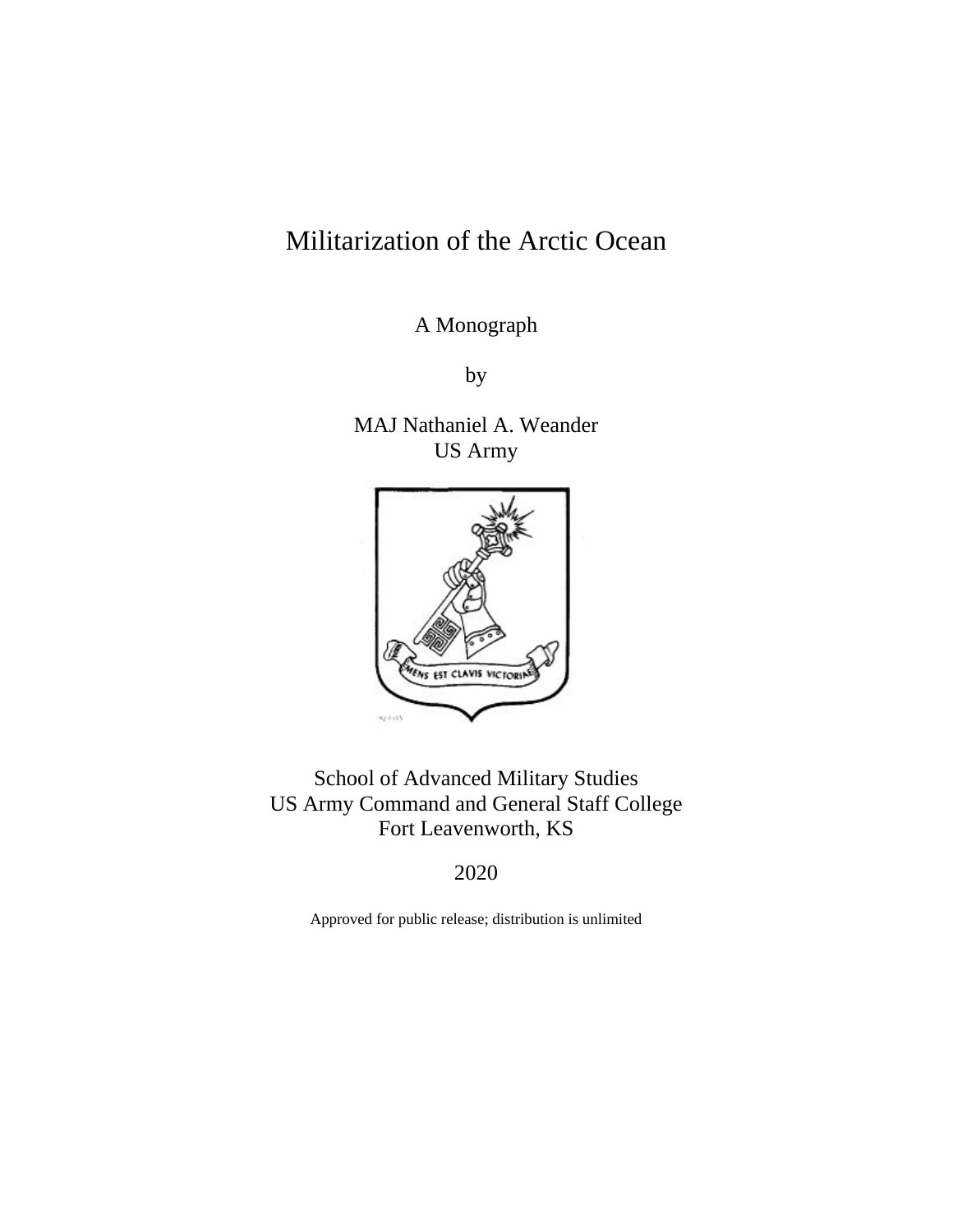|                                                                                                                                                                  | Form Approved                                                                                                                                                                                                                                                                                                                                                                                                                                                                                                                                                                                                                                                                                                                                                                                                                                                                                          |                                                           |  |  |  |  |
|------------------------------------------------------------------------------------------------------------------------------------------------------------------|--------------------------------------------------------------------------------------------------------------------------------------------------------------------------------------------------------------------------------------------------------------------------------------------------------------------------------------------------------------------------------------------------------------------------------------------------------------------------------------------------------------------------------------------------------------------------------------------------------------------------------------------------------------------------------------------------------------------------------------------------------------------------------------------------------------------------------------------------------------------------------------------------------|-----------------------------------------------------------|--|--|--|--|
| <b>REPORT DOCUMENTATION PAGE</b>                                                                                                                                 | OMB No. 0704-0188                                                                                                                                                                                                                                                                                                                                                                                                                                                                                                                                                                                                                                                                                                                                                                                                                                                                                      |                                                           |  |  |  |  |
| PLEASE DO NOT RETURN YOUR FORM TO THE ABOVE ADDRESS.                                                                                                             | Public reporting burden for this collection of information is estimated to average 1 hour per response, including the time for reviewing instructions, searching existing data sources, gathering and maintaining the data<br>needed, and completing and reviewing this collection of information. Send comments regarding this burden estimate or any other aspect of this collection of information, including suggestions for reducing this burden<br>to Department of Defense, Washington Headquarters Services, Directorate for Information Operations and Reports (0704-0188), 1215 Jefferson Davis Highway, Suite 1204, Arlington, VA 22202-4302. Respondents<br>should be aware that notwithstanding any other provision of law, no person shall be subject to any penalty for failing to comply with a collection of information if it does not display a currently valid OMB control number. |                                                           |  |  |  |  |
| 1. REPORT DATE (DD-MM-YYYY)                                                                                                                                      | 2. REPORT TYPE                                                                                                                                                                                                                                                                                                                                                                                                                                                                                                                                                                                                                                                                                                                                                                                                                                                                                         | 3. DATES COVERED (From - To)                              |  |  |  |  |
| 21 05 2020                                                                                                                                                       | <b>SAMS</b> Monograph                                                                                                                                                                                                                                                                                                                                                                                                                                                                                                                                                                                                                                                                                                                                                                                                                                                                                  | $JUNE 19 - MAY 20$                                        |  |  |  |  |
| <b>4. TITLE AND SUBTITLE</b>                                                                                                                                     |                                                                                                                                                                                                                                                                                                                                                                                                                                                                                                                                                                                                                                                                                                                                                                                                                                                                                                        | <b>5a. CONTRACT NUMBER</b>                                |  |  |  |  |
| Militarization of the Arctic Ocean                                                                                                                               |                                                                                                                                                                                                                                                                                                                                                                                                                                                                                                                                                                                                                                                                                                                                                                                                                                                                                                        | <b>5b. GRANT NUMBER</b>                                   |  |  |  |  |
|                                                                                                                                                                  |                                                                                                                                                                                                                                                                                                                                                                                                                                                                                                                                                                                                                                                                                                                                                                                                                                                                                                        | <b>5c. PROGRAM ELEMENT NUMBER</b>                         |  |  |  |  |
| 6. AUTHOR(S)                                                                                                                                                     |                                                                                                                                                                                                                                                                                                                                                                                                                                                                                                                                                                                                                                                                                                                                                                                                                                                                                                        | <b>5d. PROJECT NUMBER</b>                                 |  |  |  |  |
| MAJ Nathaniel A. Weander                                                                                                                                         | <b>5e. TASK NUMBER</b>                                                                                                                                                                                                                                                                                                                                                                                                                                                                                                                                                                                                                                                                                                                                                                                                                                                                                 |                                                           |  |  |  |  |
|                                                                                                                                                                  |                                                                                                                                                                                                                                                                                                                                                                                                                                                                                                                                                                                                                                                                                                                                                                                                                                                                                                        | <b>5f. WORK UNIT NUMBER</b>                               |  |  |  |  |
| 7. PERFORMING ORGANIZATION NAME(S) AND ADDRESS(ES)<br>U.S. Army Command and General Staff College<br><b>ATTN: ATZL-SWD-GD</b><br>Fort Leavenworth, KS 66027-2301 |                                                                                                                                                                                                                                                                                                                                                                                                                                                                                                                                                                                                                                                                                                                                                                                                                                                                                                        | <b>8. PERFORMING ORGANIZATION REPORT</b><br><b>NUMBER</b> |  |  |  |  |
| 9. SPONSORING / MONITORING AGENCY NAME(S) AND ADDRESS(ES)                                                                                                        |                                                                                                                                                                                                                                                                                                                                                                                                                                                                                                                                                                                                                                                                                                                                                                                                                                                                                                        | 10. SPONSOR/MONITOR'S ACRONYM(S)                          |  |  |  |  |
|                                                                                                                                                                  |                                                                                                                                                                                                                                                                                                                                                                                                                                                                                                                                                                                                                                                                                                                                                                                                                                                                                                        | <b>11. SPONSOR/MONITOR'S REPORT</b><br>NUMBER(S)          |  |  |  |  |
| <b>12. DISTRIBUTION / AVAILABILITY STATEMENT</b>                                                                                                                 |                                                                                                                                                                                                                                                                                                                                                                                                                                                                                                                                                                                                                                                                                                                                                                                                                                                                                                        |                                                           |  |  |  |  |
| Approved for Public Release; Distribution Unlimited                                                                                                              |                                                                                                                                                                                                                                                                                                                                                                                                                                                                                                                                                                                                                                                                                                                                                                                                                                                                                                        |                                                           |  |  |  |  |

**13. SUPPLEMENTARY NOTES**

#### **14. ABSTRACT**

The physical conditions in the Arctic are changing. The Arctic ice pack dominated the Arctic Ocean for most of mankind's history. In the last few decades, it has retreated to the point two new sea lines of communication have emerged. Military planners will need to prepare differently whether they expect these sea lines of communication to become militarized or whether they will become zones of cooperation.

This monograph examines what conditions lead new sea lines of communication to competitive militarization. This is a simple question with serious implications. The potential for militarization depends, in part, on whether the key actors view the emerging sea lines of communication as a public, private, or club good. Economic theory offers a lens to examine potential militarization in the Arctic.

This monograph uses a deductive case study approach to apply economic theory to the Arctic. Based on inductive reasoning this work makes recommendations for how to limit militarization, and if this cannot be achieved, how the United States should respond to militarization in the Arctic. This work concludes that when routes are viewed as public goods, they are unlikely to militarize. Militarization is likely to occur when routes are club good with disputed ownership, which is the current trajectory.

#### **15. SUBJECT TERMS**

Arctic Ocean, Militarization, Northwest Passage, Northern Sea Route, Suez Canal, Suez Crisis, Anglo-Egyptian War, Anticipating the Future

| <b>16. SECURITY CLASSIFICATION OF:</b> |                                    |                              | <b>17. LIMITATION</b><br><b>OF ABSTRACT</b> | <b>18. NUMBER</b><br><b>OF PAGES</b> | <b>19a. NAME OF RESPONSIBLE PERSON</b>                       |
|----------------------------------------|------------------------------------|------------------------------|---------------------------------------------|--------------------------------------|--------------------------------------------------------------|
| a. REPORT<br>Unclassified              | <b>b. ABSTRACT</b><br>Unclassified | c. THIS PAGE<br>Unclassified | Unclassified                                |                                      | 19b. TELEPHONE NUMBER (include area<br>code)<br>913-758-3302 |
|                                        |                                    |                              |                                             |                                      |                                                              |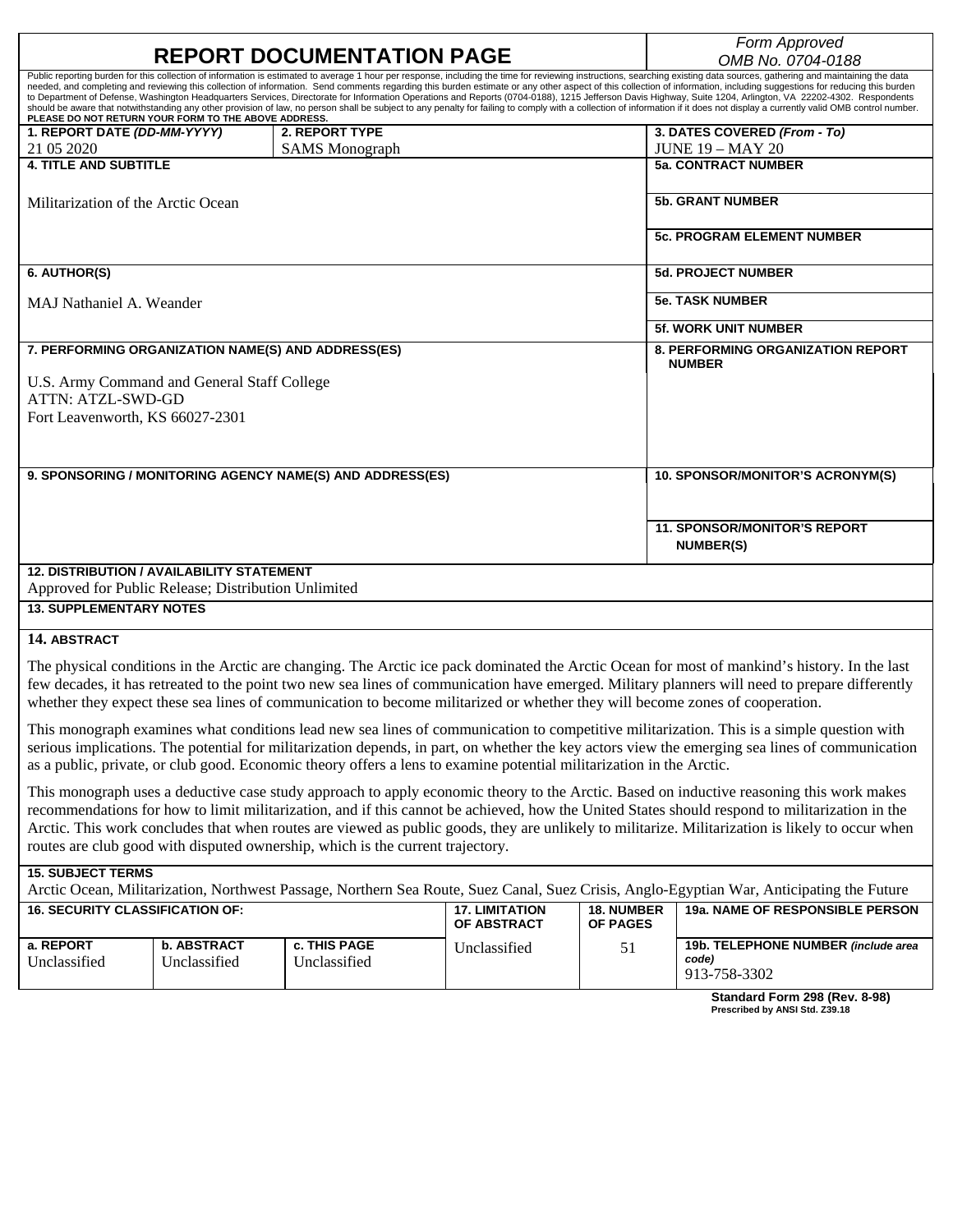### Monograph Approval Page

Monograph Title: Militarization of the Arctic Ocean

Approved by:

|                     | , Monograph Director |
|---------------------|----------------------|
| Phil Hultquist, PhD |                      |

\_\_\_\_\_\_\_\_\_\_\_\_\_\_\_\_\_\_\_\_\_\_\_\_\_\_\_\_\_\_\_\_\_\_, Seminar Leader

Leroy B. Butler, LtCol

\_\_\_\_\_\_\_\_\_\_\_\_\_\_\_\_\_\_\_\_\_\_\_\_\_\_\_\_\_\_\_\_\_\_, Director, School of Advanced Military Studies Brian A. Payne, COL

Accepted this 21st day of May 2020 by:

\_\_\_\_\_\_\_\_\_\_\_\_\_\_\_\_\_\_\_\_\_\_\_\_\_\_\_\_\_\_\_\_\_\_, Acting Director, Office of Degree Programs Prisco R. Hernandez, PhD

The opinions and conclusions expressed herein are those of the student author and do not necessarily represent the views of the US Army Command and General Staff College or any other government agency. (References to this study should include the foregoing statement.)

Fair use determination or copyright permission has been obtained for the inclusion of pictures, maps, graphics, and any other works incorporated into this manuscript. A work of the US government is not subject to copyright, however further publication or sale of copyrighted images is not permissible.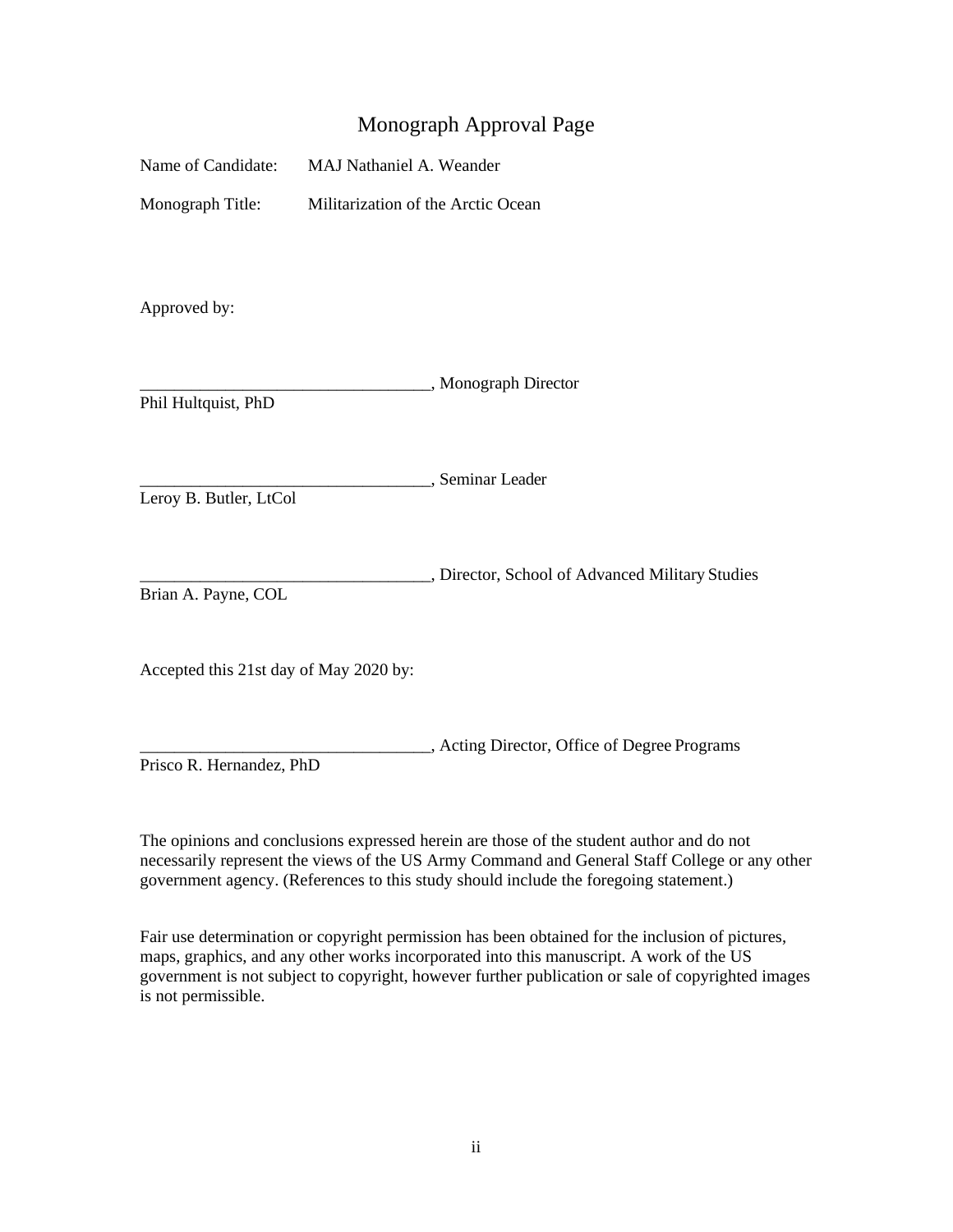### Abstract

Militarization of the Arctic Ocean, by MAJ Nathaniel A. Weander, 52 pages.

The physical conditions in the Arctic are changing. The Arctic ice pack dominated the Arctic Ocean for most of mankind's history. In the last few decades, it has retreated to the point two new sea lines of communication have emerged. Military planners will need to prepare differently whether they expect these sea lines of communication to become militarized or whether they will become zones of cooperation.

This monograph examines what conditions lead new sea lines of communication to competitive militarization. This is a simple question with serious implications. The potential for militarization depends, in part, on whether the key actors view the emerging sea lines of communication as a public, private, or club good. Economic theory offers a lens to examine potential militarization in the Arctic.

This monograph uses a deductive case study approach to apply economic theory to the Arctic. Based on inductive reasoning this work makes recommendations for how to limit militarization, and if this cannot be achieved, how the United States should respond to militarization in the Arctic. This work concludes that when routes are viewed as public goods, they are unlikely to militarize. Militarization is likely to occur when routes are club good with disputed ownership, which is the current trajectory.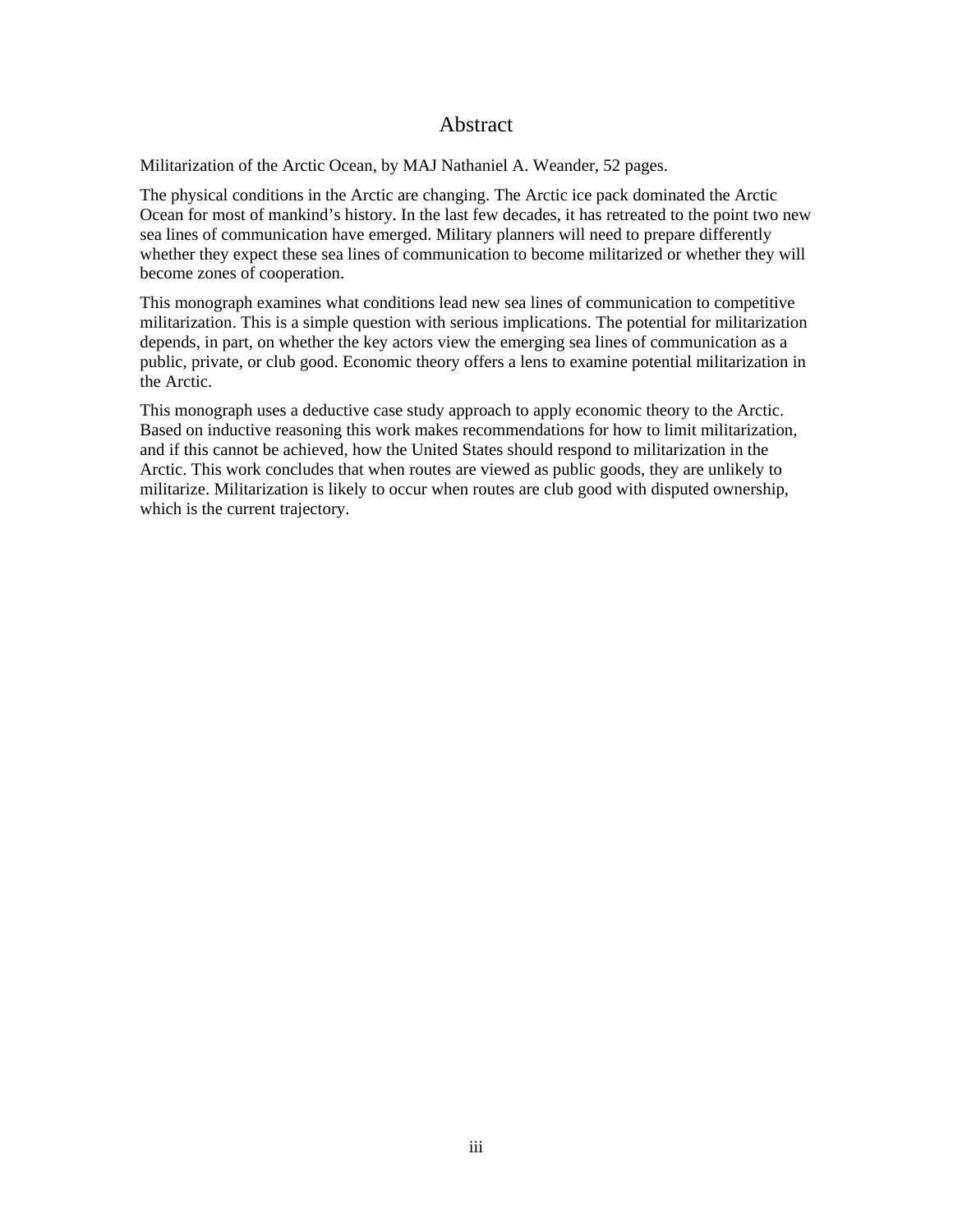## Contents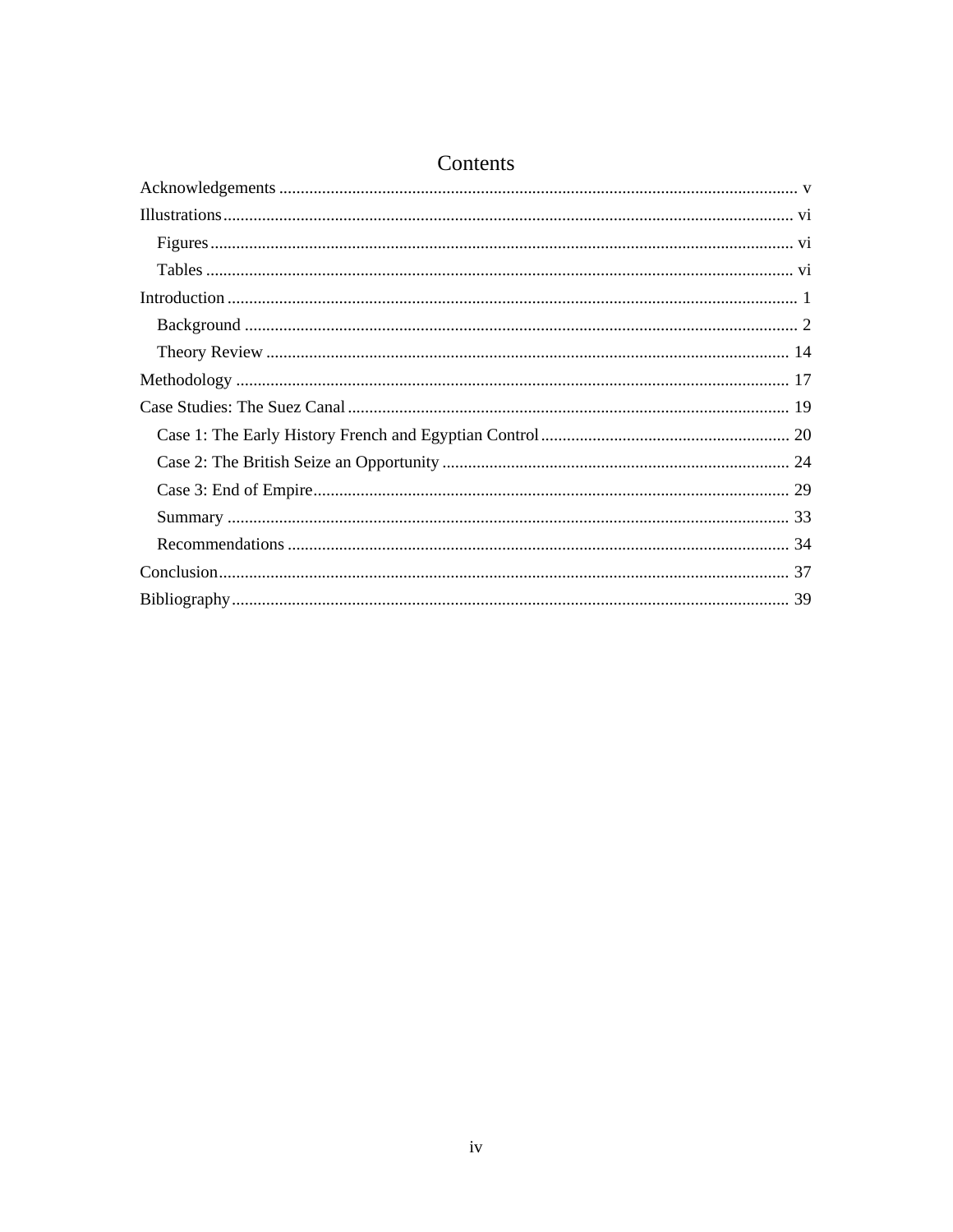## Acknowledgements

<span id="page-5-0"></span>For Kristen. Thank you for your patience and support. Thank you to Dr. Phil Hultquist for coaching and guiding me through this process, and the extra commas.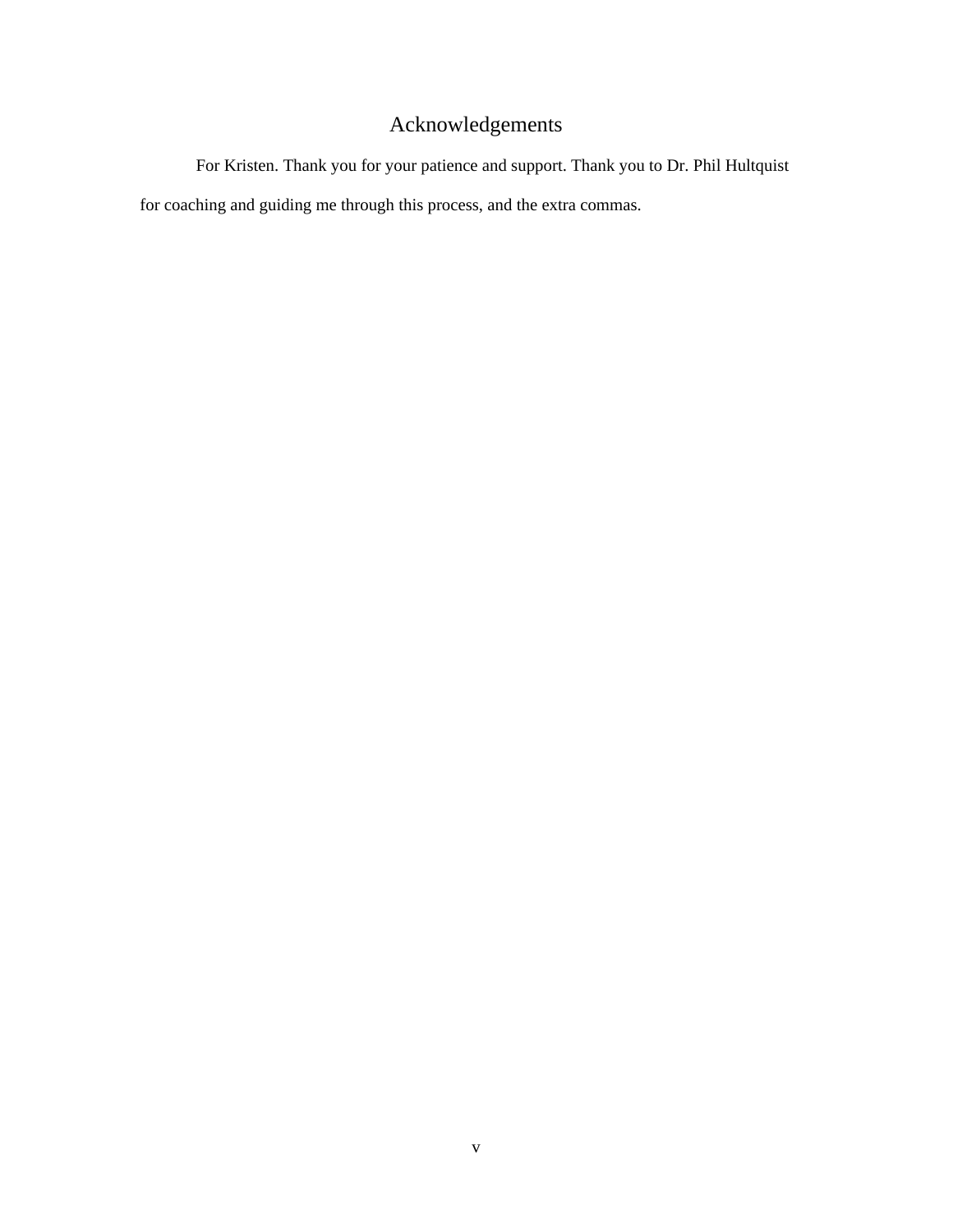## Illustrations

<span id="page-6-1"></span><span id="page-6-0"></span>Figures

<span id="page-6-2"></span>

| Figure 1. The Arctic Ocean, The World Factbook, Central Intelligence Agency          |
|--------------------------------------------------------------------------------------|
|                                                                                      |
|                                                                                      |
|                                                                                      |
|                                                                                      |
|                                                                                      |
|                                                                                      |
| Tables                                                                               |
| Table 1. Typology Chart of Arctic International Issues and Membership by Nation.  10 |
|                                                                                      |
| Table 3. Transpolar Routes as Club Good or Public Good in Relation to Ownership  17  |
| Table 4. Suez Canal as a Club Good or Public Good in Relation to Ownership 18        |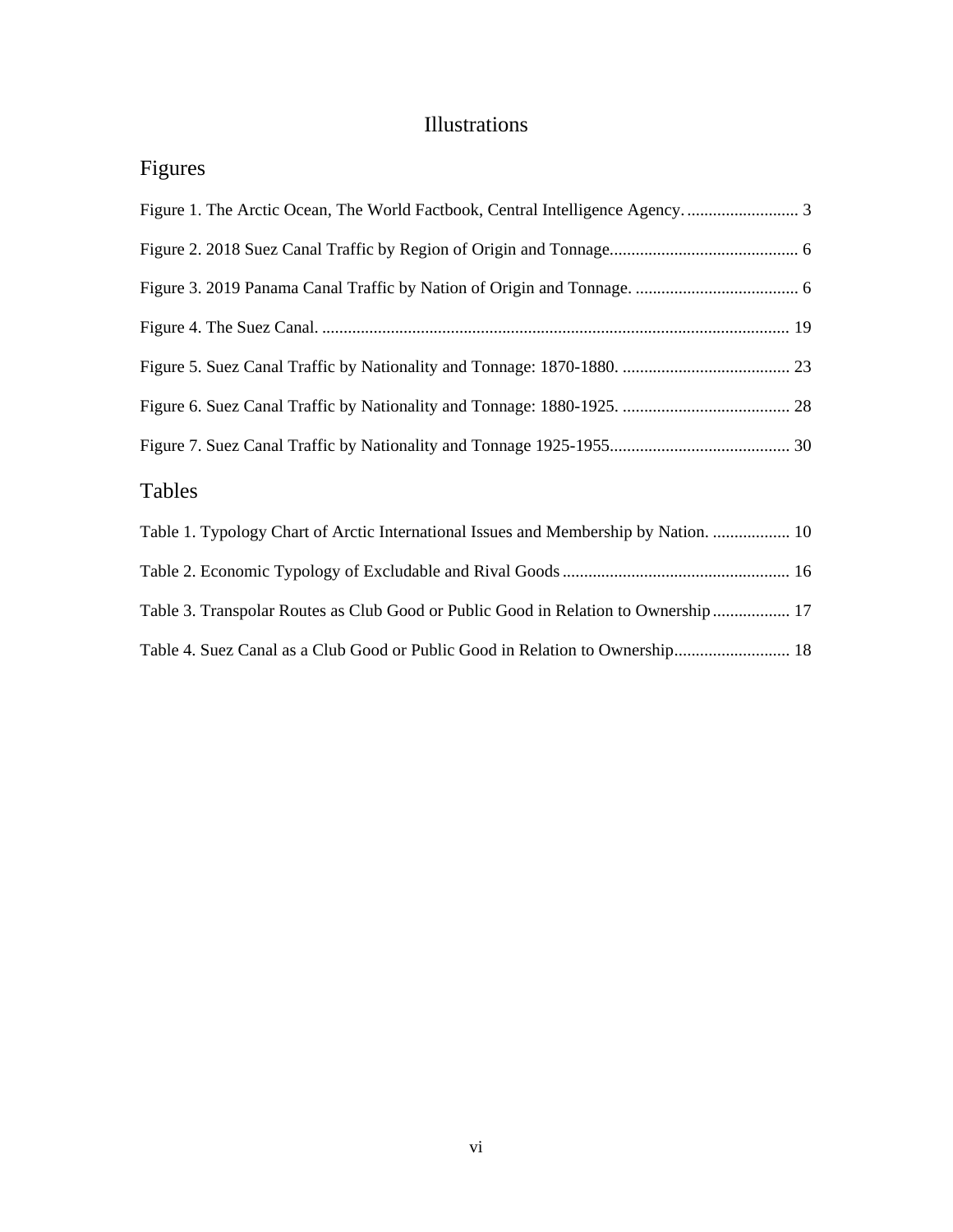#### Introduction

<span id="page-7-0"></span>The physical conditions in the Arctic are changing. The Arctic ice pack dominated the Arctic Ocean for most of mankind's history. In the last few decades, the Arctic ice pack has reduced in size exposing two, new sea lines of communication that are available to both military and commercial shipping assets, see [figure 1.](#page-9-0) Military planners will need to prepare differently whether they expect these sea lines of communication to become militarized, or whether they will become zones of cooperation. This paper seeks to determine under what conditions do new sea lines of communication lead to competitive militarization. This is a simple question with serious implications. Will competition for these routes lead to militarization in the Arctic? The five Arctic coastal states have agreed to administer the Arctic region, its resources, and its sea routes. They view the Arctic Ocean as their lake devoid of international waters.<sup>1</sup> China defines itself as a near-Arctic nation and identifies the central Arctic Ocean, currently under ice, as international waters.<sup>2</sup> Russia has increased their military investment in the Arctic.<sup>3</sup> Looking to the future, it is important for military planners to understand the dynamics of the sea routes and provide informed military advice as to the militarization near the routes.

The economic theory of club and public goods paired with the concept of disputed or undisputed ownership can help explain under what conditions, sea lines of communication, can

 <sup>1</sup> Martin Breum, *Cold Rush: The Astonishing True Story of the New Quest for the Polar North* (Chicago: McGill-Queen's University Press, 2018), 17–22.

<sup>2</sup> The State Council Information Office of the People's Republic of China, "China's Arctic Policy." last modified January 2018, accessed on September 5, 2019, http://english.www.gov.cn/archive/white\_paper/2018/01/26/content\_281476026660336.htm

<sup>3</sup> Ellehuus, Rachel, "Russia Is Harassing U.S. Jets in the Arctic as Part of a Putin Power Play," accessed on October 10, 2019, https://www.nbcnews.com/think/opinion/russia-harassing-u-s-jets-arcticpart-putin-power-play-ncna1010781; Allan Woods, "Back off and Stay out of Our Airspace," accessed October 10, 2019,

https://www.thestar.com/news/canada/2009/02/28/back off and stay out of our airspace russia.html; Atle Staalesen, "More than 300 Russian Paratroopers Have Been on North Pole," accessed October 10, 2019, https://thebarentsobserver.com/en/security/2017/01/more-300-russian-paratroopers-have-been-northpole; The Independent Barents Observer, "Russian Paratroopers Trained on North Pole," accessed October 10, 2019, https://thebarentsobserver.com/en/security/2016/04/russian-paratroopers-trained-north-pole.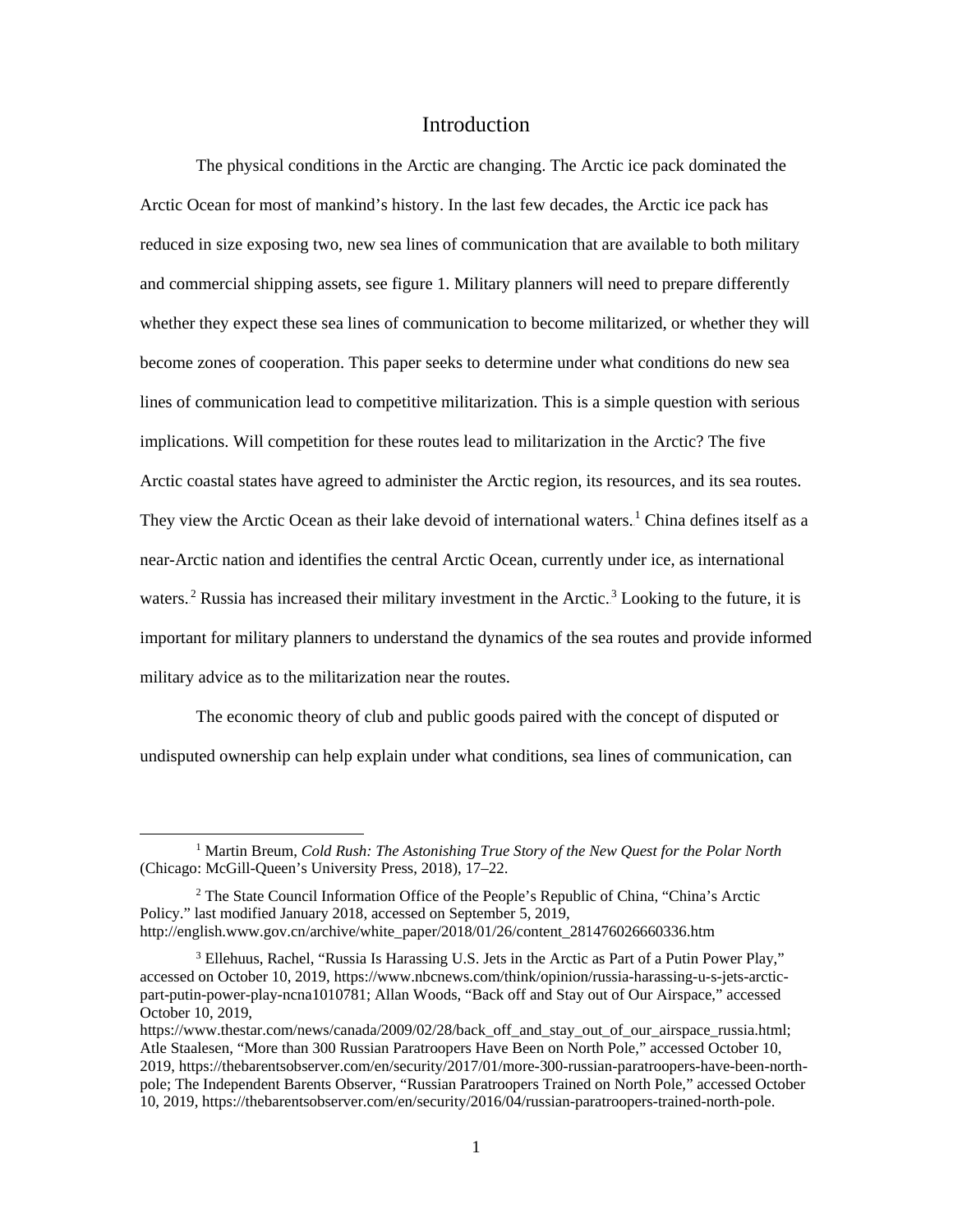become militarized. This paper will define militarization as an increase of military personnel or resources in the region. The transpolar sea routes emerging today resemble canals. They each have a limited entrance and exit point. By their very nature they canalize traffic. Coastal nations can control maritime traffic near their coastline.

The history of the Suez Canal provides an analogy to evaluate the potential conditions of newly discovered sea lines of communication, and to determine under what conditions, newly discovered sea lines of communication may lead to competitive militarization. Competitive militarization is likely to occur when a sea line of communication is a *club good* with disputed ownership. Economic theory describes a club good as a good, which can be used by many actors, but also, a good that an actor can restrict to a group.

#### <span id="page-8-0"></span>Background

The Arctic Ocean rests at the northern pole astride the roof of the world. Over the last few decades, it has become much more accessible. To understand the current state of international competition in the Arctic Ocean, it is important to understand the physical characteristics of the ocean, how the regional powers viewed the Arctic through history, and how this is changing.

The Arctic Ocean is the smallest ocean on the face of the earth at one sixth the size of the Indian Ocean, roughly the size of the Mediterranean Sea.<sup>4</sup> Its depth averages nearly a thousand meters, but extends to four thousand meters at the pole.<sup>5</sup> Five nations possess coast lines on the Arctic Ocean above the Arctic Circle: the Russian Federation, Norway, the Kingdom of Denmark (through its commonwealth Greenland), Canada, and the United States of America, see [figure 1.](#page-9-0)

 <sup>4</sup> Encyclopedia Britannica, "Arctic Ocean Definition, Location, Map, Climate, & Facts," accessed on October 1, 2019, https://www.britannica.com/place/Arctic-Ocean.

<sup>5</sup> Ibid.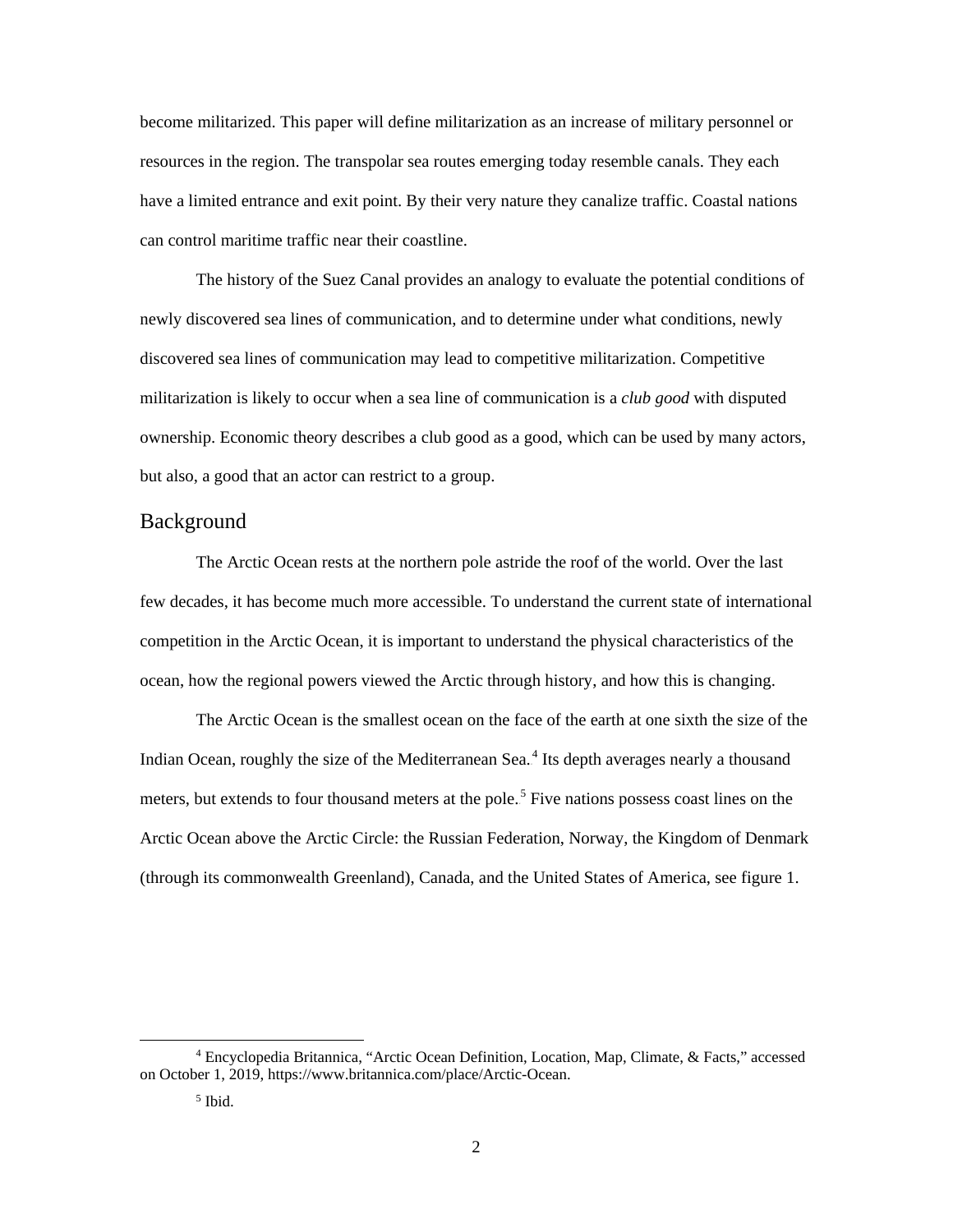

<span id="page-9-0"></span>Figure 1. The Arctic Ocean, The World Factbook, Central Intelligence Agency.<sup>6</sup>

European sailors first began to search for a northern route to Asia in the decades following Christopher Columbus's voyage to America. Eventually two routes emerged. The Northwest Passage north of North America and the Northern Sea Route north of Eurasia.<sup>7</sup> The routes are generally independent of each other; however, both routes enter the Pacific Ocean at the narrow fifty-three-mile-wide Bering Strait.<sup>8</sup> Neither passage was navigable until the 19th century.

In 1875, Nils Adolf Erik, a Swedish explorer, became the first man to cross the Northern Sea Route. He transited the route quickly for the period—only three hundred and sixty-six-days.<sup>9</sup>

 <sup>6</sup> Central Intelligence Agency, *The World Factbook: Oceans: Arctic Ocean* (Washington, DC: Central Intelligence Agency, 2019), accessed on October 8, 2019, https://www.cia.gov/library/publications/resources/the-world-factbook/geos/xq.html.

<sup>7</sup> Roger Howard, *The Arctic Gold Rush: The New Race for Tomorrow's Natural Resources* (New York: Continuum US, 2009), 38–42.

<sup>8</sup> Encyclopedia Britannica, "Bering Strait, Pacific Ocean," accessed on January 23, 2020. https://www.britannica.com/place/Bering-Strait.

<sup>9</sup> Encyclopedia Britannica, "Adolf Erik, Baron Nordenskiöld Swedish Explorer," accessed on October 3, 2019, https://www.britannica.com/biography/Adolf-Erik-Baron-Nordenskiold.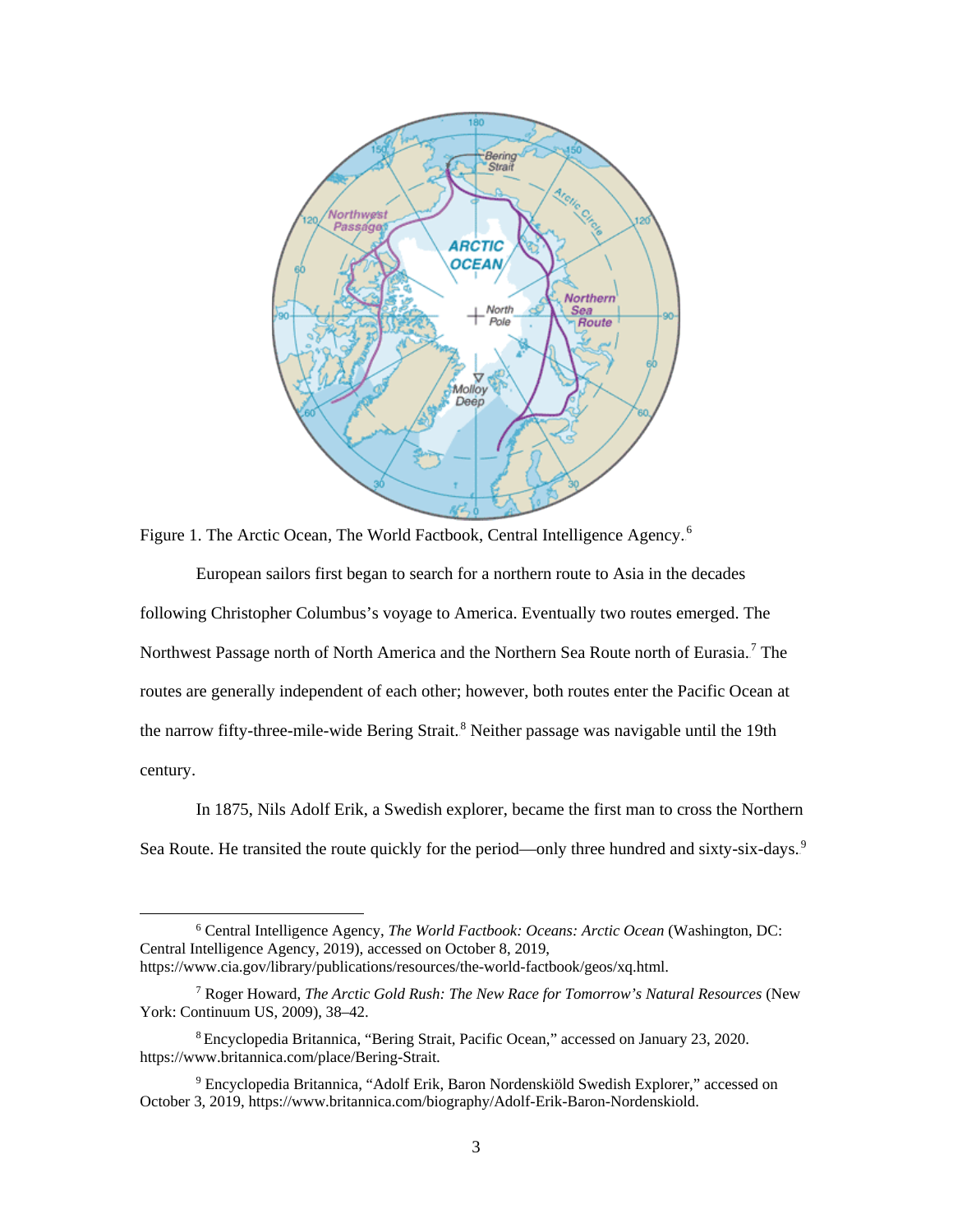The first crossing of the Northwest Passage did not occur until 1906. Roald Amundson, a Norwegian, and his crew lodged their specialized ship the *Gøja* in the Arctic ice pack north of Greenland. They spent the next three years locked in ice drifting on the polar currents to Alaska. $^{10}$ 

During the twentieth century, the two sea routes remained locked in ice most of the year. The world viewed the Arctic as a quiet area with little international competition. During the Cold War, Norway, a founding NATO member, and the Soviet Union successfully managed fishery resources even with an unresolved territorial dispute. In 1973, the United States and the Soviet Union were able to cooperate and signed the Agreement for the Conservation of Polar Bears.<sup>11</sup>

The Arctic Ocean is changing. Over the summer of 2018, over seventy vessels traversed the Northwest Passage.<sup>12</sup> Several cruise lines are currently booking three-week vacations to transit the Northwest Passage.<sup>13</sup> China anticipates further warming will leave the Arctic Ocean without an ice pack. In this future they believe it will be possible to transit the Arctic Ocean near the North Pole on a third Central Passage.<sup>14</sup> Norway is predicting the Arctic Ocean may experience ice free summers by  $2050^{-15}$ 

 <sup>10</sup> Stephen R. Bown, *The Last Viking: The Life of Roald Amundsen* (Philadelphia, PA: Da Capo Press Inc., 2013), 50–90.

<sup>&</sup>lt;sup>11</sup> Stephanie Pezard et al., *Maintaining Arctic Cooperation with Russia: Planning for Regional Change in the Far North* (Santa Monica, CA: RAND Corporation, 2017), 22–23.

<sup>&</sup>lt;sup>12</sup> "Navigating the Northwest Passage for Climate Science," Science Friday, accessed on September 5, 2019, https://www.sciencefriday.com/segments/northwest-passage-project-arcticclimate/?fbclid=IwAR2kUaULe9gJWcOaz-CwLCyZBLefUoX\_fuPM9PoBFF6JjBgbOulfVrFv8JY.

<sup>&</sup>lt;sup>13</sup> "10 Best Northwest Passage Cruises, Tours & Expeditions 2019-2020," Adventure Life, accessed on September 5, 2019. https://www.adventure-life.com/northwest-passage.

<sup>&</sup>lt;sup>14</sup> The State Council Information Office of the People's Republic of China, "China's Arctic Policy," last modified January 2018, accessed on September 5, 2019, http://english.www.gov.cn/archive/white\_paper/2018/01/26/content\_281476026660336.htm.

<sup>15</sup> Norwegian Ministry of Foreign Affairs, *Norway's Arctic Policy* (Oslo, NO: Norwegian Ministry of Foreign Affairs, 2014), 6–7, accessed on October 8, 2019. https://www.regjeringen.no/globalassets/departementene/ud/vedlegg/nord/nordkloden\_en.pdf.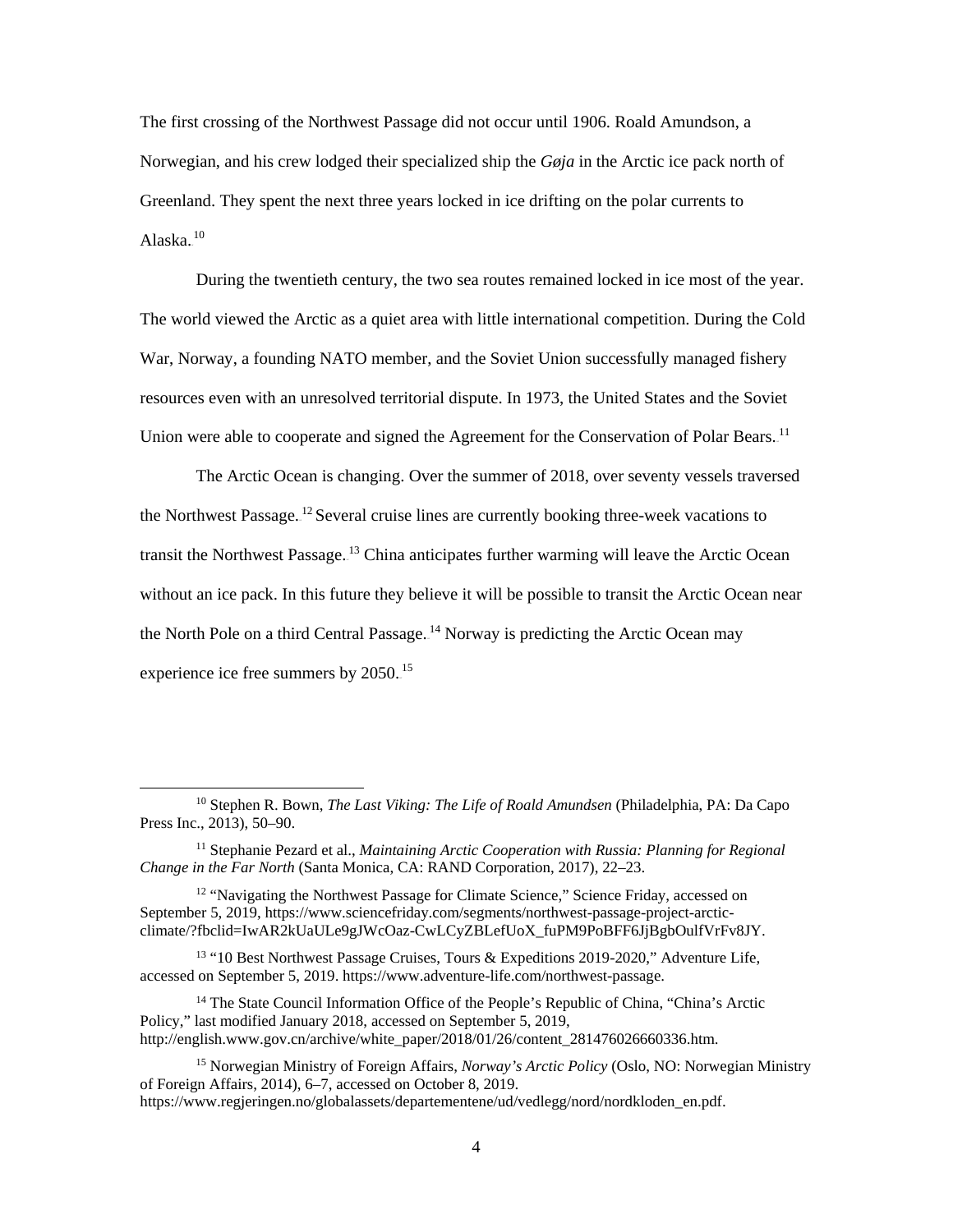Viable Arctic sea routes will reduce the time and money required to ship goods between Europe and Asia. An Arctic passage from Tokyo to London cuts about 3,000 nautical miles off the 12,900 nautical mile route via the Suez Canal. An Arctic Passage is about 4,800 nautical miles shorter than the 14,700 nautical mile trip via the Panama Canal.<sup>16</sup> Furthermore, they avoid the fees associated with either of the canals. The Arctic route also avoids the political uncertainty at the Straits of Malacca that lie between the Suez Canal and East Asia. Beluga, a German shipping company, believes Arctic routes will reduce their costs of shipping between Asia and Europe by 50 percent. $17$ 

Suez Canal traffic data, displayed in [figure 2,](#page-12-0) demonstrates European and East Asian Nations are most likely to be the primary users of transpolar routes. Panama Canal traffic, displayed in [figure 3,](#page-12-1) will likely contribute less. This is because America is the primary user. American goods have several routes to cross between the Atlantic and the Pacific Oceans such as the interstate highway system, and the transcontinental railway. The length of the Alaskan and of Canadian coastlines will likely limit American commercial use of the North West Passage. Therefore, the nations of East Asia and Europe are most likely to take a commercial interest in the Arctic sea routes.

<sup>&</sup>lt;sup>16</sup> "Port of Panama, Panama to Port of Southampton, United Kingdom Sea Route and Distance," Ports.com, accessed on October 15, 2019, http://ports.com/sea-route/port-of-panama,panama/port-ofsouthampton,united-

kingdom/#/?a=4669&b=0&c=Port%20of%20Tokyo,%20Japan&d=Port%20of%20Southampton%20,%20 United%20Kingdom.

<sup>17</sup> Howard, *The Arctic Gold Rush: The New Race for Tomorrow's Natural Resources*, 109–110.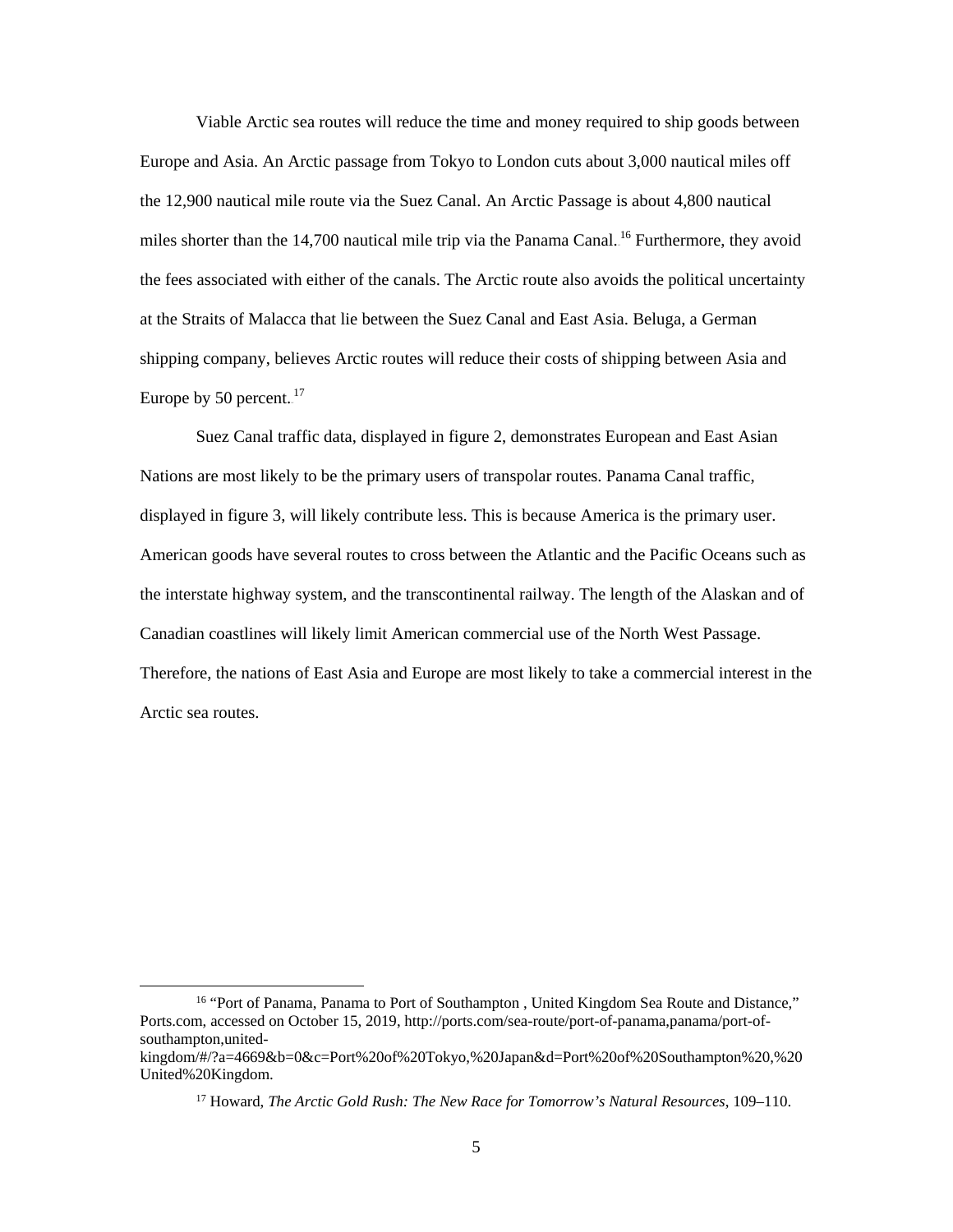

<span id="page-12-0"></span>Figure 2. 2018 Suez Canal Traffic by Region of Origin and Tonnage.<sup>18</sup>



<span id="page-12-1"></span>Figure 3. 2019 Panama Canal Traffic by Nation of Origin and Tonnage.<sup>19</sup>

To understand the potential for international cooperation and competition, it is important

to understand the international agreements governing the Arctic Ocean. The Arctic Ocean falls

<sup>&</sup>lt;sup>18</sup> "SCA-Navigation Statistics," The Suez Canal, accessed November 1, 2019, https://www.suezcanal.gov.eg:443/English/Navigation/Pages/NavigationStatistics.aspx.

<sup>&</sup>lt;sup>19</sup> "Maritime Services-PanCanal.Com," The Panama Canal, accessed on November 1, 2019, https://www.pancanal.com/eng/op/transit-stats/index.html. Figure excludes the tonnage of vessels with origins in the Mediterranean Sea or Persian Gulf. These vessels are local traffic and are unlikely to change with the emerging trans-polar routes.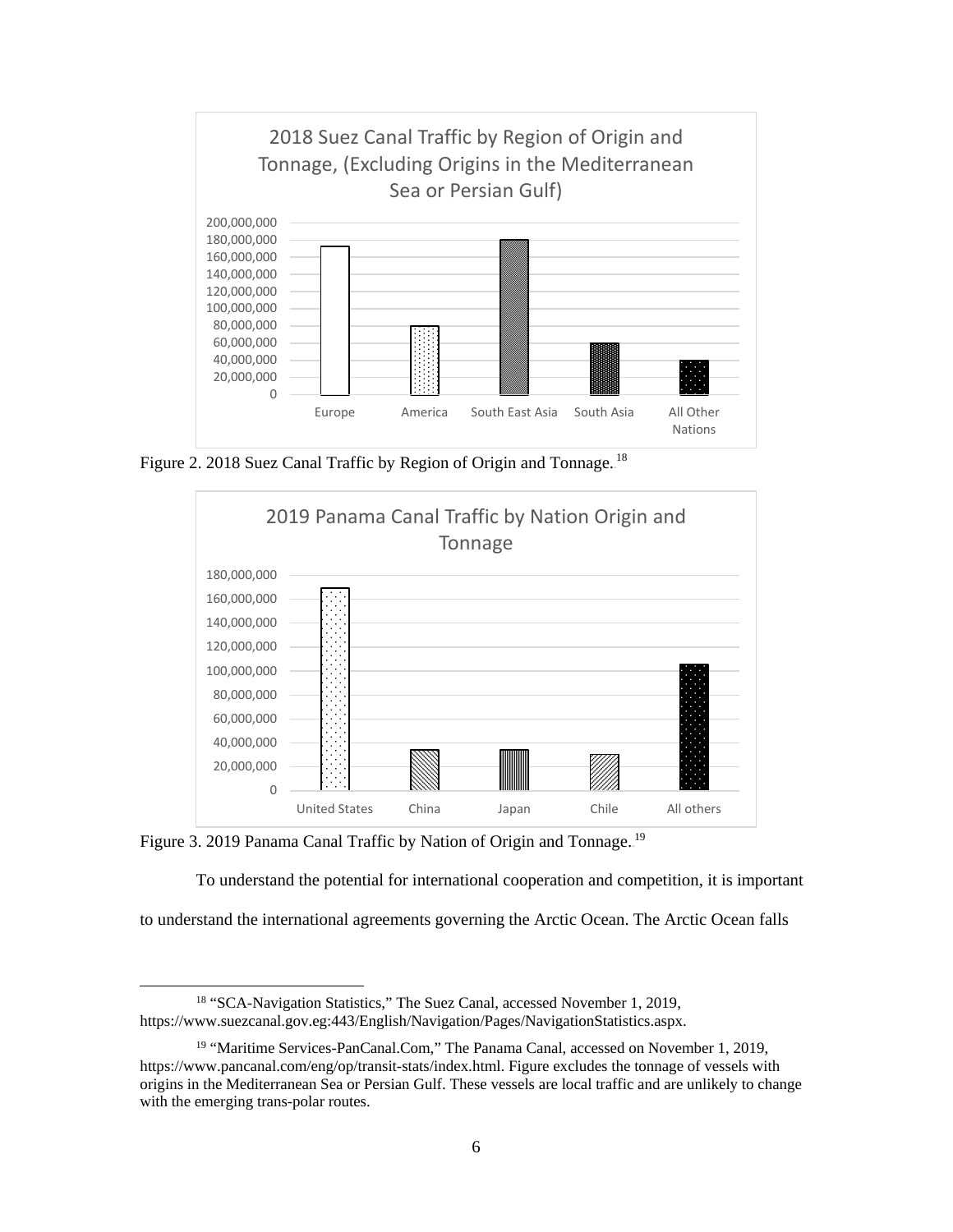under the United Nations Convention on the Law of the Sea. Completed in 1982, it is a foundational document to global sea commerce and its relation to state sovereignty. Four of the five Arctic Coastal Nations and China have ratified the convention. The United States is the notable exception.<sup>20</sup> The United Nations Convention on the Law of the Sea provides coastal states with a territorial sea and economic exclusion zone.

The territorial sea begins at the coastal baseline and can extend up to twelve nautical miles into the sea. In the territorial sea, the coastal state retains full sovereignty from below the seabed, up through the water column, to the overlying airspace.<sup>21</sup> The ships of all nations enjoy the right of innocent passage through a territorial sea. The convention defines innocent passage as passage that threatens neither the peace nor the good order of the coastal state.<sup>22</sup>

Beyond the territorial sea the coastal state possesses an exclusive economic zone. In this zone, the coastal state possesses exclusive economic rights to the natural resources from below the sea bed, up through the water column to the surface of the ocean.<sup>23</sup> This zone extends up to two-hundred nautical miles from the coastal baseline, unless the coastal state can prove its continental shelf extends further.<sup>24</sup> If the exclusive economic zone is covered in ice, the coastal state has additional rights. They may adopt and enforce regulations and laws to control maritime pollution on the ice-covered portion of their exclusive economic zone.<sup>25</sup>

- 23 Ibid., 47.
- 24 Ibid., 53.
- $25$  Ibid., 115.

 <sup>20</sup> United Nations Oceans and Law of the Sea, *The United Nations Convention on the Law of the Sea of 10 December 1982* (New York, NY: UN, July 28, 1994), accessed on October 8, 2019, https://www.un.org/Depts/los/convention\_agreements/texts/unclos/unclos\_e.pdf.

<sup>21</sup> Ibid., 21.

<sup>22</sup> Ibid., 30-31.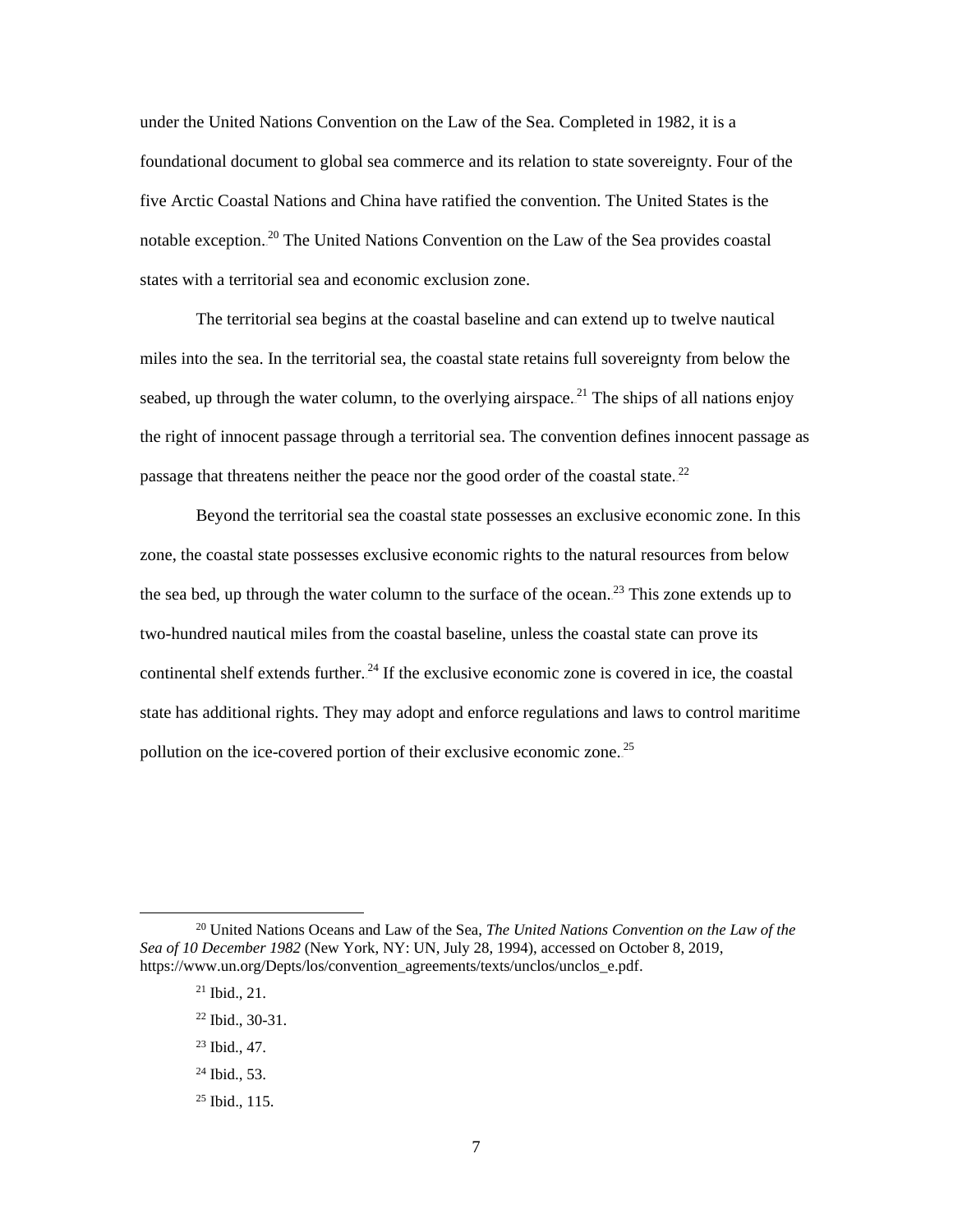The high seas exist beyond the exclusive economic zones. The use of the high seas is subject only to the United Nations Convention on the Law of the Sea. Any states are free to navigate, overfly, lay cables and pipelines, construct artificial islands, and extract resources.<sup>26</sup>

States may also possess internal waters. These are any waters on the inland side of the territorial sea baseline.<sup>27</sup> There is an important distinction between internal waters and all other classifications discussed. Ships conducting an innocent passage through a territorial sea do not have the right to enter internal waters. Article 25 of the convention allows all coastal states to deny entry to interior waterways.<sup>28</sup> Beyond this foundational document several nations have entered additional international agreements pertaining to the Arctic Ocean.

In 1996, the eight Arctic States, Canada, The Kingdom of Denmark, Finland, Iceland, the Kingdom of Norway, the Russian Federation, the Kingdom of Sweden, and the United States of America, met in Ottawa, Canada to foster cooperation in the Arctic. At the end of the conference, the Arctic States published the Ottawa Declaration founding the Arctic Council. The Arctic Council aspired to be the premier intergovernmental agency operating in the far north.<sup>29</sup> The Arctic Council hoped to protect the interests of the indigenous populations in the Arctic, foster sustainable development of the Arctic, and protect the Arctic ecosystem. At this stage the world generally viewed the Arctic as something akin to a nature park. That is, it was something to agree to protect, but offered little economic or military value worth competing over.

On the morning of August 2, 2007 international competition entered the Arctic Ocean. A nuclear-powered ice breaker battered its way through two meters of ice pack. In its wake, a

 <sup>26</sup> United Nations Oceans and Law of the Sea, *The United Nations Convention on the Law of the Sea of 10 December 1982*, 57.

<sup>27</sup> Ibid., 28.

<sup>28</sup> Ibid., 33.

 $29$  "The Ottawa Declaration, 1996," The Arctic Council, accessed on October 1, 2019, https://oaarchive.arctic-council.org/bitstream/handle/11374/85/EDOCS-1752-v2- ACMMCA00\_Ottawa\_1996\_Founding\_Declaration.PDF?sequence=5&isAllowed=y.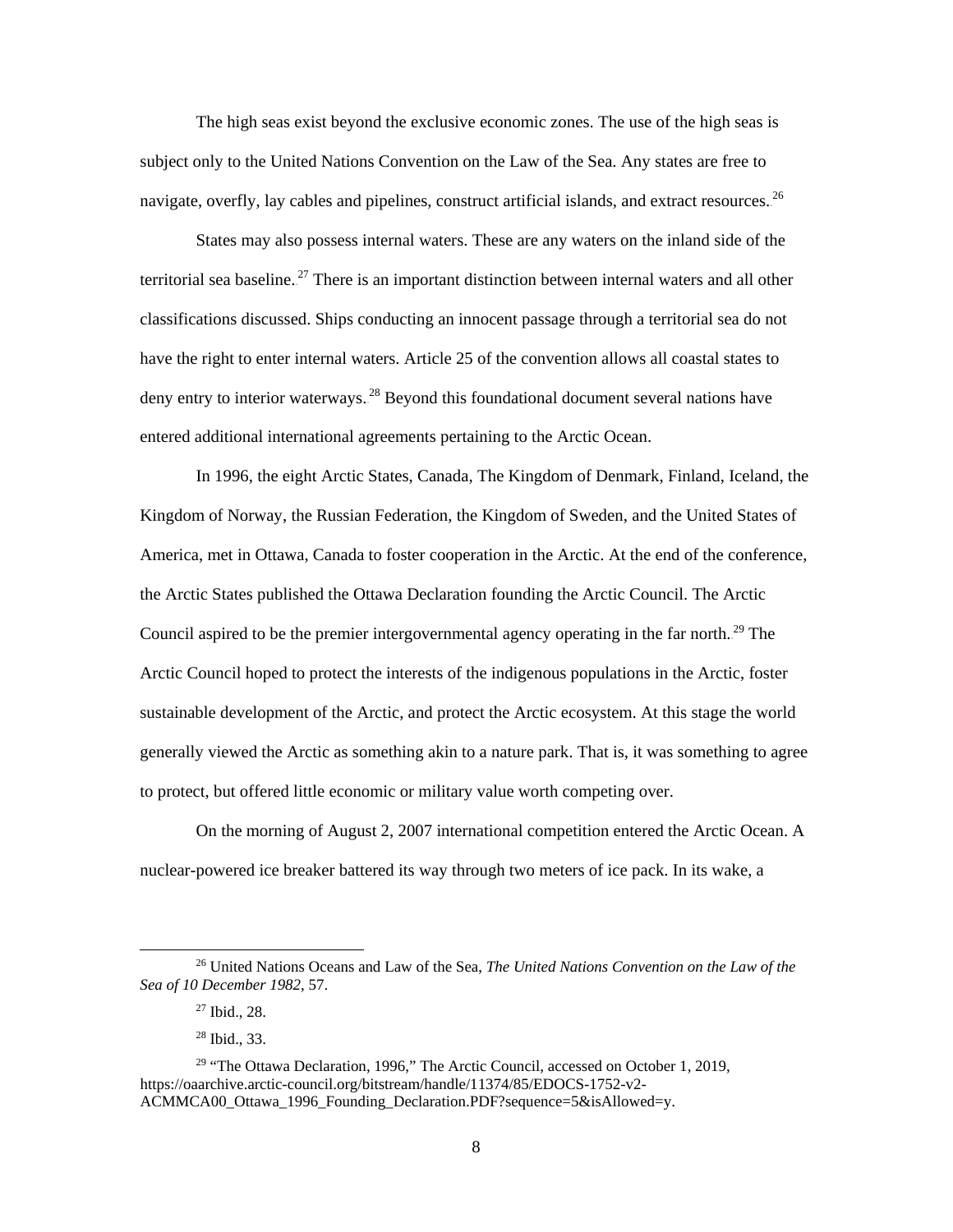research team lowered two experimental submarines into the Arctic Ocean. The submarines descended for over four hours to reach a depth of 4,000 meters. Cloaked in darkness they planted a Russian flag on the sea bed under the North Pole. This act was not just a scientific achievement. It affected how the Arctic Nations viewed the Arctic Ocean and each other.<sup>30</sup>

The Kingdom of Denmark was the first nation to react to the dive. Denmark's Foreign Minister Per Stig Møller feared the Arctic would become the next region of global conflict. To avoid a race for control of the Arctic Ocean and resources he organized a meeting of the five Arctic Coastal Nations: The Kingdom of Denmark, Canada, the United States, the Russian Federation, and the Kingdom of Norway. The five Arctic Coastal Nations signed the Ilulissat Declaration of 2008. The declaration affirmed the signers would abide by the United Nations Convention on the Law of the Seas and stated the Arctic Coastal Nations would administer the Arctic Ocean. Furthermore, they agreed there was no need for additional treaties or international agreements to resolve issues in the Arctic. This action excluded Iceland, Finland, Sweden, and the rest of the world from the governance and development of the Arctic.<sup>31</sup>

In the twelve years since the signing of the declaration, the sea ice continues to retreat. This has led to further scientific explorations of the Arctic Seabed. Some Arctic States are seeking evidence their continental shelves extend beyond the two-hundred nautical miles stipulated in the United Nations Convention on the Law of the Sea. Russia, Denmark, and Canada all have submitted competing territorial claims in the Arctic Ocean to the United Nations Commission on the Limits of the Continental Shelf. In this environment the various nations have developed different views of the sea routes and pursued differing national priorities in the Arctic, see [table 1.](#page-16-0)

 <sup>30</sup> Martin Breum, *Cold Rush: The Astonishing True Story of the New Quest for the Polar North* (Chicago: McGill-Queen's University Press, 2018), 12.

<sup>31</sup> Breum, *Cold Rush: The Astonishing True Story of the New Quest for the Polar North*, 10–28; "The Ilulissat Declaration, 2008," Danish Ministry of Foreign Affairs, accessed on September 5, 2019, https://cil.nus.edu.sg/wp-content/uploads/2017/07/2008-Ilulissat-Declaration.pdf.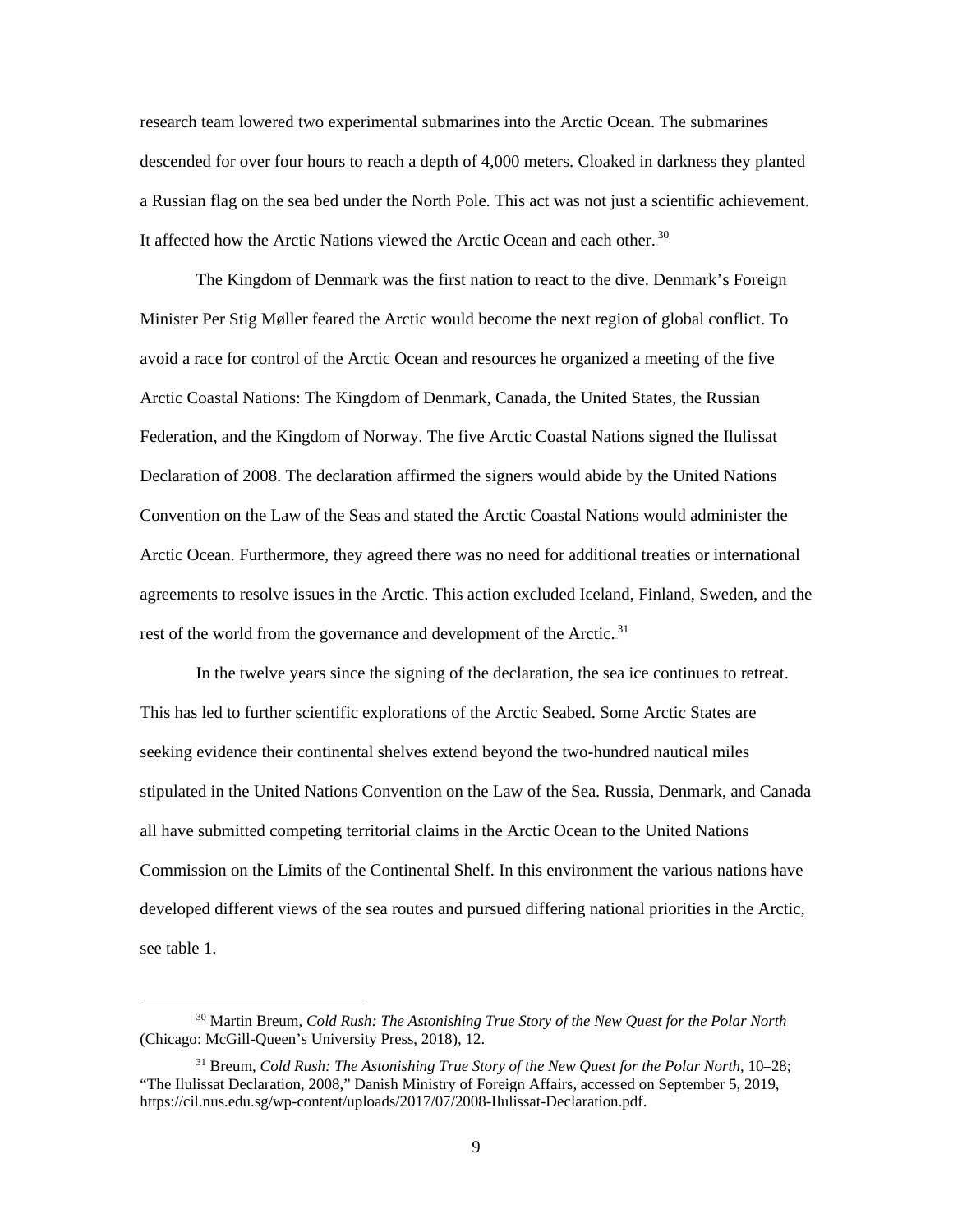| Issue/Membership                                            | United<br><b>States</b> | anada        | Denmark | Iceland | Norway | Finland | Sweden | Russia | China |
|-------------------------------------------------------------|-------------------------|--------------|---------|---------|--------|---------|--------|--------|-------|
| <b>NATO</b> Member                                          |                         |              |         |         |        |         |        |        |       |
| <b>Arctic Council Member</b>                                | ✓                       | $\mathbf{v}$ |         | ✓       | ✓      | ✓       |        | ✓      |       |
| Arctic Coastal State (Ilulissat Declaration)                | ✓                       | $\checkmark$ |         |         | ✓      |         |        | ✓      |       |
| Ratified United Nations Convention on the<br>Law of the Sea | $\ast$                  | $\checkmark$ |         | ✓       | ✓      | ✓       |        | ✓      |       |
| <b>Unresolved Continental Shelf Claim</b>                   |                         | ✔            |         |         |        |         |        | ✓      |       |

<span id="page-16-0"></span>**Table 1. Typology Chart of Arctic International Issues and Membership by Nation.**

*Source:* Created by the Author. The United States has not ratified the United Nations Convention on the Law of the Sea but accepts the rules of the convention through the Ilulissat Declaration.<sup>32</sup>

Norway rests at the Western entrance to the Northern Sea Route. Norway is a founding member of NATO, the Arctic Council, and has ratified the United Nations Convention on the Law of the Sea. Norway believes the Arctic Ice Pack off its north coast has reduced by 50 percent between 1980 and 2014, and expects ice free summers in the Arctic Ocean, as soon as 2050. Eighty percent of the maritime traffic in the Arctic passes through Norwegian waters.<sup>33</sup> Norway acknowledges overlapping territorial claims in the Arctic Ocean but believes the United Nations can resolve the claims legally. Norway believes the Arctic Council is the primary means to conduct cooperation in the Arctic.<sup>34</sup> Norway acknowledges increased Russian military activity in the Arctic between 2007 and 2017 but does not "believe Russia is threatening Norway.<sup>35</sup>

<sup>&</sup>lt;sup>32</sup> "The Ilulissat Declaration," Danish Ministry of Foreign Affairs; The United Nations, "United Nation Convention on the Law of the Sea: Table Recapitulation the Status of the Convention and of the Related Agreements," (June 2019), 1-9, accessed on October 8, 2019. https://www.un.org/Depts/los/reference\_files/status2019.pdf.

<sup>33</sup> Norwegian Ministry of Foreign Affairs, *Norway's Arctic Policy*, 6–7.

<sup>34</sup> Norwegian Ministries of Foreign Affairs and Local Government and Modernization, "Norway's Arctic Strategy–between Geopolitics and Social Development," (2017), 17.

<sup>35</sup> Ibid., 18.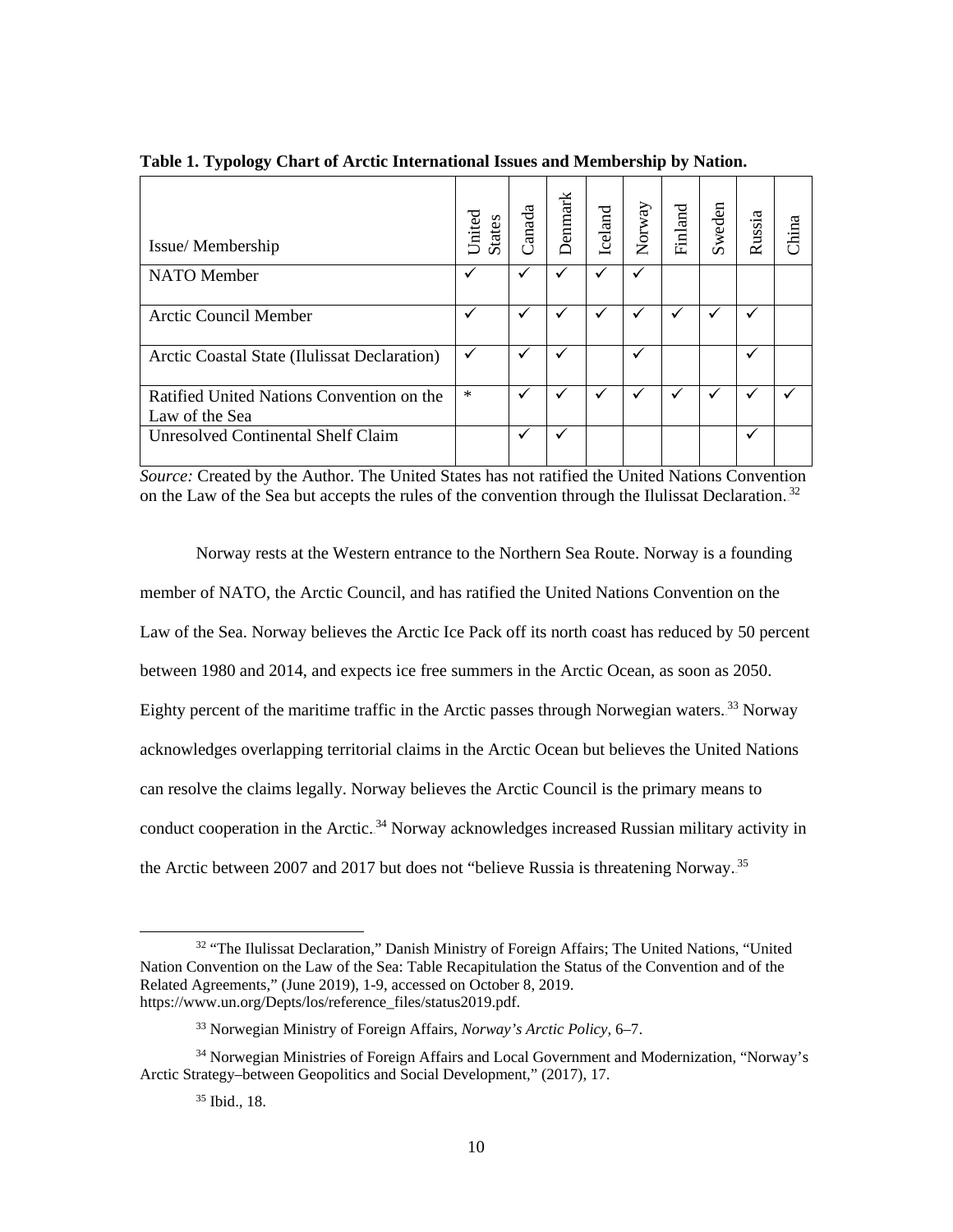Canada identifies as an Arctic nation. Its policy goals for the Arctic are primarily to improve the quality of life in Canada's remote Arctic settlements and adhere to the rules-based international order in the Arctic.<sup>36</sup> Canada is a founding member of NATO and the Arctic Council. Canada ratified the United Nations Convention on the Law of the Sea in 2003.<sup>37</sup> Canada views the Northwest Passage as part of their historic waters and as such an internal waterway solely under their control.<sup>38</sup> In May 2019, Canada filed a claim with the United Nations Commission on the Limits of the Continental Shelf. This claim extends beyond the North Pole and overlaps with competing Russian and Danish claims.<sup>39</sup>

The Kingdom of Denmark is a NATO member state and ratified the United Nations Convention on the Law of the Sea in 2004. $40$  However, it is unlikely they will play a major role in transpolar navigation. Greenland lies too far east of North America to have a territorial claim that would impede entrance into the Northwest passage.

Russia views itself as an Arctic Nation and this branding has strong symbolic value to the state.<sup>41</sup> This supports Putin's brand of nationalism and his cult of personality.<sup>42</sup> It controls half of the world's Arctic coastline, 40 percent of the world's Arctic landmass, and 75 percent of the

https://www.un.org/Depts/los/clcs\_new/submissions\_files/submission\_can\_70\_2013.htm.

 <sup>36</sup> Government of Canada, Crown-Indigenous Relations and Northern Affairs Canada, "Highlights of Canada's Arctic and Northern Policy Framework," policy, last modified September 5, 2019, accessed on October 8, 2019, https://www.rcaanc-cirnac.gc.ca/eng/1567697304035/1567697319793.

<sup>&</sup>lt;sup>37</sup> The United Nations, "United Nation Convention on the Law of the Sea: Table Recapitulation the Status of the Convention and of the Related Agreements," 2.

<sup>38</sup> Howard, *The Arctic Gold Rush: The New Race for Tomorrow's Natural Resources*, 23, 50–52.

<sup>39</sup> Global Affairs Canada, "Canada's Arctic Ocean Continental Shelf Submission," last modified May 23, 2019, accessed October 8, 2019. https://www.canada.ca/en/global-affairs/news/2019/05/canadasarctic-ocean-continental-shelf-submission.html; The United Nations, "Continental Shelf - Submission to the Commission by Canada," accessed on October 8, 2019,

<sup>40</sup> The United Nations, "United Nation Convention on the Law of the Sea: Table Recapitulation the Status of the Convention and of the Related Agreements," 3.; North Atlantic Treaty Organization, "Member Countries," accessed on October 15, 2019. http://www.nato.int/cps/en/natohq/topics\_52044.htm.

<sup>41</sup> Norwegian Ministries of Foreign Affairs and Local Government and Modernization, "Norway's Arctic Strategy–between Geopolitics and Social Development," 3.

<sup>42</sup> Marlene Laruelle, *Russia's Arctic Strategies and the Future of the Far North*, 2nd ed. (London: Routledge, 2015), 10.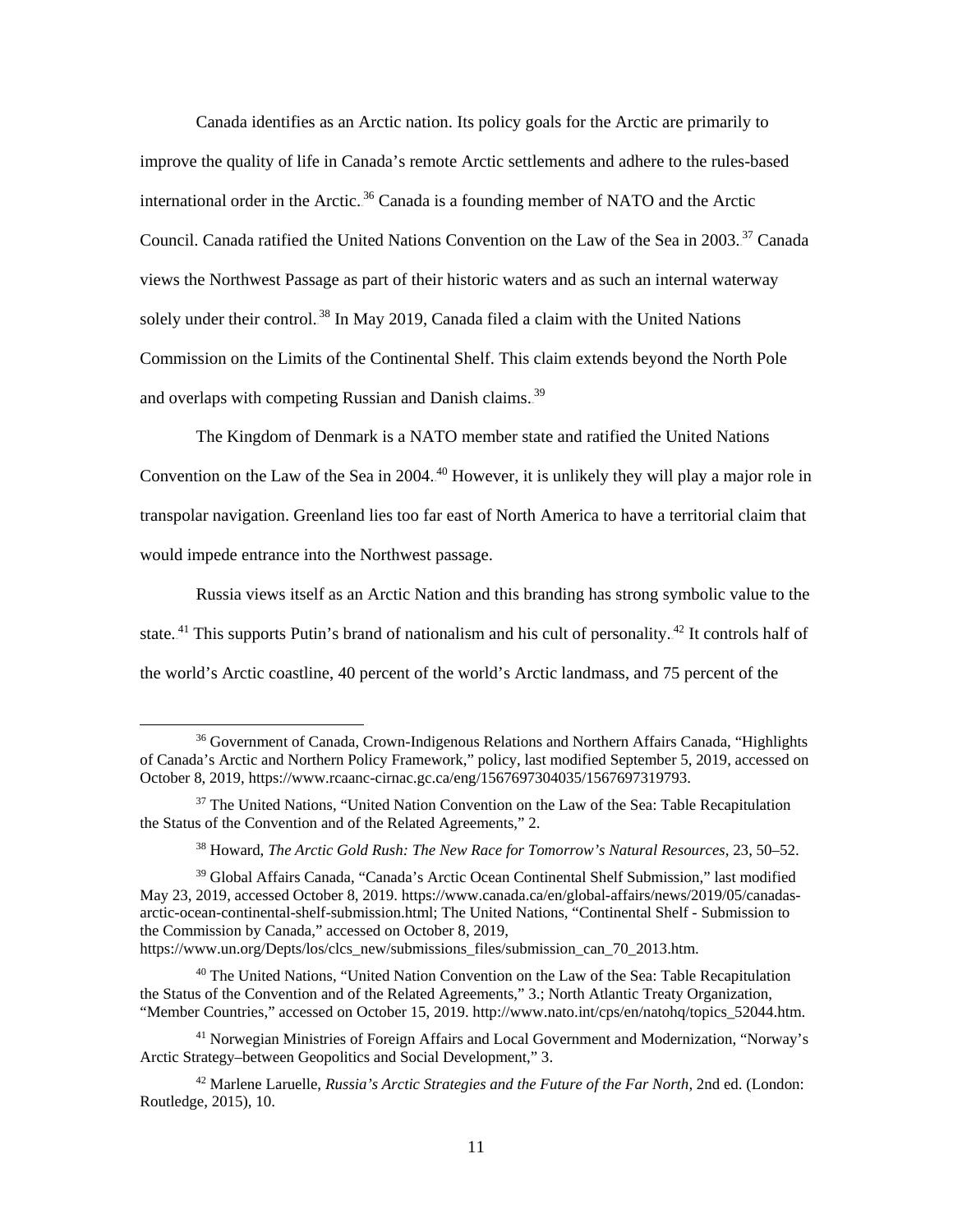world's population above the Arctic Circle.<sup>43</sup> Russia currently operates eighteen ageing icebreakers, the world's largest fleet, three times the size of the Canadian fleet, and dwarfing America's Arctic fleet of two.<sup>44</sup> Russia did not participate in the international Arctic security environment after the fall of the Soviet Union. During Vladimir Putin's first two presidential terms, 2000-2008, Russia began to reengage in the Arctic as part of his efforts to recentralize power.<sup>45</sup> Russian strategy in the Arctic has two lines of effort centered on security and economic growth.<sup>46</sup> Russia ratified the United Nations Convention on the Law of the Sea in 1997.<sup>47</sup> Russia, like Canada, identifies the Northern Sea Route as an internal waterway. Following the 2007 expedition to the North Pole, Russia resumed nuclear-capable bomber flights throughout its Arctic airspace.<sup>48</sup> They fielded at least two Arctic Airborne Brigades. Between 2014 and 2016, over 300 Russian paratroopers have jumped onto the North Pole.<sup>49</sup>

The Chinese define themselves as a near-Arctic nation.<sup>50</sup> They are an observer state in the Arctic Council.<sup>51</sup> They ratified the United Nations Convention on the Law of the Sea in

 <sup>43</sup> Laruelle, *Russia's Arctic Strategies and the Future of the Far North*, xxi.

<sup>44</sup> Howard, *The Arctic Gold Rush: The New Race for Tomorrow's Natural Resources*, 181.

<sup>45</sup> Laruelle, *Russia's Arctic Strategies and the Future of the Far North*, 4.

<sup>46</sup> Ibid., 8.

<sup>47</sup> The United Nations, "United Nation Convention on the Law of the Sea: Table Recapitulation the Status of the Convention and of the Related Agreements," 7.

<sup>48</sup> Howard, *The Arctic Gold Rush: The New Race for Tomorrow's Natural Resources*, 14; Woods, "Back off and Stay out of Our Airspace."; Ellehuus, "Russia Is Harassing U.S. Jets in the Arctic as Part of a Putin Power Play."

<sup>49</sup> Staalesen, "More than 300 Russian Paratroopers Have Been on North Pole," accessed on October 10, 2019, https://thebarentsobserver.com/en/security/2017/01/more-300-russian-paratroopershave-been-north-pole; Russian News Agency, "100 Paratroopers from Russia, Belarus, Tajikistan Air Dropped to North Pole," accessed on October 10, 2019, https://tass.com/russia/787823.

<sup>50</sup> The State Council Information Office of the People's Republic of China, "China's Arctic Policy."

<sup>51</sup> Laruelle, *Russia's Arctic Strategies and the Future of the Far North*, xvi.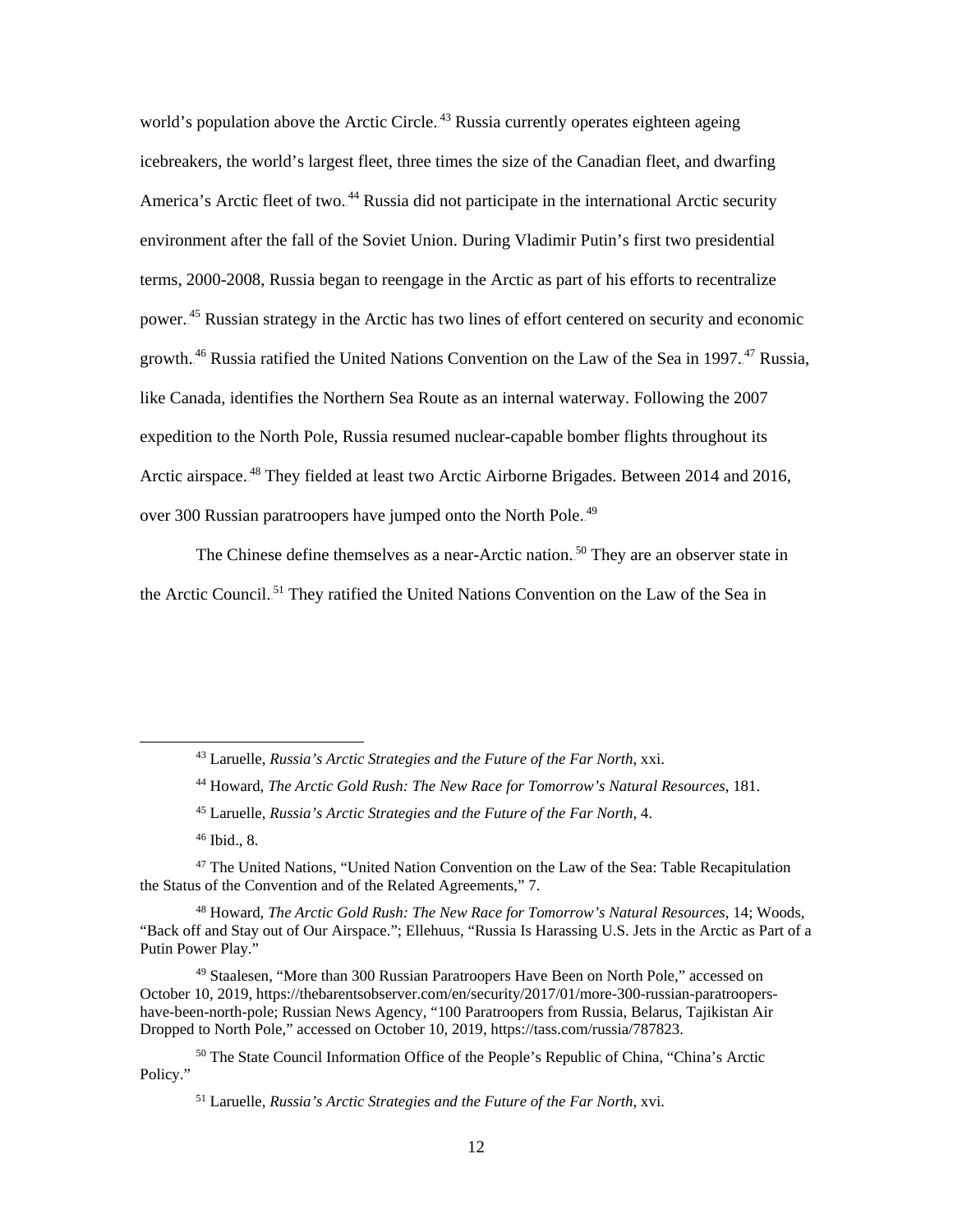1996.<sup>52</sup> China hopes to create a Polar Silk Road as part of the Belt and Road Initiative.<sup>53</sup> China has three primary aims in the Arctic Ocean. First, they hope to extend influence to the Arctic to receive global acknowledgement of their great power status. Second, they hope to shorten their sea lines of communication to Europe and avoid the chokepoints at the Straits of Malacca. Finally, they hope to gain access to new fishing grounds.<sup>54</sup> China published their first Arctic Policy in 2018. China believes the Arctic Ocean will be ice free in the future, and this will make the central portion of the Arctic Ocean a high sea.<sup>55</sup>

The United States does not identify as an Arctic Nation, and has not ratified the United Nations Convention on the Law of the Sea. The United States has historically retained interests in the Arctic. The United States purchased Alaska from Russia in 1867, and has been interested in purchasing Greenland off and on for over a century.<sup>56</sup> Between 1860 and 1890, the United States made several attempts to purchase the island going so far as to dispatch a State Department survey team in 1886.<sup>57</sup> The US Army occupied portions of Greenland in 1941 at the invitation of the local Greenland Government, but against the protests of the Danish Government under Nazi occupation.<sup>58</sup> Following World War II, the United States attempted to purchase the island for \$100 million in gold. Denmark refused.<sup>59</sup> In 1953 America built Thule Air Base in northern Greenland to serve as a weather station and refueling point for strategic bombers.<sup>60</sup> Most

 <sup>52</sup> The United Nations, "United Nation Convention on the Law of the Sea: Table Recapitulation the Status of the Convention and of the Related Agreements," 3.

<sup>53</sup> The State Council Information Office of the People's Republic of China, "China's Arctic Policy."

<sup>54</sup> Laruelle, *Russia's Arctic Strategies and the Future of the Far North*, xvi.

<sup>55</sup> The State Council Information Office of the People's Republic of China, "China's Arctic Policy."

<sup>56</sup> Department of State, "Milestones: 1866–1898 - Office of the Historian," accessed on October 15, 2019, https://history.state.gov/milestones/1866-1898/alaska-purchase.

<sup>57</sup> Breum, *Cold Rush: The Astonishing True Story of the New Quest for the Polar North*, 67.

<sup>58</sup> Ibid., 49.

<sup>59</sup> Ibid., 3.

<sup>60</sup> Howard, *The Arctic Gold Rush: The New Race for Tomorrow's Natural Resources*, 164–168.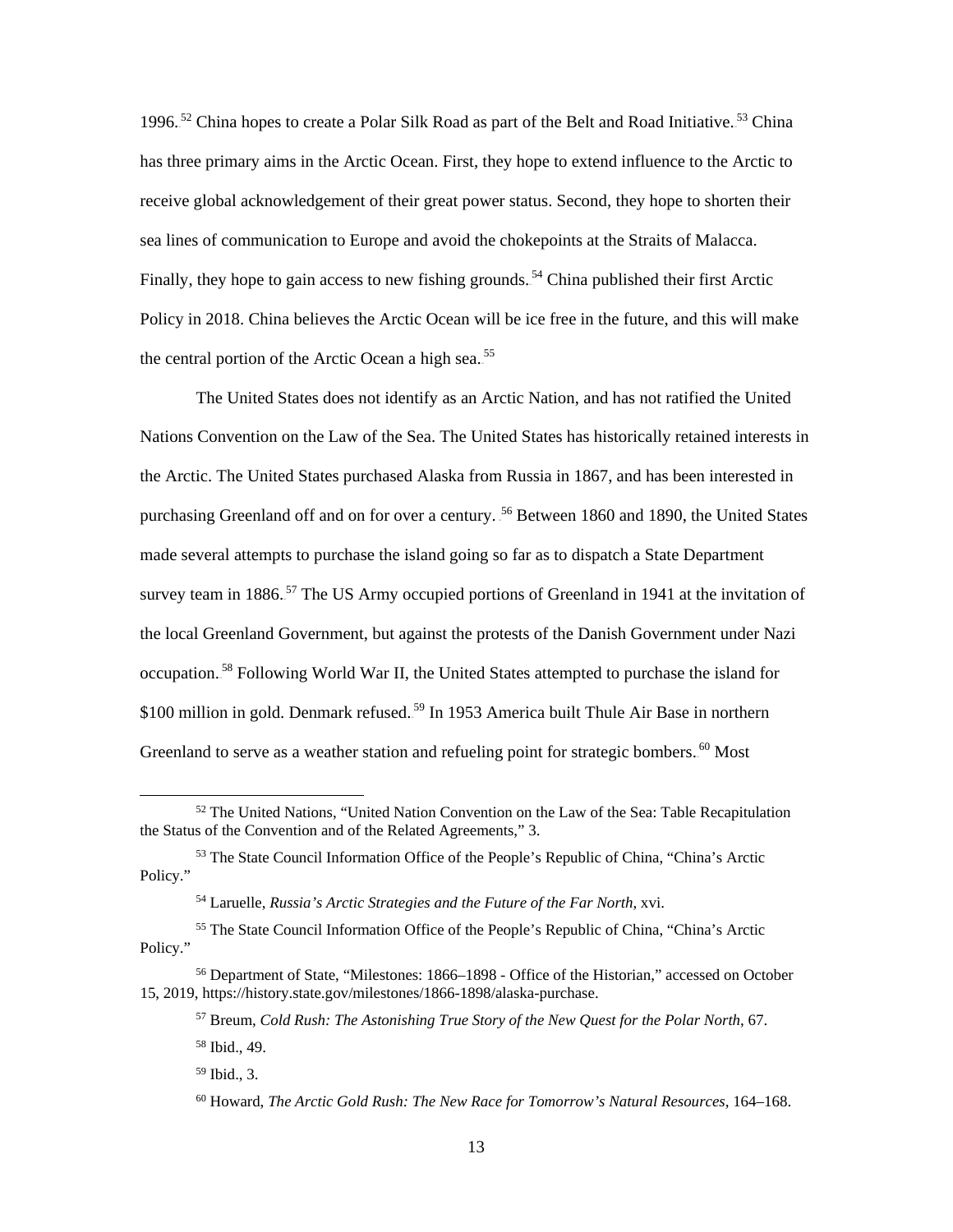recently, President Trump proposed to purchase Greenland in August 2019.<sup>61</sup> The Department of Defense published a new Arctic Strategy in June, 2019. The American Arctic Strategy rejects both the Russian and Canadian claims of internal waterways in the Arctic. The strategy views the Arctic as a shared region where international norms such as freedom of navigation are observed. America recognizes Russian defense spending in the Arctic specifically on anti-access area denial systems and refurbishing Soviet era airfields and icebreakers.<sup>62</sup>

#### <span id="page-20-0"></span>Theory Review

The potential for militarization depends, in part, on whether the key actors view the emerging sea lines of communication as a public, private, or club good. Economic theory offers a lens to examine potential militarization in the Arctic. The current international disagreement in the Arctic Ocean is a discussion of which nations can use the routes, and which nations can control the routes. The routes are not exclusively the private domain of any nation. Both Canada and Russia claim control over portions of the routes through their claims of internal waters. Questions of use and control have a basis in the economic theory of public and club goods, see [table 2.](#page-22-0)

Early economic theory defined private goods as goods that individuals use or consume. Public goods were those that were not.<sup>63</sup> James Buchanan was one of the first theorists to examine nonexclusive use. In 1965 he proposed the concept of club goods. He realized previous economic theory did not account for the gap between public or private goods. Buchanan did not see these groups as discrete categories, but rather believed some goods and services contained aspects of both. He visualized goods and services that share traits of public and private goods as a

 <sup>61</sup> Salama et al., "President Trump Eyes a New Real-Estate Purchase: Greenland," accessed on December 17, 2019, https://www.wsj.com/articles/trump-eyes-a-new-real-estate-purchase-greenland-11565904223.

<sup>62</sup> Department of Defense, *Report to Congress Department of Defense Arctic Strategy* (Washington, DC: Government Printing Office, 2019), 4-5.

<sup>63</sup> James M. Buchanan, "An Economic Theory of Club Goods," *Economica* 32, no. 125 (February 1965): 1.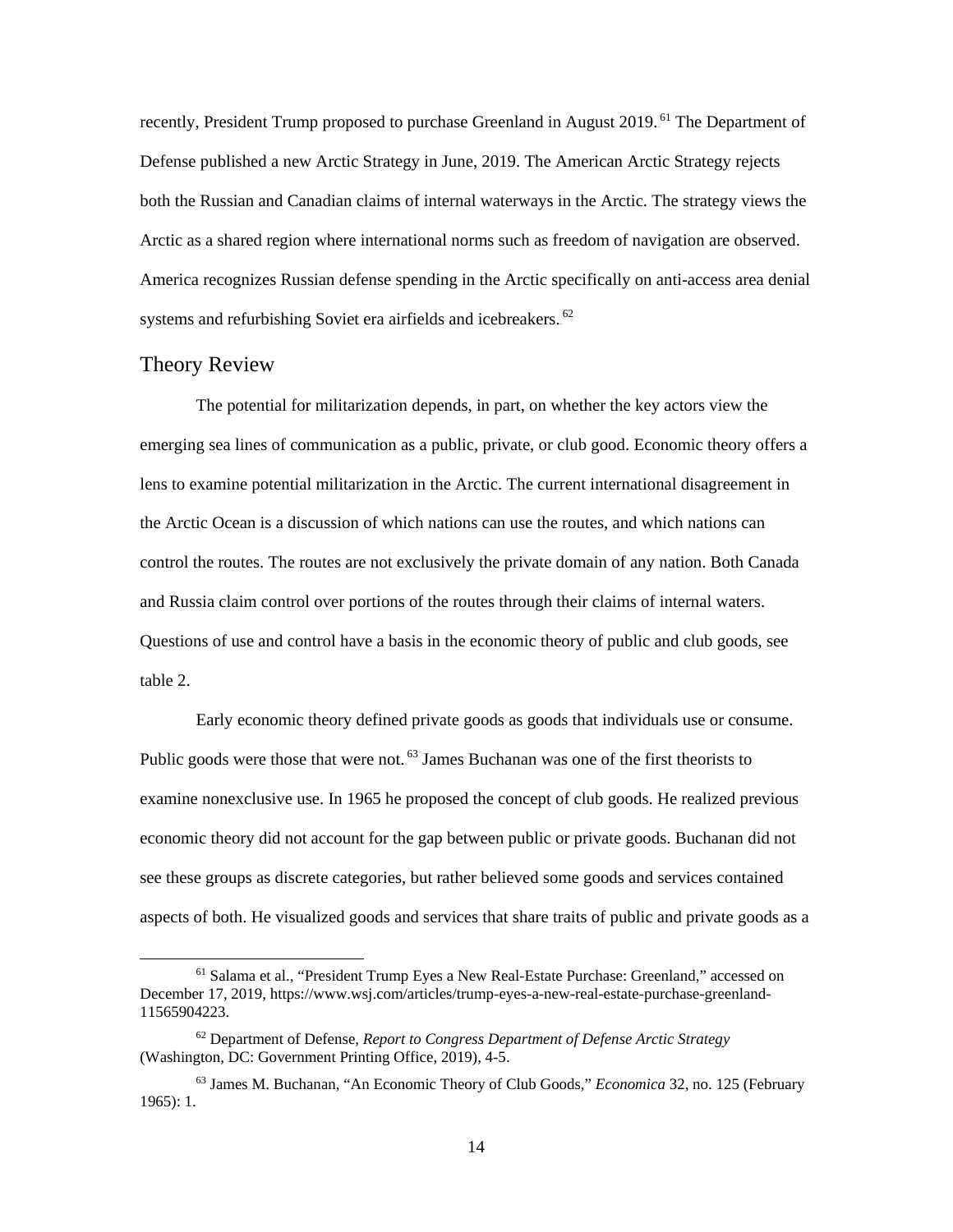spectrum called club goods. Access to services or goods on this spectrum belonged to a limited group. He theorized that given an understanding of the nature of a good or service, an economist can determine the ideal and maximum sizes of the club group.<sup>64</sup>

Patrick McNutt expanded the concepts of club goods, private goods, and public goods to law in relation to economics. He developed and refined Buchanan's concept of club goods by integrating the concepts of rival and excludable goods. McNutt defined excludable goods as ones that can be withheld from a user. Any form of consumer good that requires purchase for use is an excludable good. Goods and services that cannot be withheld from the user are non-excludable. When a government agency protects fresh air, the air is an example of a non-excludable good. Everyone has access to the clean air even if they do not pay their taxes.<sup>65</sup>

Rival goods can only be used by one individual or group at one time. Non-rival goods can be used by multiple individuals or groups at a time.<sup>66</sup> McNutt used this typology through the lens of economics and law to refine his definition of club goods. He defines non-rival excludable goods as club goods, and non-rival non-excludable goods as public goods.<sup>67</sup> Rival but nonexcludable goods are common pool resources.<sup>68</sup>

Edward Lucas builds on both Buchanan and McNutt's theoretical works and applied his understanding of economic theory to international relations. Where McNutt saw government provided goods as non-excludable and therefore public, Lucas argued security had been a club good in the past. Lucas observed in the early twentieth century that the British Navy provided security against piracy as a club good in the South China Sea. Lucas uses Buchanan's term of

 <sup>64</sup> Buchanan, "An Economic Theory of Club Goods," 1-14.

<sup>65</sup> Patrick McNutt, "Public Goods and Club Goods," in *Encyclopedia of Law and Economics* (Ghent, Belgium: Edward Elgar, 1999), 930.

<sup>66</sup> Ibid., 928.

<sup>67</sup> Ibid., 931–932.

<sup>68</sup> Jose Apesteguia and Frank P. Maier-Rigaud, "The Role of Rivalry: Public Goods versus Common-Pool Resources," *The Journal of Conflict Resolution* 50, no. 5 (2006): 646–663.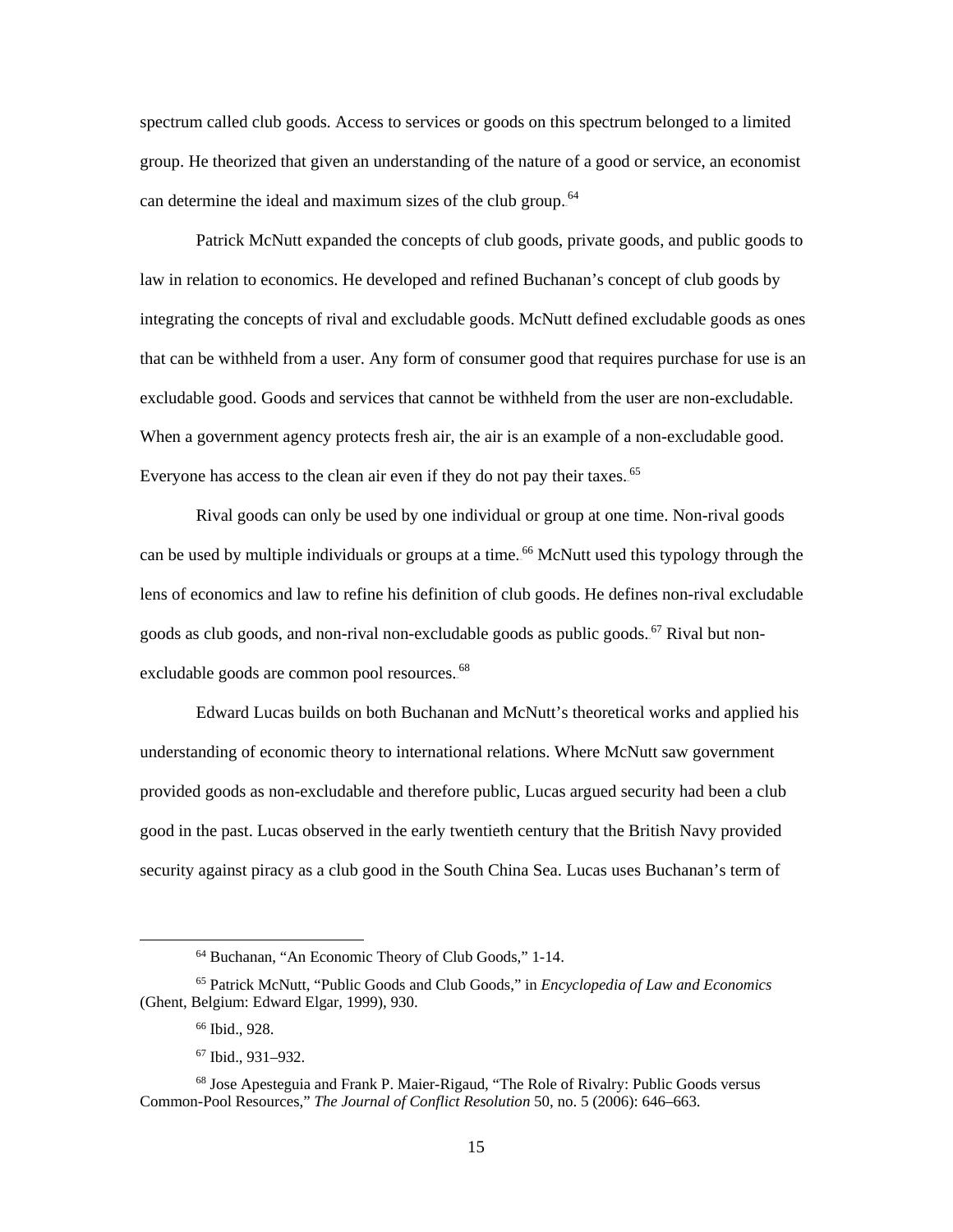club goods not as a spectrum to determine the ideal and maximum usage of materials, but rather as a tool to differentiate the haves from the have nots. Those within the club had access to naval punitive actions. This protected private assets and deterred future piracy against club members. Security was an excludable good because non-club members, ship-owners who were not politically powerful members of the British aristocracy, did not benefit from the actions of the Royal Navy.<sup>69</sup> This is the definition of a club good used throughout this paper.

|       |     | Excludable            |                              |  |
|-------|-----|-----------------------|------------------------------|--|
|       |     | Yes<br>N <sub>0</sub> |                              |  |
|       | Yes | Private Goods         | <b>Common Pool Resources</b> |  |
|       |     | Personal Automobiles  | <b>State Owned Timber</b>    |  |
| Rival | No  | Club Goods            | <b>Public Goods</b>          |  |
|       |     | <b>Toll Roads</b>     | Fresh Air                    |  |

<span id="page-22-0"></span>**Table 2. Economic Typology of Excludable and Rival Goods**

*Source:* Created by the Author. Economic Typology of Excludable and Rival Goods, examples in italics. Adapted from McNutt, "Public Goods and Club Goods," 930-932.; Buchanan, "An Economic Theory of Club Goods," 1-14.; Apesteguia and Maier-Rigaud, "The Role of Rivalry: Public Goods versus Common-Pool Resources," 646-663.

This work will use the concepts of club and public goods paired with the idea of disputed and undisputed ownership to examine the transpolar sea routes. As the sea routes emerge, they present a novel problem to the international community. Previously inaccessible areas of the Arctic Coastal Nations will become accessible to maritime traffic. For the entirety of modern history these areas were the private domains of the coastal nation. Key actors must determine if the new routes will become public or club goods. If the international community views the Arctic passages per the United Nations Convention on the Law of the Sea, they are public goods. Ownership is undisputed. If the international community accepts Canada's and Russia's claims of internal waters, then the routes become excludable and they become club goods. Currently the United States disputes both states' claims of internal waterways. This creates a tension in the

 <sup>69</sup> Edward R. Lucas, "Public Goods, Club Goods, and Private Interests: The Role of Business Elites in British Counter-Piracy in the South China Sea, 1921-1935," *Security Studies* 28, no. 4 (August 8, 2019): 710–738.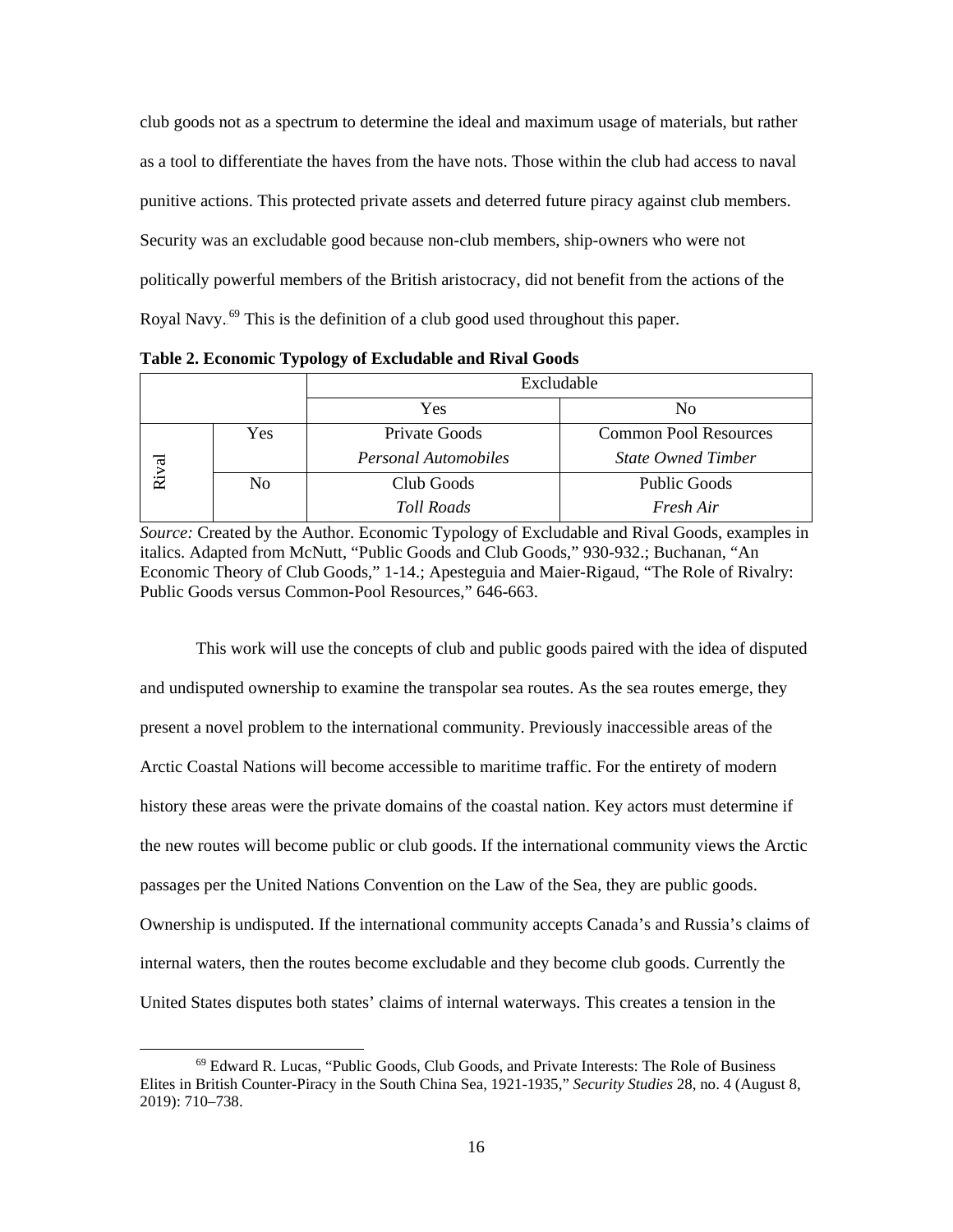system that may encourage militarization. If the nations of the world accept Russian and Canadian claims of internal waterways their ownership to the routes becomes undisputed, see [table 3.](#page-23-1)

This paper will demonstrate that routes that are public goods are unlikely to militarize. Club goods with undisputed ownership are unlikely to militarize, unless the owner is facing an existential threat. In this case actors on the international stage acknowledge the owning nations control of a route. Actors behave in accordance with accepted norms in exchange for access to the route. When the owning nation faces an existential threat, they will seek to preserve their vital interests through military means. Militarization is likely to occur when a sea line of communication is a club good with disputed ownership. If multiple states claim the ownership of a non-public route, they will tend to militarize to resolve their claims.

|                                                              | Club Good                                                                  | Public Good                                                  |
|--------------------------------------------------------------|----------------------------------------------------------------------------|--------------------------------------------------------------|
| Disputed Ownership                                           | Unresolved internal waterway<br>claims                                     | <b>NA</b>                                                    |
|                                                              | Competitive Militarization                                                 |                                                              |
| Undisputed Ownership<br>Accepted Internal waterway<br>claims |                                                                            | Transarctic passages<br>administered as territorial<br>seas. |
|                                                              | Competitive Militarization<br>only in response to an<br>existential threat | No militarization                                            |

<span id="page-23-1"></span>**Table 3. Transpolar Routes as Club Good or Public Good in Relation to Ownership**

*Source:* Table created by the Author.

#### Methodology

<span id="page-23-0"></span>This monograph uses a deductive case study approach to apply economic theory and international relations theory to the Arctic. Based on the case studies of three periods in the history of the Suez Canal and inductive reasoning, this work makes recommendations for the future. The emergent nature of the Northern Sea Route and Northwest Passages make them like a canal. There are narrow entrances and exits to either the Northwest Passage or the Northern Sea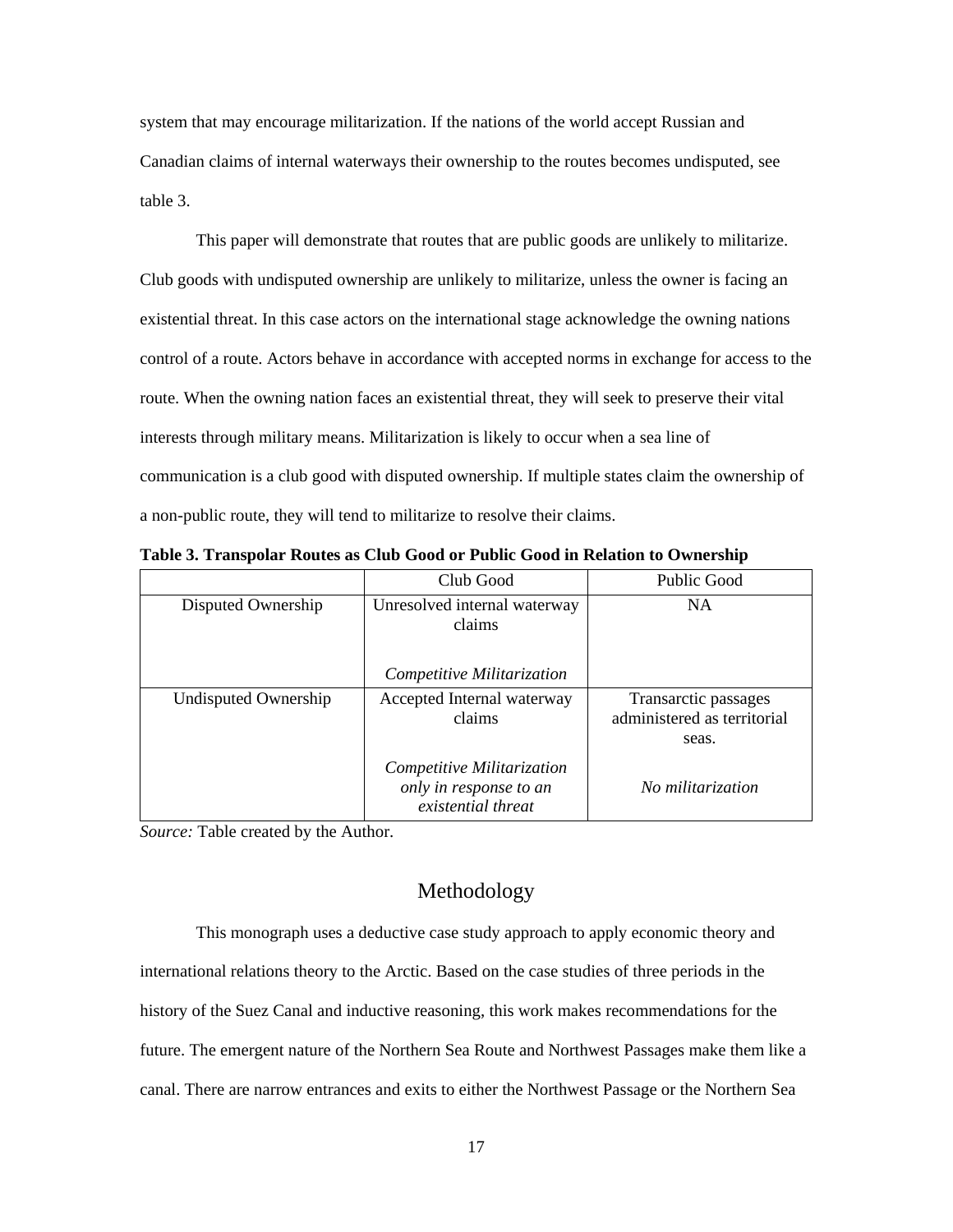Route, like a canal. Both sea routes vary in width but canalize the passage to a specific route, like a canal. The entrance to and the passage of both sea routes has the potential for states to exert a high degree of control over their use, like a canal.

This analogy may not always be valid. If the Arctic ice pack continues to retreat, as the Norwegian and Chinese Governments anticipate, the passages will be uncontrolled, and this model is no longer valid. This presents an opportunity for future research. The recommendations section discusses the potential future state.

The economic theory of club goods and public goods paired with the concepts of disputed or undisputed ownership offers a lens to examine the Suez Canal. Over its history, the Suez Canal at one time or another has fallen into each of the three relevant categories from the theoretical framework. From 1869, when the French completed the construction, to 1881 the canal was a public good with undisputed ownership. The British seized the canal during the Anglo-Egyptian War of 1882. This made the canal a club good with undisputed ownership. During the 1956 Suez Crisis, the Government of Egypt nationalized the canal. At this point, the canal became a club good with disputed ownership. A study of militarization during each of these periods can help explain under what conditions new sea lines of communication lead to competitive militarization, see [table 4.](#page-24-0)

|                      | Club Good                                                       | Public Good                               |
|----------------------|-----------------------------------------------------------------|-------------------------------------------|
| Disputed Ownership   | Suez Crisis (1956)                                              |                                           |
|                      | Competitive Militarization                                      |                                           |
| Undisputed Ownership | Post Anglo-Egyptian War<br>$(1882 - 1955)$                      | Early Years of Operation<br>$(1869-1881)$ |
|                      | <b>Militarization Only During</b><br><b>Existential Threats</b> | No Militarization                         |

<span id="page-24-0"></span>**Table 4. Suez Canal as a Club Good or Public Good in Relation to Ownership**

*Source:* Table modified by the author, items in italics provide examples of categories.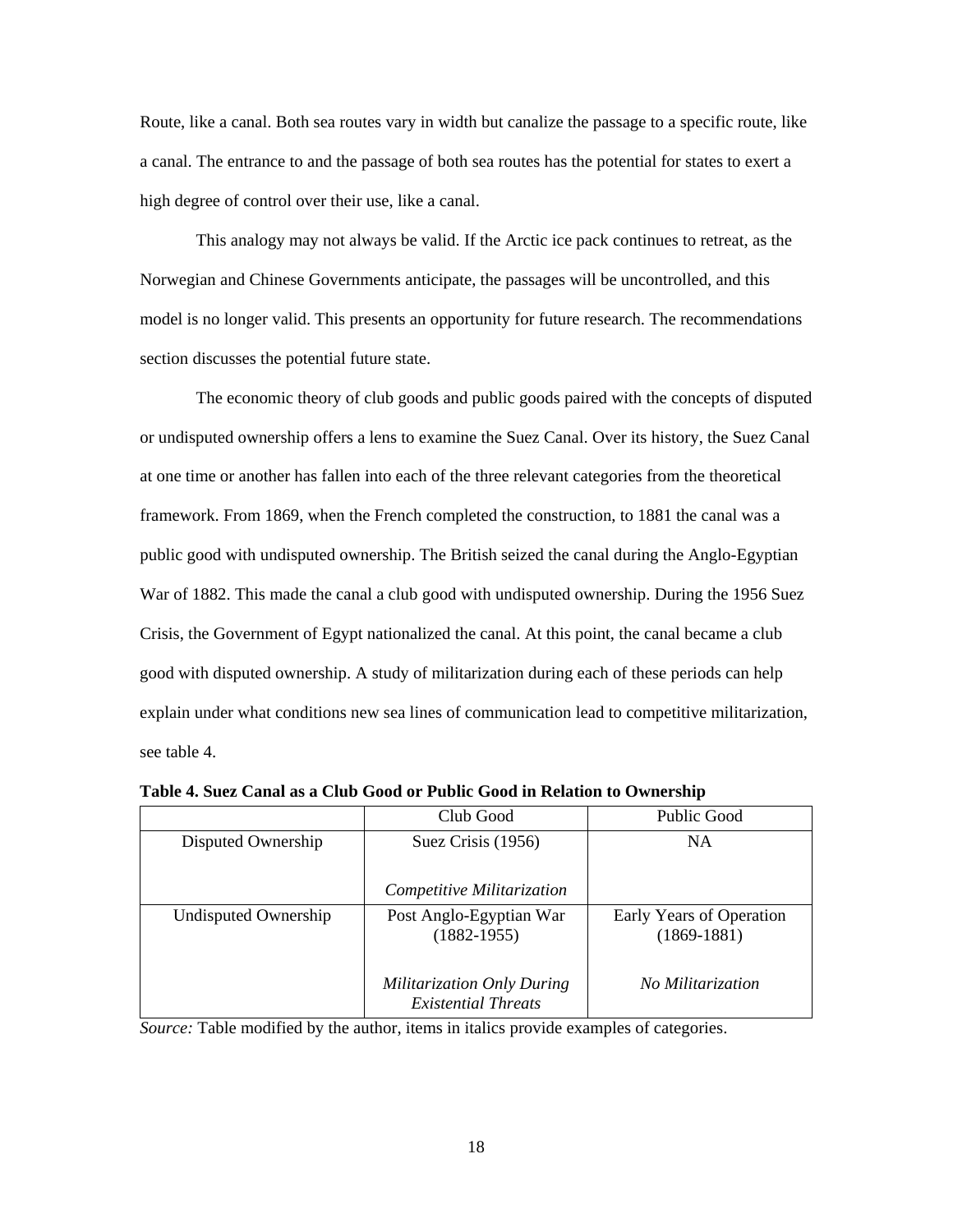#### Case Studies: The Suez Canal

<span id="page-25-0"></span>The history of the Suez Canal provides an analog to the emerging sea lines of communication in the Arctic. The canal was an emergent line of communication. It shortened transit times and lowered shipping costs between Europe and Asia and caused the Great Powers to reconsider their national interests and their defense, see [figure 4.](#page-25-1) The Great Powers cooperated and competed, sought to profit, or improve their security at various times and ways at the Suez Canal.



<span id="page-25-1"></span>Figure 4. The Suez Canal. A. D. Starbird, "Strategic Canals," *The Military Engineer* 32, no. 184 (August 1940): 249.

The Isthmus of Suez is a low sandy plain that separates the Mediterranean Sea in the north from the Red Sea in the south. The isthmus joins Africa to Asia. For more than forty centuries men have endeavored to join the Red Sea to the Mediterranean Sea. Classical sources claim the Pharaoh Sesostris first dug a canal across the Suez in 2000 BC.<sup>70</sup> Thirteen centuries later Pharaoh Nocha purportedly worked 120,000 laborers to death to maintain the canal. Maintenance of the canal fell subsequently to the dominant rulers of the ancient world. Darius I

 <sup>70</sup> Lord Kinross, *Between Two Seas: Creation of the Suez Canal* (New York, NY: William Marrow and Company, Inc., 1969), 5; Hugh Schonfield, *The Suez Canal in Peace and War 1869-1969* (Coral Gables, FL: University of Miami Press, 1969), 3.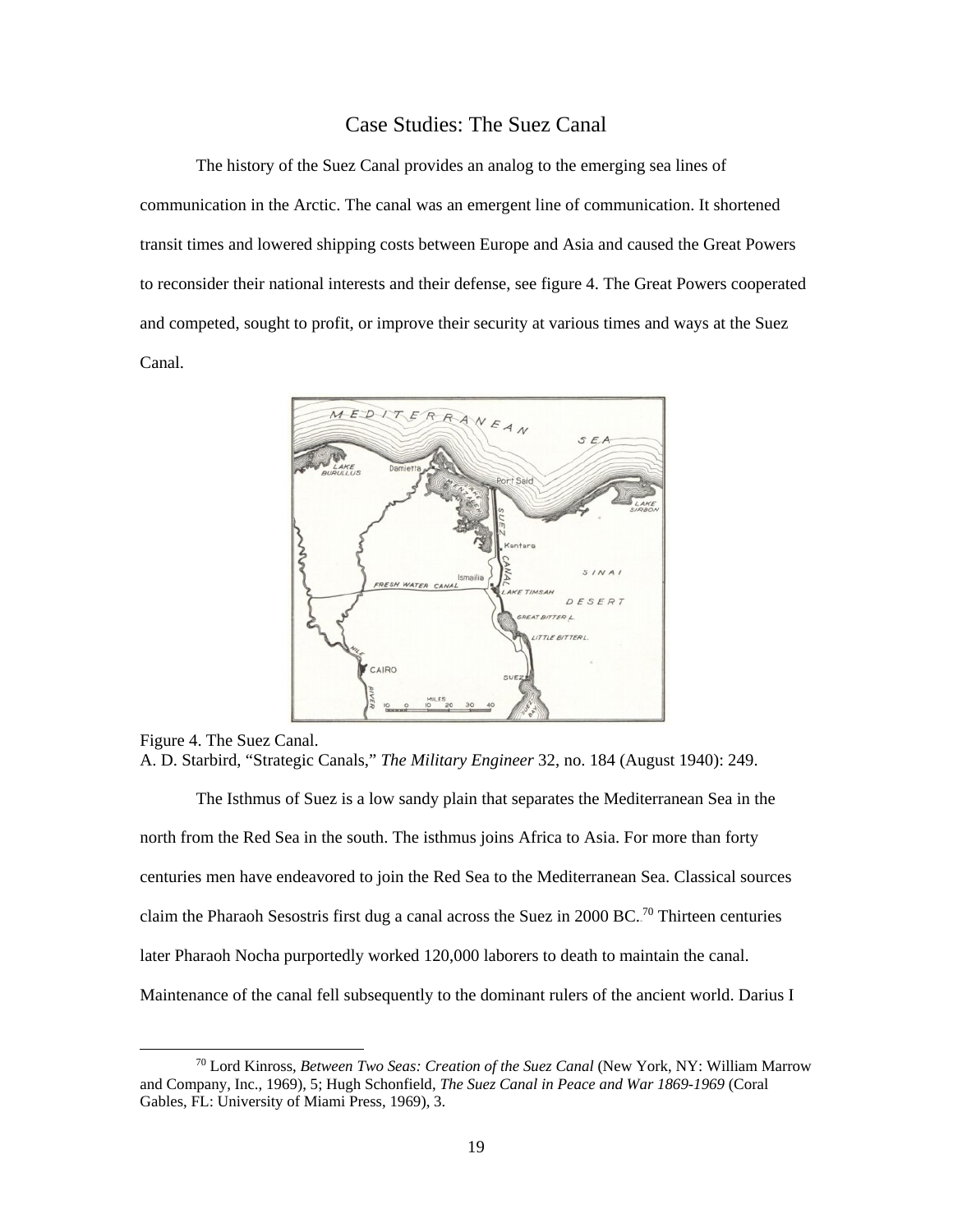of Persia, the Ptolemies, the Emperor Trajan, and the early Arab conquerors all maintained the canal. That is until the second Abbasid Calif Aben-Jafar-Al Mansour destroyed the canal during his war with Mecca in 776 AD.<sup>71</sup> By the eighteenth-century, the Ottomans established a suzerainty over Egypt and the Europeans vied for control of India.<sup>72</sup>

#### <span id="page-26-0"></span>Case 1: The Early History French and Egyptian Control

The French Court desired to restore the ancient Suez Canal from at least the seventeenth century. Elites believed a canal crossing Suez at would place France in a central position between India and Britain. This would allow the French to project power more rapidly than the British, and threaten British control of India.<sup>73</sup> One of Napoleon's stated aims during his 1798 invasion of Egypt was the restoration of a canal at Suez. Napoleon did not pursue the project primarily due to military defeat, but secondarily due to a surveying error that showed the Mediterranean Sea to be thirty feet higher than the Red Sea. $^{74}$ 

Mohammed Said Pasha, Viceroy of Egypt, was instrumental in the creation of the modern Suez Canal. Said became the Viceroy of Egypt in 1854. He hoped to modernize his nation and gain more autonomy from the Ottoman Empire. Said grew up with the French nobleman and engineer Ferdinand de Lesseps. During his first year as Viceroy, Said granted de Lesseps' *Compagnie Universelle du Canal Maritime de Suez* a concession to restore and administer the Suez Canal. The Viceroy granted the company a lease of the canal for ninety-nine years following the completion of construction. In exchange, the Egyptian government would

 <sup>71</sup> John Marlowe, *Anglo-Egyptian Relations 1800-1953* (New York, NY: Praeger, 1954), 61; Lord Kinross, *Between Two Seas: Creation of the Suez Canal*, 4–6; Schonfield, *The Suez Canal in Peace and War 1869-1969*, 3–5.

<sup>72</sup> Bassam Tibi, *Arab Nationalism: A Critical Enquiry* (New York, NY: St. Martin's Press, 1981), 53.

<sup>73</sup> Lord Kinross, *Between Two Seas: Creation of the Suez Canal*, 8–11.

<sup>74</sup> Ibid., 17.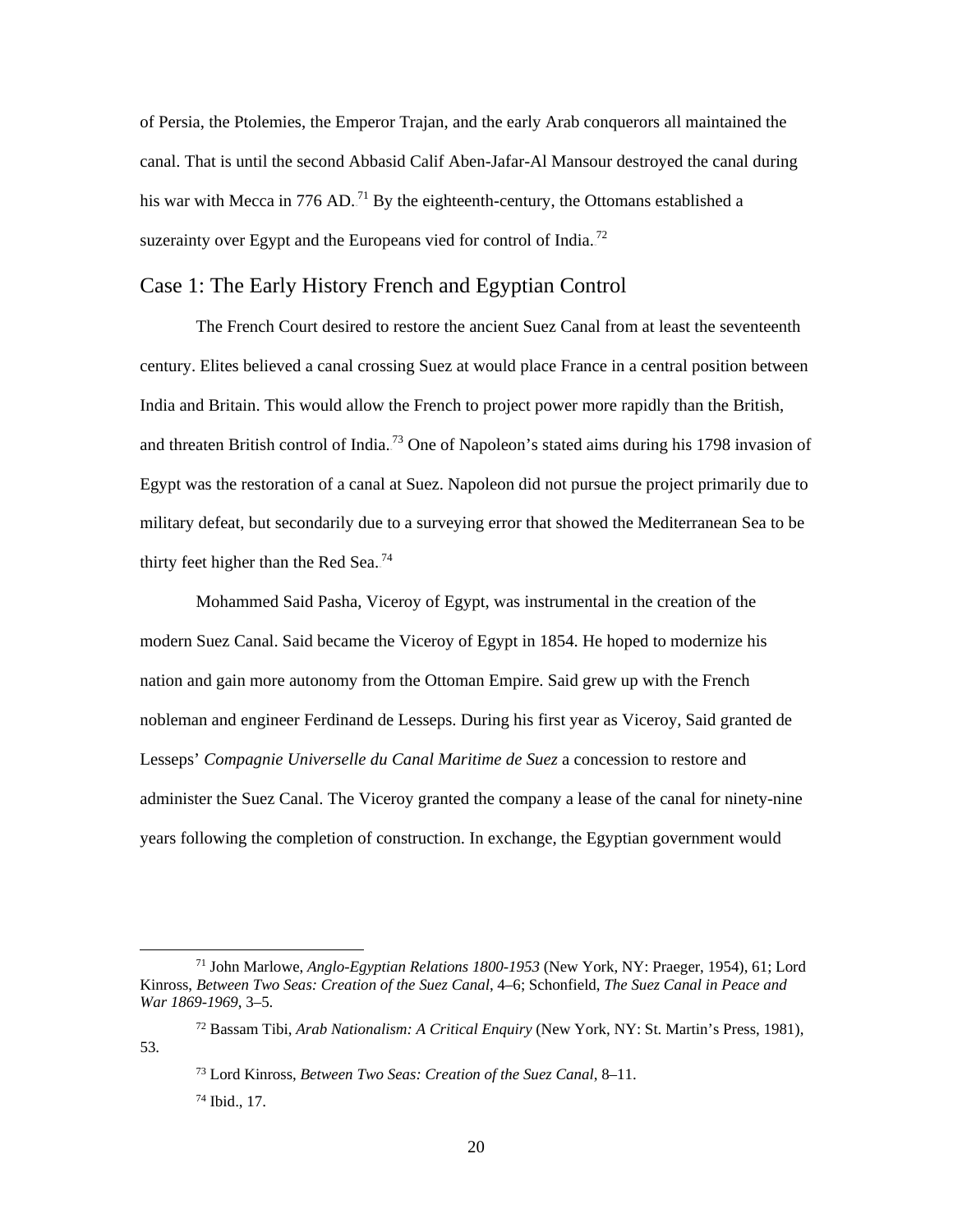receive fifteen percent of the canal's annual net profits. Furthermore, the company would reimburse the Egyptian Government for the cost of any additional defenses of the canal.<sup>75</sup>

De Lesseps envisioned the canal as a neutral water way open to all nations, which is a public good.<sup>76</sup> Viceroy Said granted the concession without consulting his sovereign the Sultan of the Ottoman Empire. The Crimean War, and subsequently, the rebellions in Greece distracted the Sultan. $^{77}$ 

The British Government initially opposed the construction of the canal. Following the canal concession in 1854, the British vehemently opposed the construction of the canal. They saw the canal through the lens of the Great Game and viewed its construction as a French threat to India. British ministers understood the potential for financial gain via a line of communication over Suez. However, they preferred a railroad to a canal, because railroads cannot transport French battleships. During the 1850s, the British repeatedly attempted to influence Viceroy Said directly and indirectly through diplomacy in both Cairo and Constantinople.<sup>78</sup>

British attitudes shifted over the next ten years. The British eventually realized their naval hegemony would allow them to control the canal at will. In the 1860s, the British government stopped trying to block the project.<sup>79</sup> Viceroy Said died in 1862 and was succeeded by Ismail Pasha Said.<sup>80</sup> Viceroy Pasha was an enthusiastic supporter of the canal, but not a prudent ruler.

Ferdinand de Lesseps' *Compagnie Universelle du Canal Maritime de Suez* completed construction of the canal in 1869*.* The British mood had shifted so much in the fourteen years

 <sup>75</sup> *Lord Kinross, Between Two Seas: Creation of the Suez Canal, 64–65; Schonfield, The Suez Canal in Peace and War 1869-1969*, 23–24.

<sup>76</sup> Lord Kinross, *Between Two Seas: Creation of the Suez Canal*, 72, 94–95, 279–281.

<sup>77</sup> William Miller, *The Ottoman Empire and Its Successors 1801-1927* (London, UK: Cambridge University Press, 1936), 244–357.

<sup>78</sup> Lord Kinross, *Between Two Seas: Creation of the Suez Canal*, 48, 51–52, 60.

<sup>79</sup> Ibid., 157.

<sup>80</sup> Ibid., 159–161.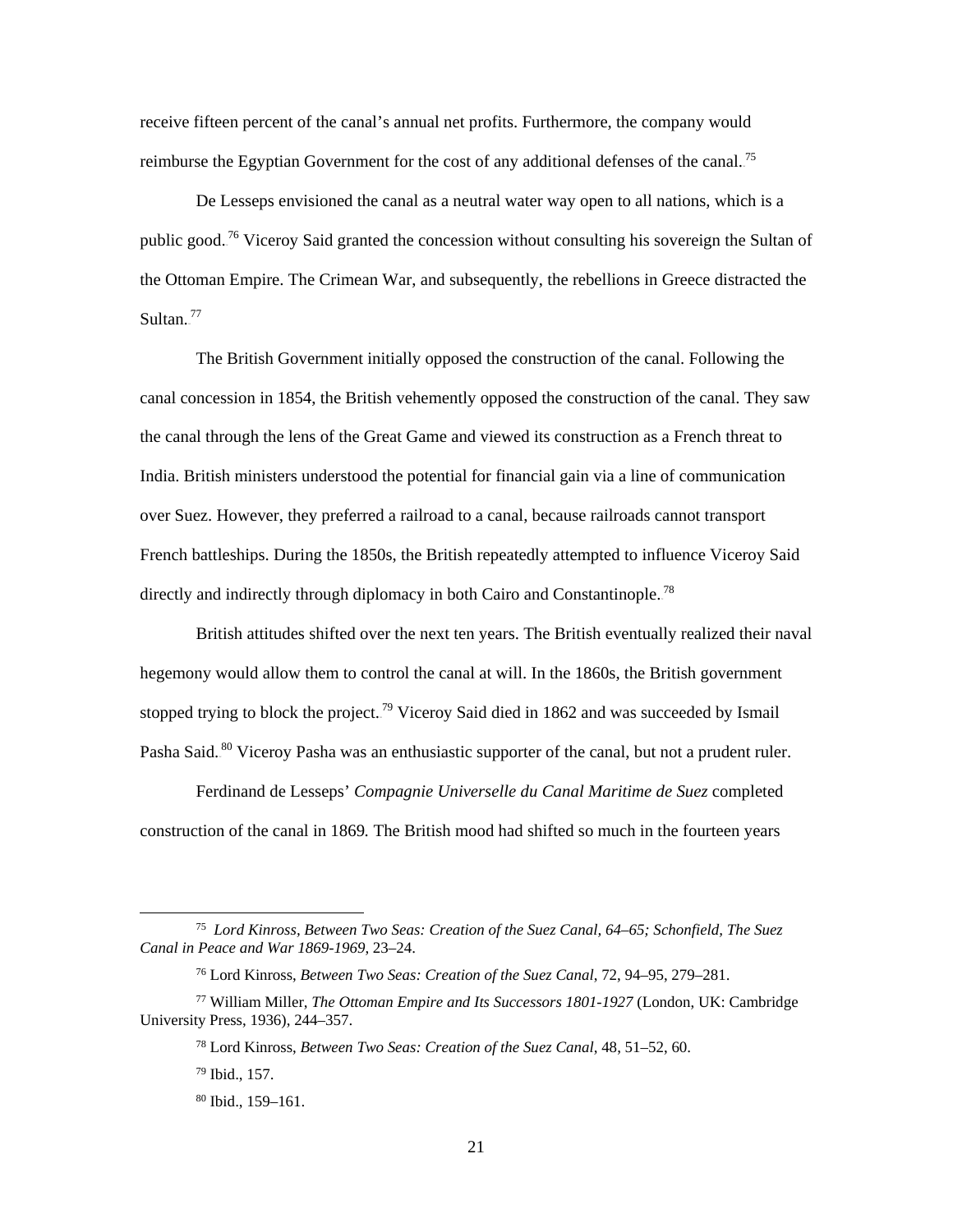since the canal concession that Queen Victoria's representative in Egypt presented de Lesseps the *Grand Cross of the Order of the Star of India* at the Canal's opening ceremony.<sup>81</sup>

The canal was a monument to the glory of France, but it failed to be profitable during its early years of operation. Napoleon III and the French public invested heavily in *Compagnie Universelle* during construction. Construction cost overruns and accumulated depts ensured neither France nor Egypt profited from the canal. Following the Franco-Prussian War, 1870- 1871, the French abolished the Monarchy. The new Second French Republic viewed the canal as a national economic interest, yet continued to operate it as a public good. $82$ 

Even if the canal was not a financial success it functioned well, and traffic increased rapidly, see [figure 5.](#page-29-0) The annual tonnage passing through the canal increased by 673 percent between its first full year of operation in 1870 and its fifth in 1875. The canal continued to increase in popularity. Tonnage increased by an additional 47 percent between 1875 and 1880. By 1880, 79 percent of the annual tonnage transiting the canal was British.

 <sup>81</sup> Schonfield, *The Suez Canal in Peace and War 1869-1969*, 44.

<sup>82</sup> Lord Kinross, *Between Two Seas: Creation of the Suez Canal*, 115-117, 201, 227, 231, 256–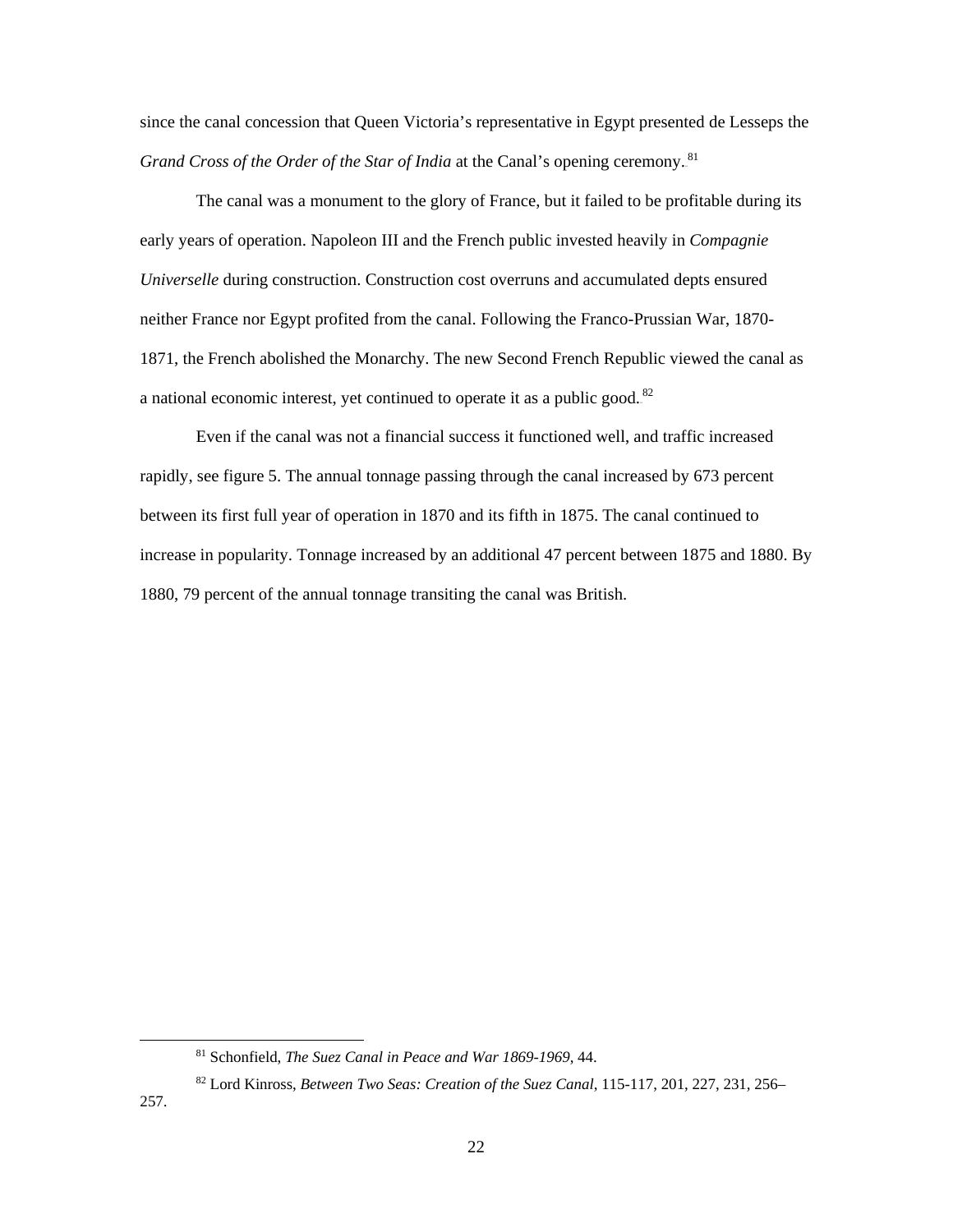

<span id="page-29-0"></span>Figure 5. Suez Canal Traffic by Nationality and Tonnage: 1870-1880.<sup>83</sup> Figure adapted by author from, Hugh Schonfield, *The Suez Canal in Peace and War 1869-1969* (Coral Gables, FL: University of Miami Press, 1969), 206-209.

In this financial and political environment Viceroy Pasha increased his holdings by purchasing outstanding shares and subsequent issues of the canal company stock. By 1875, the Egyptian Viceroy had mismanaged his finances and lost most of his wealth. The canal company stock was his last remaining asset. To raise funds, he sold his canal company holdings, nearly half the outstanding company stock, to the British Government.<sup>84</sup>

Viceroy Pasha's financial situation did not improve. In 1876, the British and French appointed counselors to aid the Viceroy. This resulted in the joint French and British rule of Egypt. The Viceroy's financial situation remained tenuous, and he dismissed the Europeans in 1879. By 1880, the canal was vital to the British Economy and their control over India. By this point the canal was no longer just the means, but an end in itself. Three quarters of the tonnage

<sup>&</sup>lt;sup>83</sup> The author selected tonnage and nationality data from Schonfield's Appendix H tables. The data has been graphically depicted as a bar graph comparing British, French and all other nations shipping at a five-year interval from 1870 to 1880.

<sup>84</sup> Lord Kinross, *Between Two Seas: Creation of the Suez Canal*, 188–189.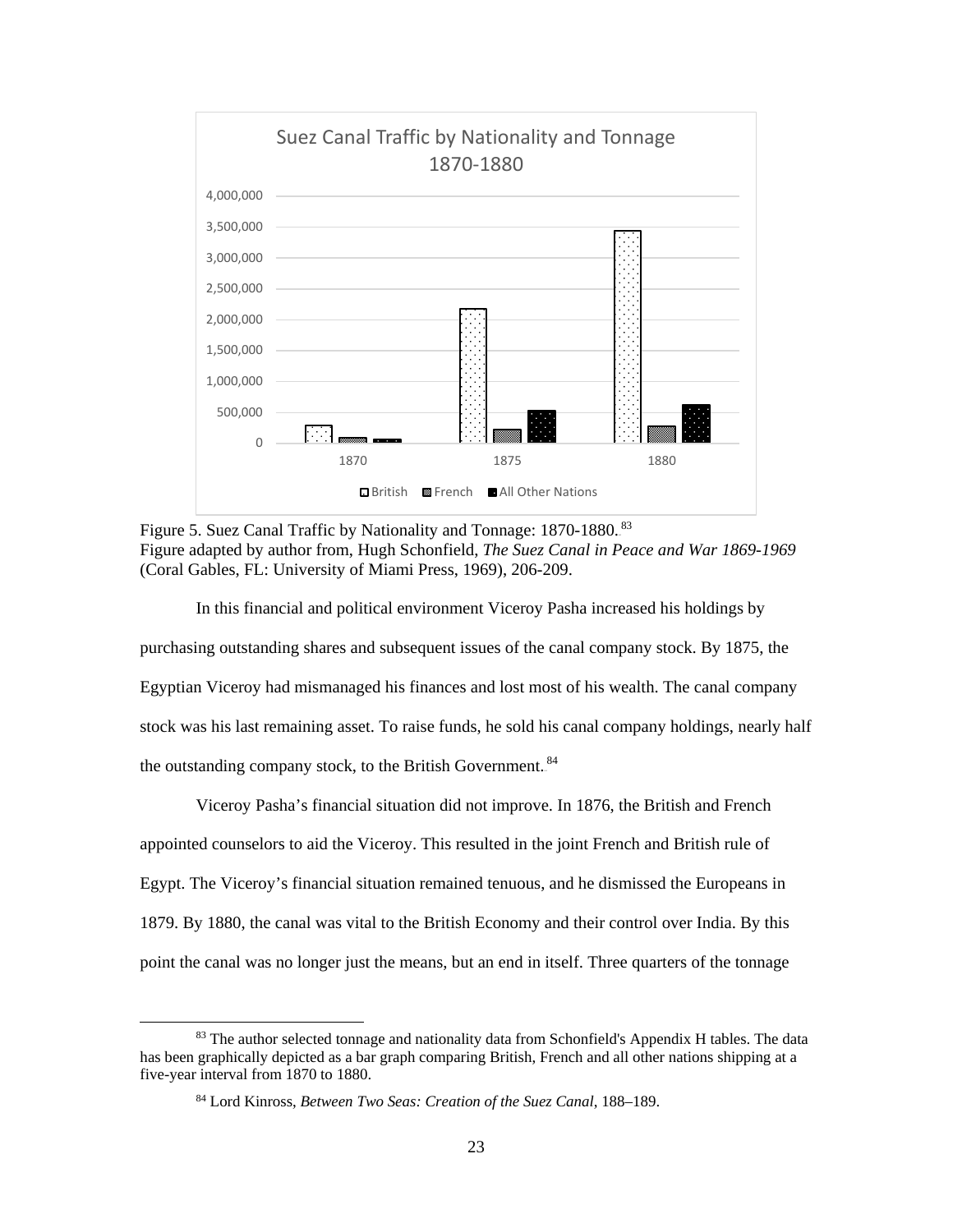transiting the canal was British owned. That was more than twelve times greater than the next closest nation.<sup>85</sup> The Viceroy attempted to stabilize his finances by reducing his army officer's salaries by 50 percent. This cut costs. However, it also led to a military coup in 1881.<sup>86</sup>

Between the opening of the canal in 1869 and the Anglo-Egyptian War of 1882, the Suez Canal was a public good.<sup>87</sup> Ferdinand de Lesseps intended to profit from the shipping of the world, but not to use the canal as a tool of empire. The Government of Egypt and the *Compagnie Universelle* undisputedly owned the canal*.* The company was a publicly traded company. The Government of Great Britain owned half the company. Private French citizens owned most of the remaining shares. The original concession of 1854 stipulated that the company would reimburse the Egyptian Government for any additional garrisons or military protection required to maintain the canal. No evidence exists that the Egyptians built any garrisons on the canal. The Egyptians did not militarize the canal during its early history.<sup>88</sup>

#### <span id="page-30-0"></span>Case 2: The British Seize an Opportunity

The next major phase the history of the Suez Canal began in 1882 when Britain intervened in Egypt following the coup of 1881. The British took control of the canal and the country, and established the canal as a club good. Following the crisis and intervention the great powers concluded the Convention of Constantinople in 1888. This established international norms for the administration of the Suez Canal until the mid-1950s, and acknowledged that ownership of the canal was undisputed.

 <sup>85</sup> Hermann Vogt, *The Egyptian War of 1882* (London, UK: Kegan Paul, Trench & Co., 1883), 63.

<sup>86</sup> Lord Kinross, *Between Two Seas: Creation of the Suez Canal*, 277–279; Schonfield, T*he Suez Canal in Peace and War 1869-1969*, 49–52.

<sup>87</sup> Lucas, "Public Goods, Club Goods, and Private Interests," 710-738.

<sup>88</sup> The National Archives, "The National Archives - Exhibitions & Learning Online - British Battles," accessed on October 30, 2019, https://www.nationalarchives.gov.uk/battles/egypt/battle.htm; Vogt, *The Egyptian War of 1882*, 129–130.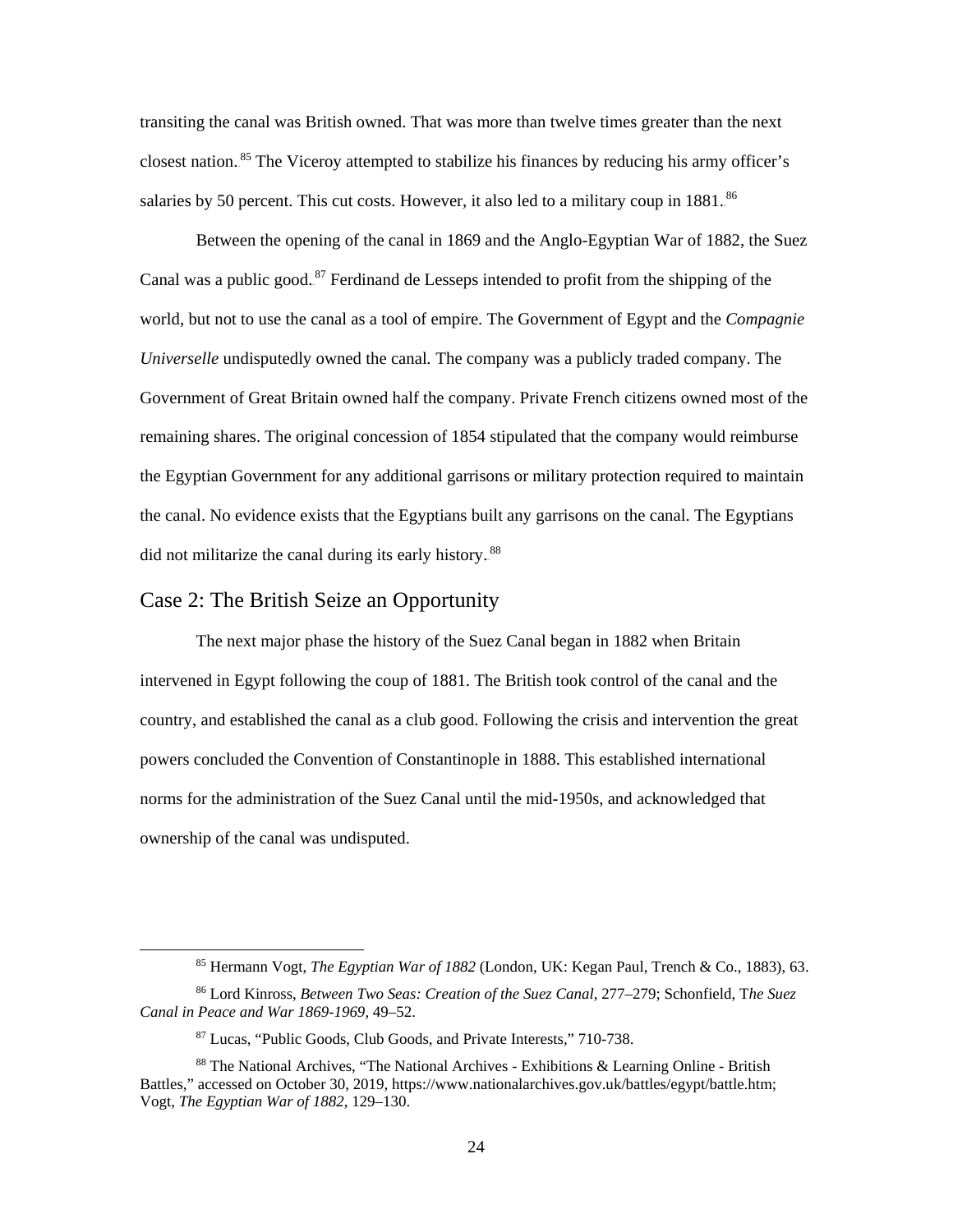In 1881, rebel Egyptian Army officers executed a coup. The conspirators did not depose the Viceroy, but rather exiled the Minister of War. France and Great Britain were concerned with the instability of the region. The canal company's debt primarily motivated France. The security of India primarily motivated Britain. Both nations engaged in joint diplomacy to Viceroy Pasha and the Ottoman Sultan. The Viceroy saw the appeal to the Sultan as an assault on his de facto sovereignty. Both France and Britain deployed naval vessels. Britain attempted to build a multinational ground coalition to stabilize Egypt. Viceroy Pasha authorized the British to control the entrances to the canal. France was unable to conclude legislation to deploy ground forces quickly. The Ottoman Empire had neither the men nor money to participate.<sup>89</sup> Britain acted alone.

During the Anglo-Egyptian War of 1882, the British did not face any effective Egyptian defenses near the canal. The Egyptian military consisted of eighteen infantry regiments, eight cavalry regiments, and four artillery regiments, approximately twenty thousand men under arms.<sup>90</sup> The rebel officers deployed Egyptian forces near population centers far to the west of the canal. The British captured the canal in a single day without incident.<sup>91</sup>

The war and British occupation of Egypt further undermined Ottoman claims of suzerainty. Britain claimed it only held Egypt under "temporary" control.<sup>92</sup> The British established a force of 12,000 soldiers to defend the canal and billed the Egyptian Government £48,000 per month for the service. The British reduced the garrison to 7,000 Soldiers in 1883.<sup>93</sup>

 <sup>89</sup> Marlowe, *Anglo-Egyptian Relations 1800-1953*, 112–135; Schonfield, *The Suez Canal in Peace and War 1869-1969*, 44–52; Lord Kinross, *Between Two Seas: Creation of the Suez Canal*, 276–282.

<sup>90</sup> Vogt, *The Egyptian War of 1882*, 49–50.

<sup>91</sup> Ibid., 129–131.

<sup>92</sup> Lord Kinross, *Between Two Seas: Creation of the Suez Canal*, 276–281; Schonfield, *The Suez Canal in Peace and War 1869-1969*, 49–52; Marlowe, *Anglo-Egyptian Relations 1800-1953*, 122–135.

<sup>93</sup> Marlowe, *Anglo-Egyptian Relations 1800-1953*, 130, 136.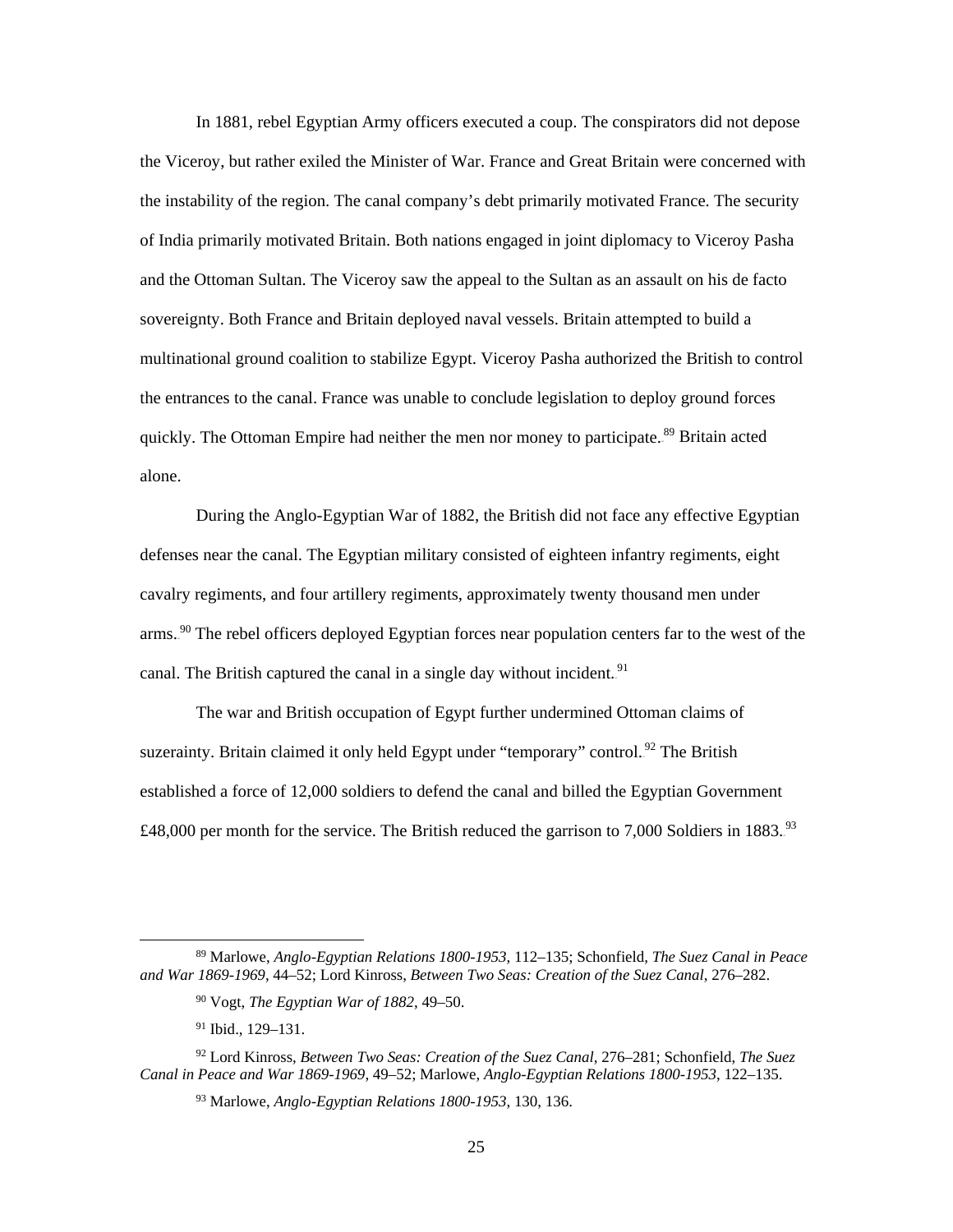By the late 1880s, the great powers became concerned over how permanent Britain's temporary occupation appeared. Since the completion of the Suez Canal, it had operated under a principle of neutrality. Nominally, the canal was open to all commercial shipping in accordance with de Lesseps' vision as a public good. Norms for transiting naval vessels were ambiguous. During the Franco-Prussian war of 1870, vessels from both warring nations used the canal. During the Russo-Turkish War of 1877, however, Britain informed Russia that any fleet activity near the canal would be viewed as a menace to India. Russia chose another route.<sup>94</sup>

The Convention of Constantinople of 1888 resolved these issues. Article I of the convention states "the Suez Maritime Canal shall always be free and open in time of war as in time of peace, to every vessel of commerce or war, without distinction to flag." <sup>95</sup> British control of the canal would be less neutral than corporate and Egyptian Control. By 1888, Egypt was in effect a British colony though legally Egypt was still under the protection of the declining Ottoman Empire.

The neutrality of the canal was variable and subordinate to British interests. The first test of the "free and open passage" of warships occurred during the Spanish-American War of 1898. The United States requested Britain deny the sale of coal to the Spanish Reserve Fleet and block their passage to Manilla. Britain, a neutral, decided Egypt could only sell enough coal to allow the fleet to return to the nearest friendly port. That port was in Spain.<sup>96</sup> During the Russo-Japanese War, the British permitted Russian warships en route to the Pacific to transit the canal to fight the Japanese even though Britain and Japan were allies.<sup>97</sup> The British belief in neutrality led

 <sup>94</sup> Raymond Leslie Buell, *The Suez Canal and League Sanctions*, vol. 6, 3 (Geneva: Geneva Research Center, 1935), 2–4.

<sup>95</sup> Marlowe, *Anglo-Egyptian Relations 1800-1953*, 79; Buell, *The Suez Canal and League Sanctions*, VI:17.

<sup>96</sup> Buell, *The Suez Canal and League Sanctions*, VI:5.

<sup>97</sup> Marlowe, *Anglo-Egyptian Relations 1800-1953*, 80; Buell, *The Suez Canal and League Sanctions*, VI:5.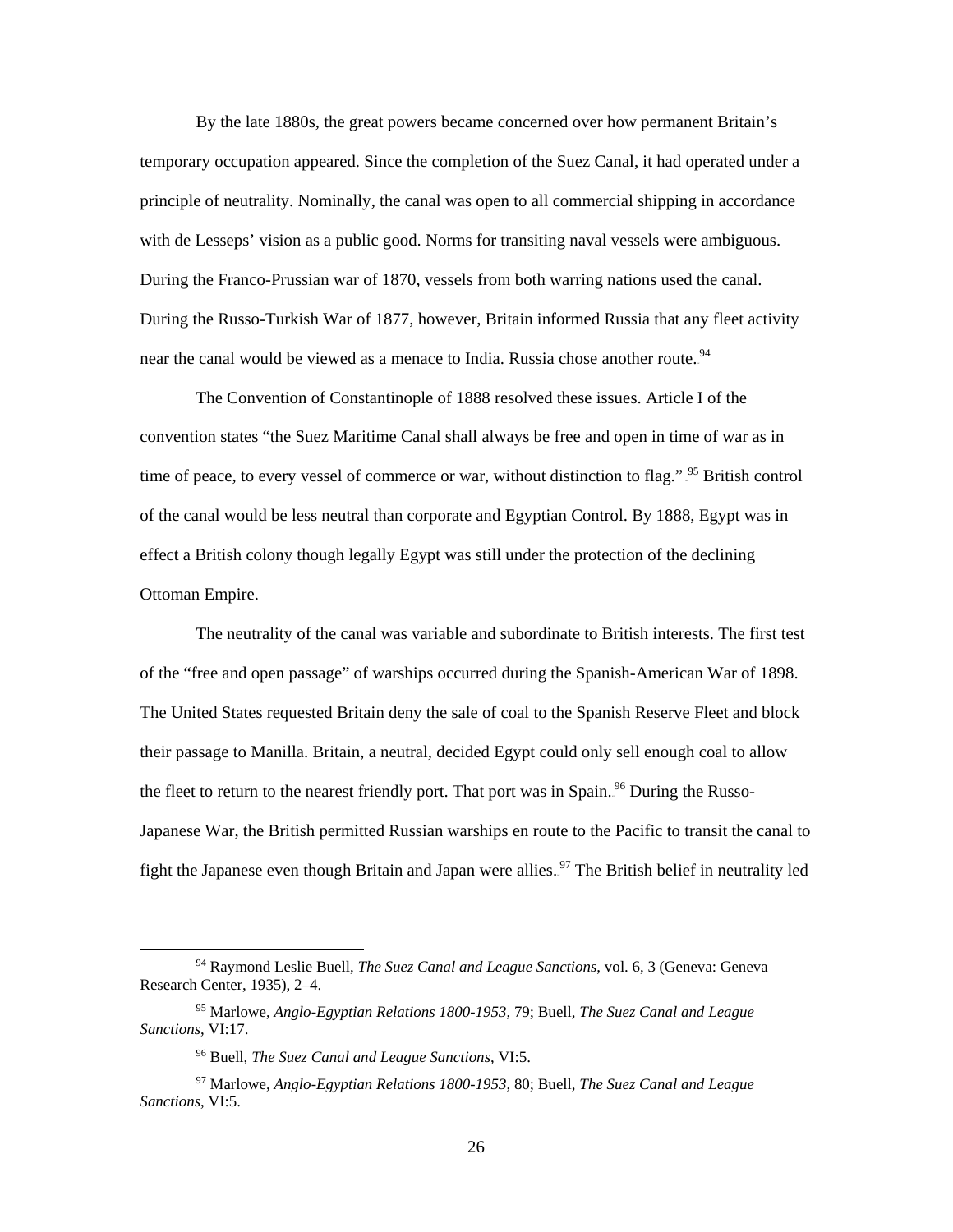to a bizarre event during the Italian-Turkish war of 1911. Italian warships passed through the nominally Ottoman Suez Canal. About the same time, Egyptian authorities required five Ottoman warships to depart the canal, because Article IV of the convention limits transiting warships to a twenty-four-hour passage..<sup>98</sup>

The façade of neutrality faded with the advent of modern war. World War I led the British to fully militarize the canal. To the British, the canal still represented the key to India, a vital national interest. During World War I, the British ended the nominal suzerainty of the Ottoman Empire over Egypt. On land, Lieutenant General Sir John Maxwell assumed command of the British defense of Egypt in 1914. He declared martial law in November. Soon he received the 10th and 11th Indian divisions in Egypt to defend the canal. By February 1915, Maxwell's forces defeated the Turkish 8th Corps attack to seize the canal.<sup>99</sup> Egypt became an intermediate staging base for the British war effort in the Mediterranean and Levant. At maximum, there were thirteen Commonwealth divisions in Egypt en route to Gallipoli, Mesopotamia, and the Western Front.<sup>100</sup> At sea the British treated the canal as an inland waterway, seized and searched enemy vessels, and created a three-mile exclusion zone beyond either entrance to the canal.<sup>101</sup>

Great Britain granted Egypt independence in 1922. The reserve points of the declaration affirmed Great Britain's right to defend the canal.  $102$  In 1936, Egypt and Britain signed a treaty limiting the British to 10,000 service members in Egypt.<sup>103</sup> Legally the *Compagnie Universelle* 

<sup>101</sup> Marlowe, *Anglo-Egyptian Relations 1800-1953*, 80–81.

 <sup>98</sup> Buell, *The Suez Canal and League Sanctions*, VI:5–6.

<sup>99</sup> William Jackson, *The Pomp of Yesterday: The Defense of India and the Suez Canal* (London, UK: Brassey's, 1995), 128–132.

<sup>100</sup> Marlowe, *Anglo-Egyptian Relations 1800-1953*, 221; Jackson, *The Pomp of Yesterday: The Defense of India and the Suez Canal*, 130–132.

<sup>102</sup> Buell, *The Suez Canal and League Sanctions*, VI:7–8; Marlowe, *Anglo-Egyptian Relations 1800-1953*, 80–81.

<sup>103</sup> Robert Tingor, "Decolonization and Business: The Case of Egypt," *The Journal of Modern History* 59, no. 3 (September 1987): 485.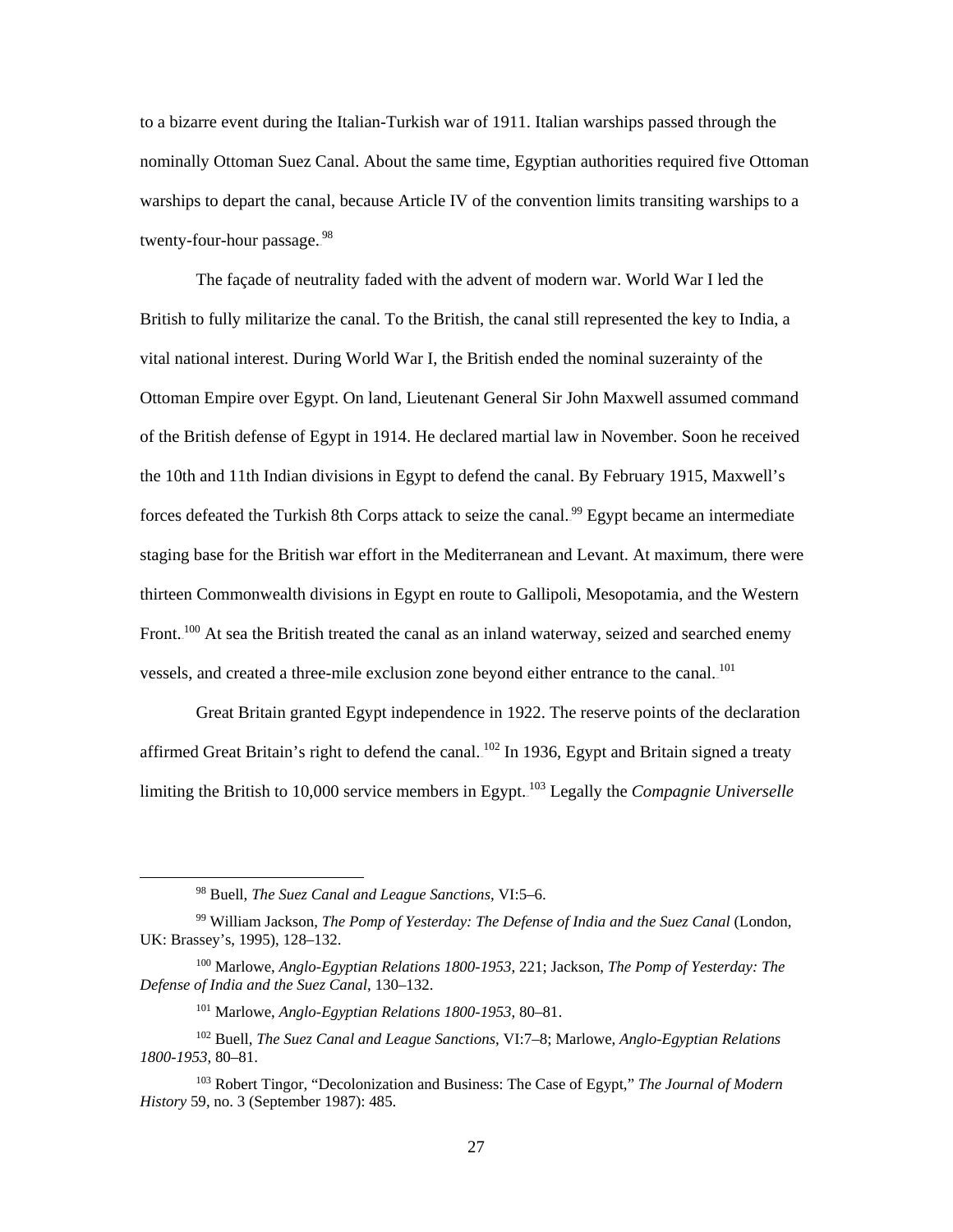*du Canal Maritime de Suez* still owned the lease on the canal until the ninety-nine years expired in 1968. British shipping remained the dominant user of the canal, see [figure 6.](#page-34-0)



<span id="page-34-0"></span>Figure 6. Suez Canal Traffic by Nationality and Tonnage: 1880-1925.<sup>104</sup> Figure adapted by author from, Hugh Schonfield, *The Suez Canal in Peace and War 1869-1969* (Coral Gables, FL: University of Miami Press, 1969), 206-209.

Following the Anglo-Egyptian War of 1882, the Suez Canal became a club good masquerading as a public good. British-owned shipping still dominated the canal. However, global shipping continued to increase at a faster rate than British shipping. Nascent Egyptian nationalism could not threaten British control of the Canal. Immediately following the Crisis, the British militarized the Canal Zone, but withdrew half the troops the following year. The British maintained forces in Egypt to maintain the colony and the canal. The Convention of Constantinople provided nominal neutrality. Great Britain exercised local control and retained naval hegemony. This allowed the British to close the canal at will to non-club members. By 1888, British ownership of the canal was established due to France and the Ottoman Empire's

<sup>&</sup>lt;sup>104</sup> The author selected tonnage and nationality data from Schonfield's Appendix H tables. The data has been graphically depicted as a bar graph comparing British, French and all other nations shipping at a five-year interval from 1880 to 1925.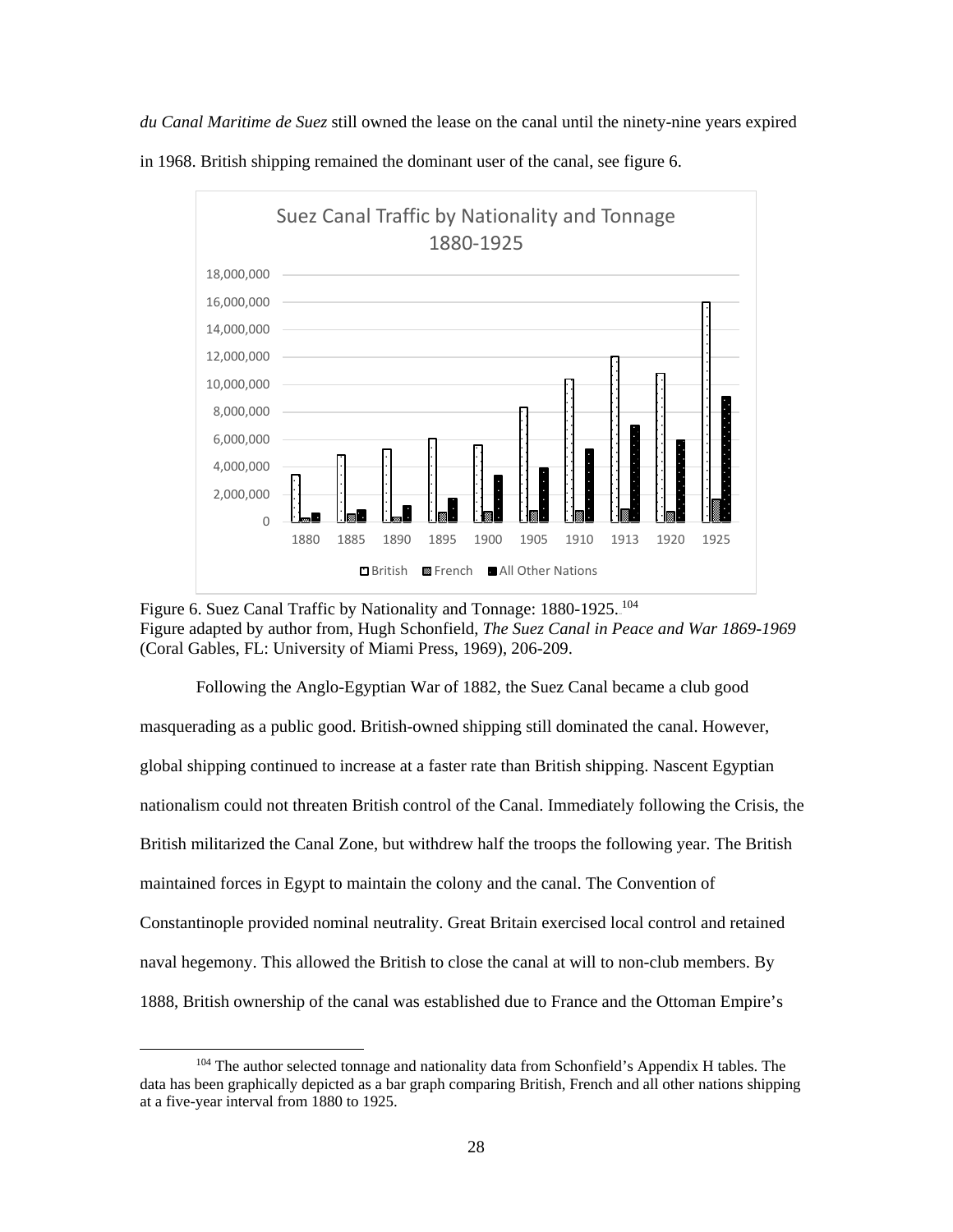failure to react to the Egyptian coup of 1881. During the First World War, Britain faced an existential threat. In response to this, the canal was completely militarized and all pretense of neutrality disappeared. Therefore, the canal was in effect a club good with undisputed ownership.

#### <span id="page-35-0"></span>Case 3: End of Empire

The post-World War II world was vastly different than the previous hundred years. Great Britain struggled to maintain prestige and power. In 1947, India won her independence from Great Britain, and the canal was no longer an undeniable British national interest. Israel declared independence in 1948, increasing the preexisting racial and religious tensions in the Middle East. At the same time, the Arab States oil exportation increased. Their oil traveled to the western world through the Suez Canal. This made the canal a global interest. France, nominally a great power, was struggling to maintain her overseas holdings in Algeria and Indochina while rebuilding a nation laid bare by war. <sup>105</sup> The canal became a vital asset to the world. After 1946, British shipping no longer accounted for over half of the tonnage transiting the Suez Canal, see [figure 7.](#page-36-0) That same year Winston Churchill delivered his Iron Curtin speech.<sup>106</sup>

 <sup>105</sup> Andre Beaufre, *The Suez Expedition 1956* (New York, NY: Praeger, 1969), 23–26; Schonfield, *The Suez Canal in Peace and War 1869-1969*, 208–209.

<sup>106</sup> Winston Churchill. "The Sinews of Peace ('Iron Curtain Speech')," The International Churchill Society, last modified March 5, 1946, accessed on November 1, 2019, https://winstonchurchill.org/resources/speeches/1946-1963-elder-statesman/the-sinews-of-peace/.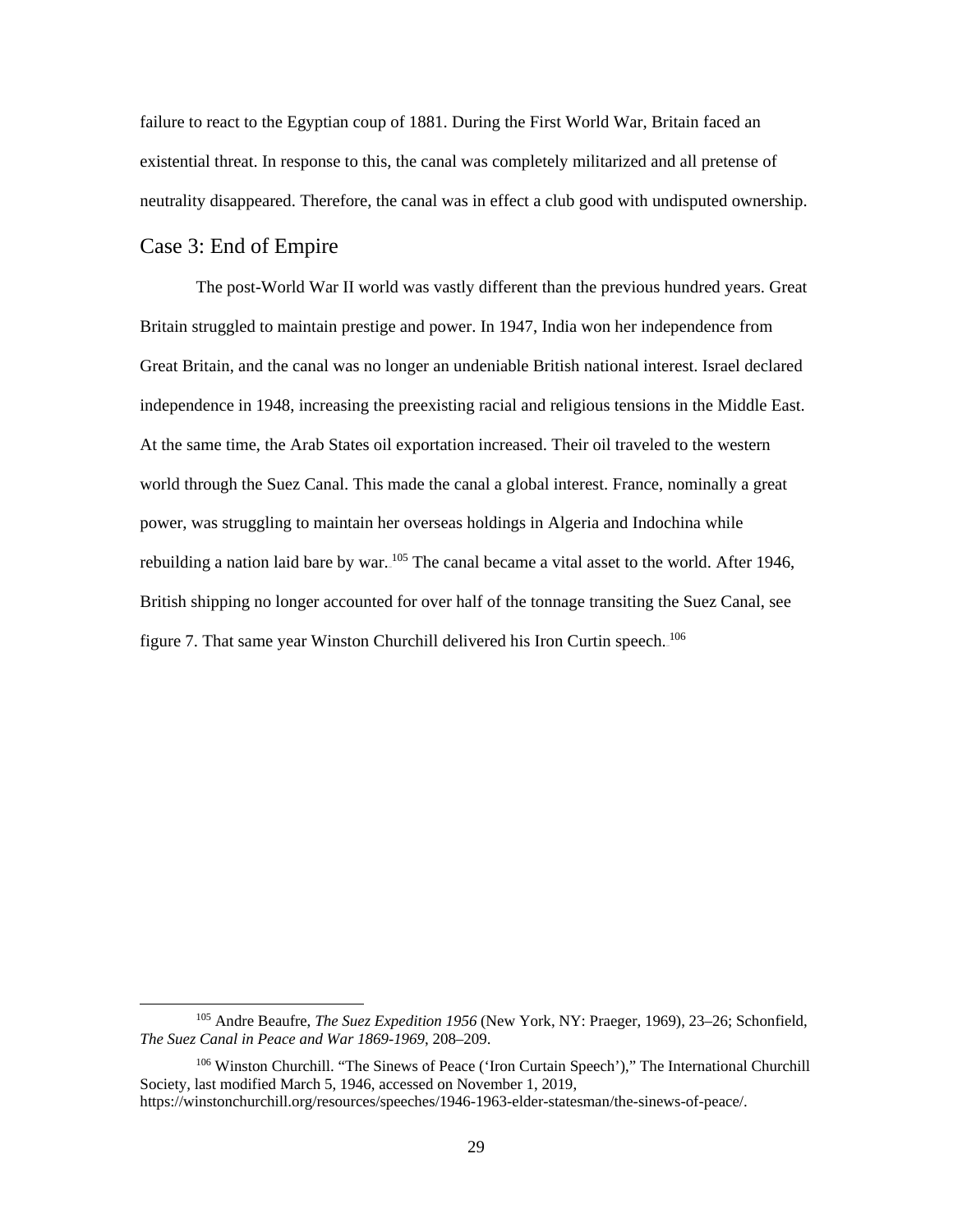

<span id="page-36-0"></span>Figure 7. Suez Canal Traffic by Nationality and Tonnage 1925-1955. <sup>107</sup> Figure adapted by author from, Hugh Schonfield, *The Suez Canal in Peace and War 1869-1969* (Coral Gables, FL: University of Miami Press, 1969), 206-209.

Independent Egypt exercised little control over the canal. During the 1950s, France and Great Britain appointed twenty of the twenty-five directors of the *Compagnie Universelle.* Of the remaining four, only two were Egyptian nationals. <sup>108</sup> The Egyptian Army executed a coup in 1952.<sup>109</sup> In this political environment it became apparent the Egyptian government would not renew *Compagnie Universelle's* lease in 1968. <sup>110</sup> The British military agreed to leave the day-today defense of the canal to the Egyptians, but on condition the Convention of Constantinople was honored. Egyptian forces garrisoned the canal zone following the negotiated departure of the

<sup>&</sup>lt;sup>107</sup> The author selected tonnage and nationality data from Schonfield's Appendix H tables. The data has been graphically depicted as a bar graph comparing British, French and all other nations shipping at a five-year interval from 1925 to 1955.

<sup>108</sup> Schonfield, *The Suez Canal in Peace and War 1869-1969*, 137.

<sup>109</sup> Ibid., 135-138.

<sup>110</sup> Ibid., 135–139.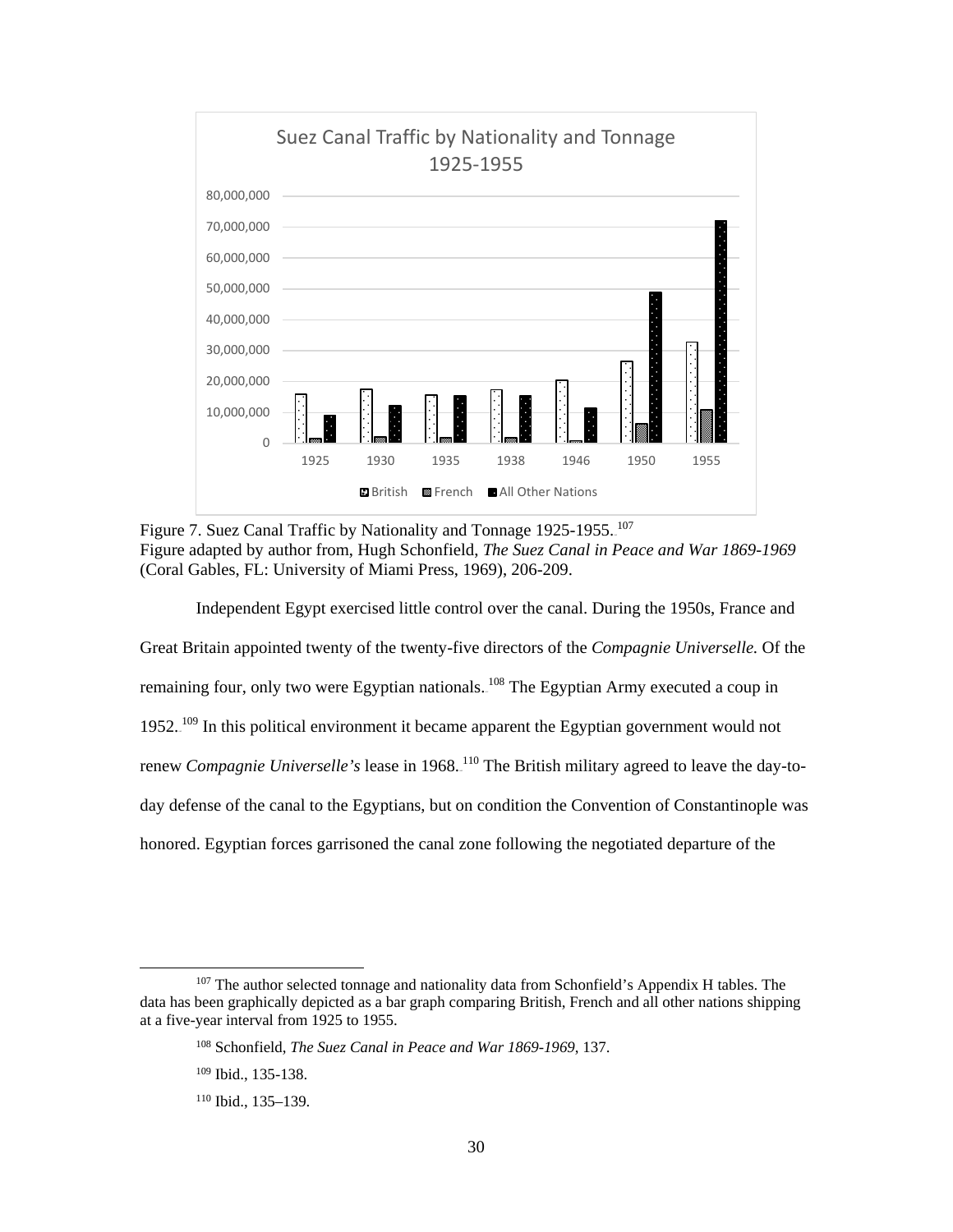British in June, 1956. The Egyptian military consisted of four infantry and one armored division, and one-hundred forty modern aircraft.<sup>111</sup>

Colonel Nassar, the leader of Egypt, worked to increase Egypt's place in the world. He played the West against the Soviet Union and China for military supplies, access to markets for Egyptian cotton, and for financing for his vastly expensive Aswan Dam construction project.<sup>112</sup> From the Egyptian point of view, the Suez Canal was Egyptian. The corporate ownership was a matter of semantics.

Nasser addressed Egypt on July 26, 1956 attacking Franco-British imperialism and the state of Israel. Invoking pan-Arab nationalism, and the Ancient Egyptian tradition of a canal, he nationalized the Suez Canal.<sup>113</sup> The nationalization played well in domestic politics and Colonel Nasser evoked deep nationalist and racial emotions.<sup>114</sup>

In October pro-Nasser elements won the Jordanian election. Israel felt surrounded by pan-Arab nationalists and chose to invade Sinai on October 30, 1956. Israel saw this as an opportunity to increase their security by destroying Egyptian positions in the Sinai and gaining tactically valuable terrain near the Red Sea. $^{115}$ 

The Egyptian Army deployed at least three divisions in the Sinai Peninsula. Evidence suggests some Egyptian elements including two armored battalions were initially defending on the west bank of the Suez Canal.

 <sup>111</sup> Beaufre, *The Suez Expedition 1956*, 31, 32.

<sup>112</sup> Schonfield, *The Suez Canal in Peace and War 1869-1969*, 143–146.

<sup>&</sup>lt;sup>113</sup> Gamal Nasser, "Egyptian Law Nationalizing the Suez Canal Company 26 July 1956," in *Documents on the Suez Crisis, 26 July to 6 November 1956* (London, UK: Royal Institute of International Affairs, 1957), 39–41; Gamal Nasser, "Extracts from the Speech of Colonel Nasser of 26 July 1956 Announcing the Nationalization of the Suez Canal Company," in *Documents on the Suez Crisis, 26 July to 6 November 1956* (London, UK: Royal Institute of International Affairs, 1957), 44–49; Schonfield, *The Suez Canal in Peace and War 1869-1969*, 147–148.

<sup>114</sup> Nasser, "Extracts from the Speech of Colonel Nasser of 26 July 1956 Announcing the Nationalization of the Suez Canal Company"; Schonfield, *The Suez Canal in Peace and War 1869-1969*, 149.

<sup>115</sup> Terence Robertson, *Crisis: The Inside Story of the Suez Conspiracy* (New York, NY: Atheneum, 1965), 253–276.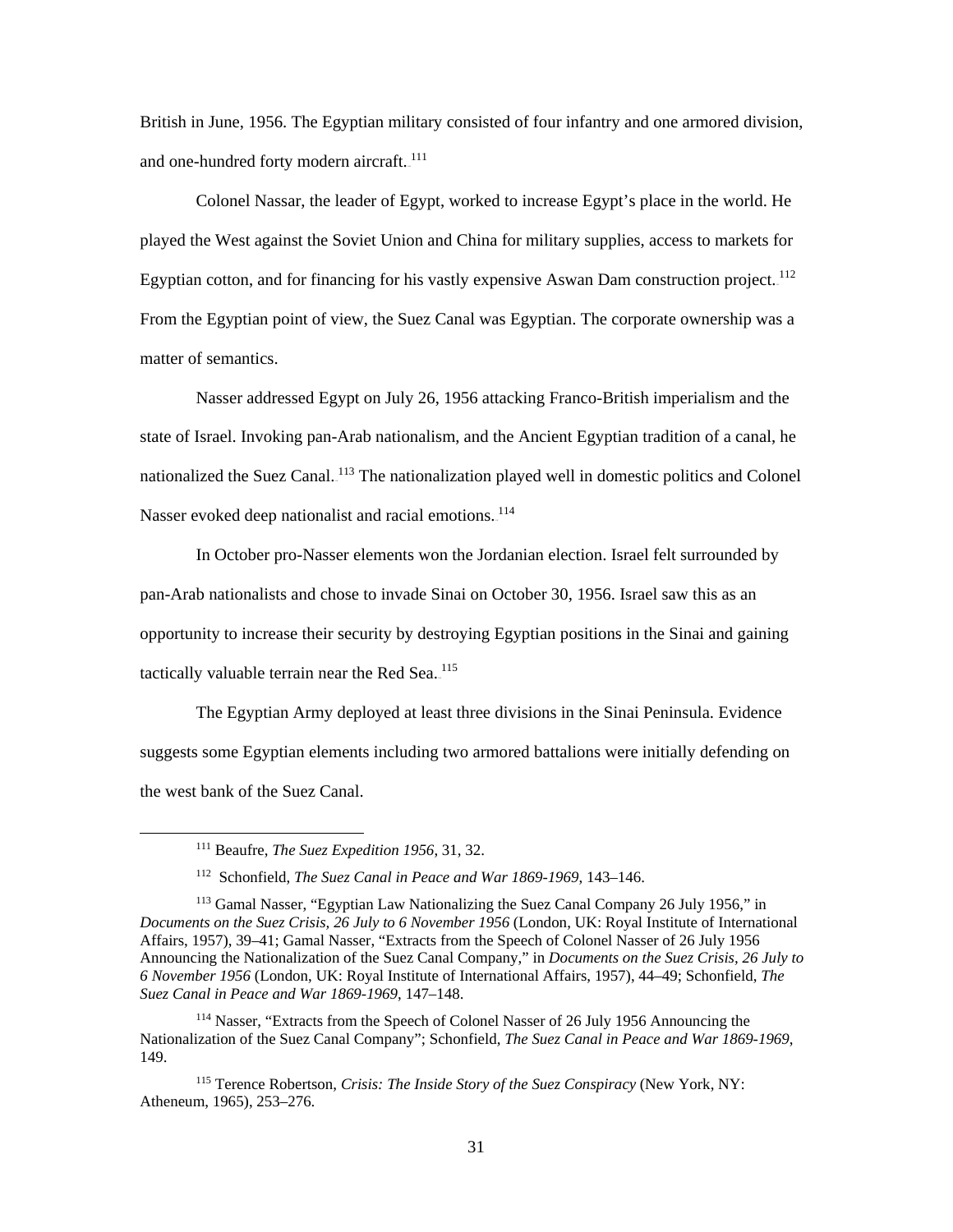Israeli Forces defeated the lead elements of the Egyptian Army. The remaining mobile Egyptian forces withdrew to the west bank of the canal to prevent being isolated and destroyed.<sup>116</sup> During the crisis the Egyptians did not view the canal as a key link in the global commons, but rather as a tactical obstacle. That is the canal became a world class anti-tank ditch.

The French and British governments looked to respond to the crisis, but could not agree to a reconquest of Egypt. As an alternative they decided to capture the canal. Both nations deployed paratroopers to attack Port Said at the Mediterranean entrance to the Canal Zone. They achieved initial success. However, the superpowers made a strategic decision that rendered these tactical gains meaningless. $117$ 

The Middle East was another theater in the Cold War. Neither of the superpowers wanted the crisis to escalate into a major war. The Soviet Union communicated to the Americans, British, and French they were willing to send "volunteers" to support the Egyptians. The Soviet Union went as far as to notify Turkey that in November their warships would transverse the Dardanelles en route to the Middle East. President Eisenhower pressured both France and Britain to withdraw. In the end, the superpowers were able to pressure the aging and formerly great powers to stand down.<sup>118</sup> By the end of 1956, all European forces withdrew from the Canal Zone. For the first time since 1881, the canal was under Egyptian control. $119$ 

Over the next ten years, the Egyptians peacefully administered the canal. Shortly after the crisis the Egyptian government deepened and modernized the canal. Later, the Egyptian government reached a settlement with the shareholders of the now obsolete *Compagnie Universelle.* Initially, shipping through the canal decreased due to the political uncertainty and the construction, but it quickly recovered.

 <sup>116</sup> Beaufre, *The Suez Expedition 1956*, 84, 88–89, 95-116.

 $117$  Ibid., 95–116.

<sup>118</sup> Robertson, *Crisis: The Inside Story of the Suez Conspiracy*, 253–276.

<sup>119</sup> Schonfield, *The Suez Canal in Peace and War 1869-1969*, 156–160.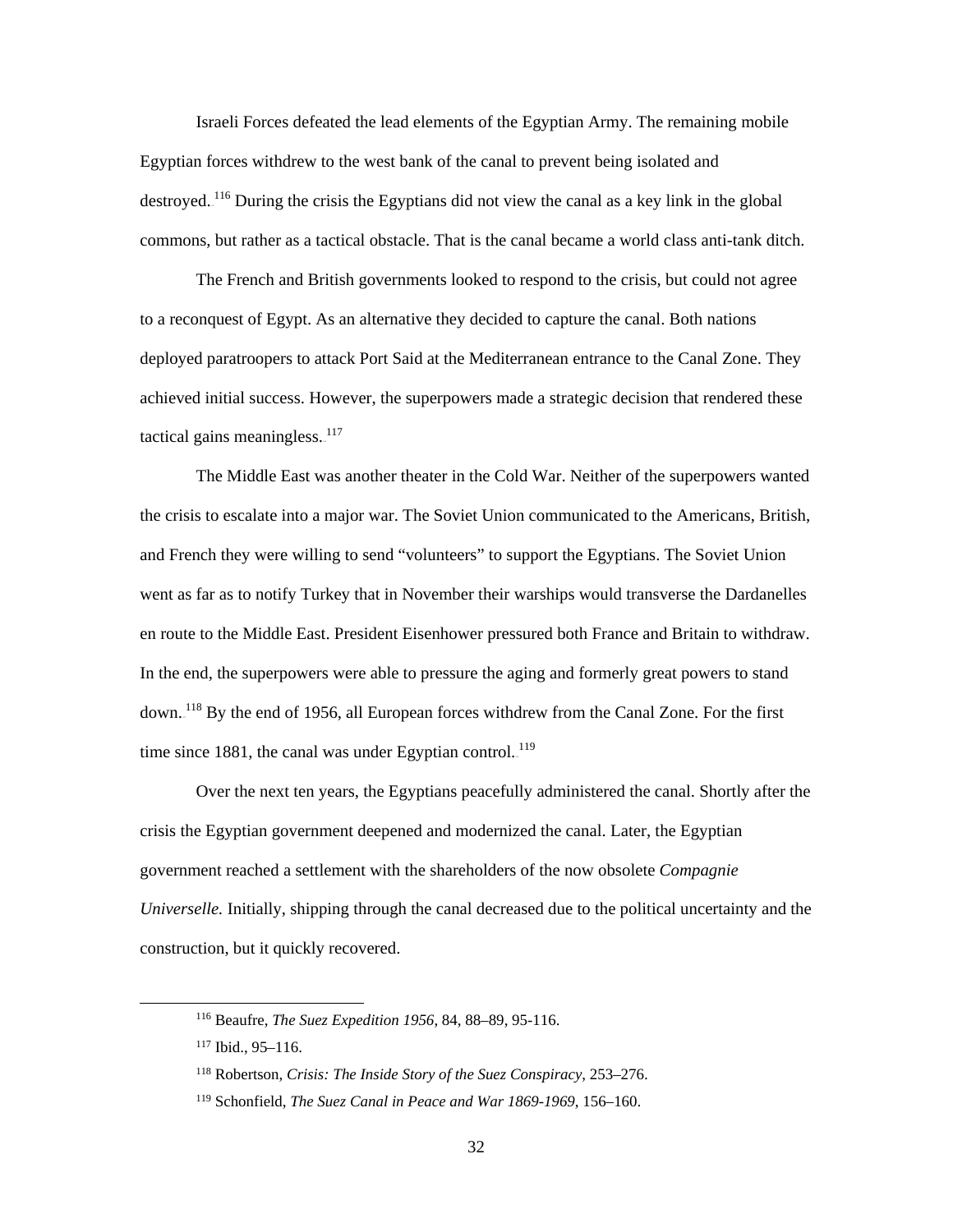Following the 1956 Suez Crisis, the American, British, and French key concern was that the Egyptians would honor the Convention of Constantinople. In April 1957, Egypt affirmed they would honor the convention.<sup>120</sup> Nassar honored the convention with one exception. He blocked all Israeli vessels and cargos. Egypt normalized this behavior early in their administration of the canal by blocking the Israel bound vessels *Inge Toft* and *Astypalea* in 1959. The canal continued to provide a vital service for the world at large and by 1960 transiting tonnage was at all-time highs. Internationally, the Suez Canal remained a link in the global commons. Tactically, the canal remained key terrain in the Arab -Israeli wars of the twentieth century.<sup>121</sup>

Throughout the crisis, the Suez Canal remained a club good. The disputed ownership of the canal led to a military response. When Britain granted Indian independence in 1947, the canal was no longer a vital British interest. By the late 1940s, the canal was becoming a key link in the global commons. By 1950, British shipping no longer accounted for most of the cargo transiting the canal.<sup>122</sup> Following the Suez Crisis of 1956, Egyptian militarization near the canal was primarily focused on using the canal as a tactical obstacle on the frontier with Israel.<sup>123</sup> In this case, militarization of the canal was not directly tied to its ownership or status as a club or public good.

#### <span id="page-39-0"></span>Summary

When the Suez Canal was a public good, it was not militarized. From 1869 to 1881, it operated peacefully as a public good. The British intervention in 1882 was not in response to a threat on the legitimacy and stability of the Viceroy's regime. It was an opportunity to seize a

 <sup>120</sup> E. Lauterpacht, ed., *The Suez Canal Settlement* (London, UK: The British Institute of International and Comparative Law, 1960), 35.

<sup>121</sup> Schonfield, *The Suez Canal in Peace and War 1869-1969*, 161–166.

<sup>122</sup> Ibid., 206–209.

<sup>123</sup> George W. Gawrych, *The 1973 Arab-Israeli War: The Albatross of Decisive Victory*, Leavenworth Papers 21 (Fort Leavenworth, KS: Combat Studies Institute, US Army Command and General Staff College, 1996), 14–16.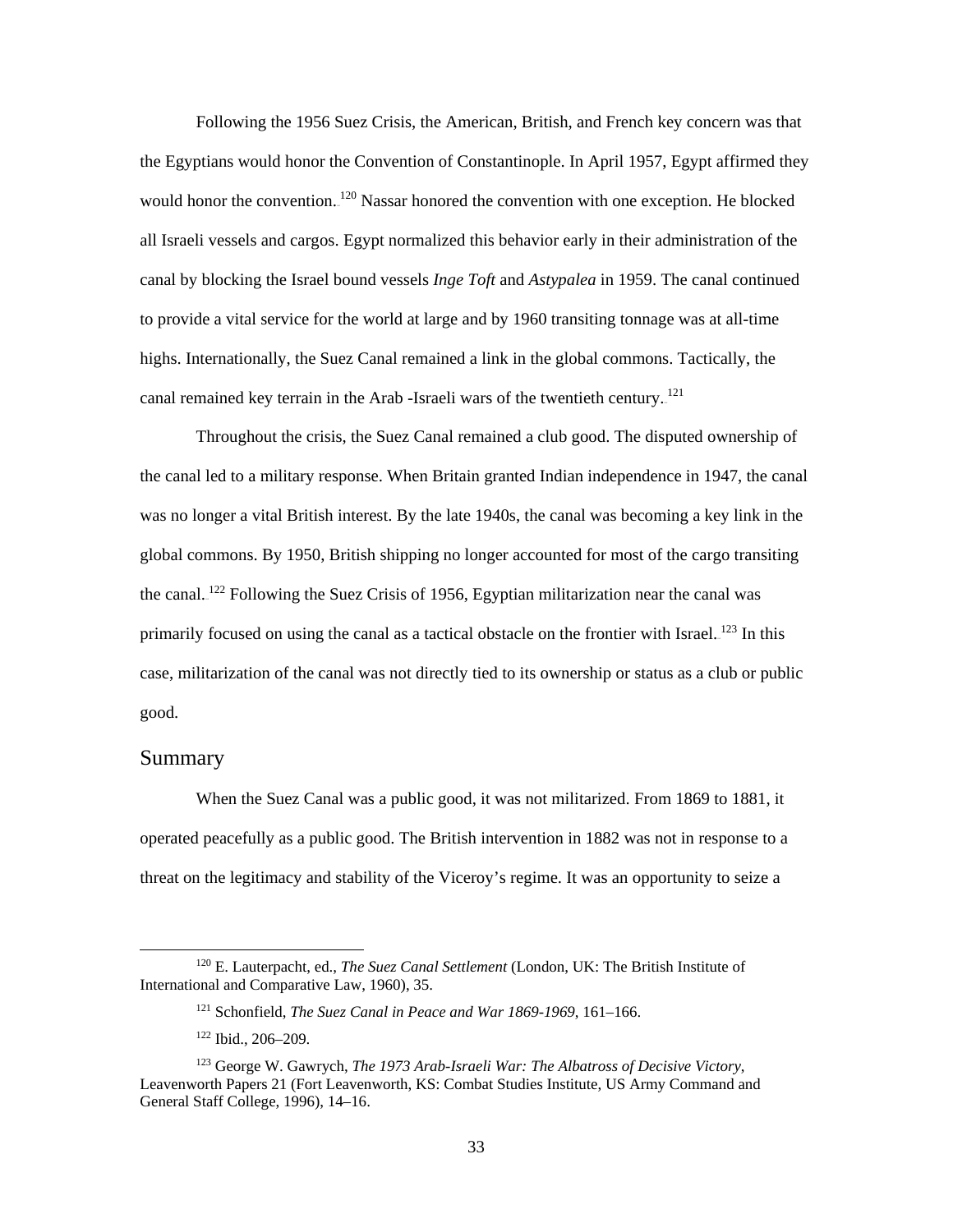growing national interest. The British believed the canal was the key to India in the 1880s. Nearly 80 percent of the annual shipping tonnage through the Suez Canal was British. The lack of international clarity on de Lesseps vision of a neutral water way exacerbated the situation and the British acted.

Following the Anglo-Egyptian War of 1882, the Suez Canal became a club good with undisputed ownership, masquerading as a public good. The 1888 Convention of Constantinople codified de Lesseps vision. The key differences between Egyptian ownership of the canal and British ownership was the presence of an overarching international agreement that established norms. This reduced the uncertainty and encouraged the growth of commerce through the canal without competitive militarization. The British only militarized the Suez Canal when they faced an existential threat. British naval hegemony was another factor that may have contributed to the stability.

During the 1956 Suez Crisis, the Suez Canal was a club good with disputed ownership. This led to militarization. The canal was initially demilitarized when the British departed in June 1956. The Egyptians garrisoned it. The French and British invaded to regain control of the canal. However, the superpowers stopped the conflict and ensured Egypt gained control of the canal. At this point the canal became a club good with undisputed ownership. Militarization near the canal did occur after this date. This was not directly due to the status of the canal, but rather its value as a tactical obstacle between Egypt and Israel.

#### <span id="page-40-0"></span>Recommendations

The Suez Canal demonstrates militarization is less likely when the international community views sea routes as public goods, or as club goods with undisputed ownership. The emerging Arctic routes are currently club goods with disputed ownership. The Suez Canal case studies demonstrate this is the condition that most likely to lead to competitive militarization.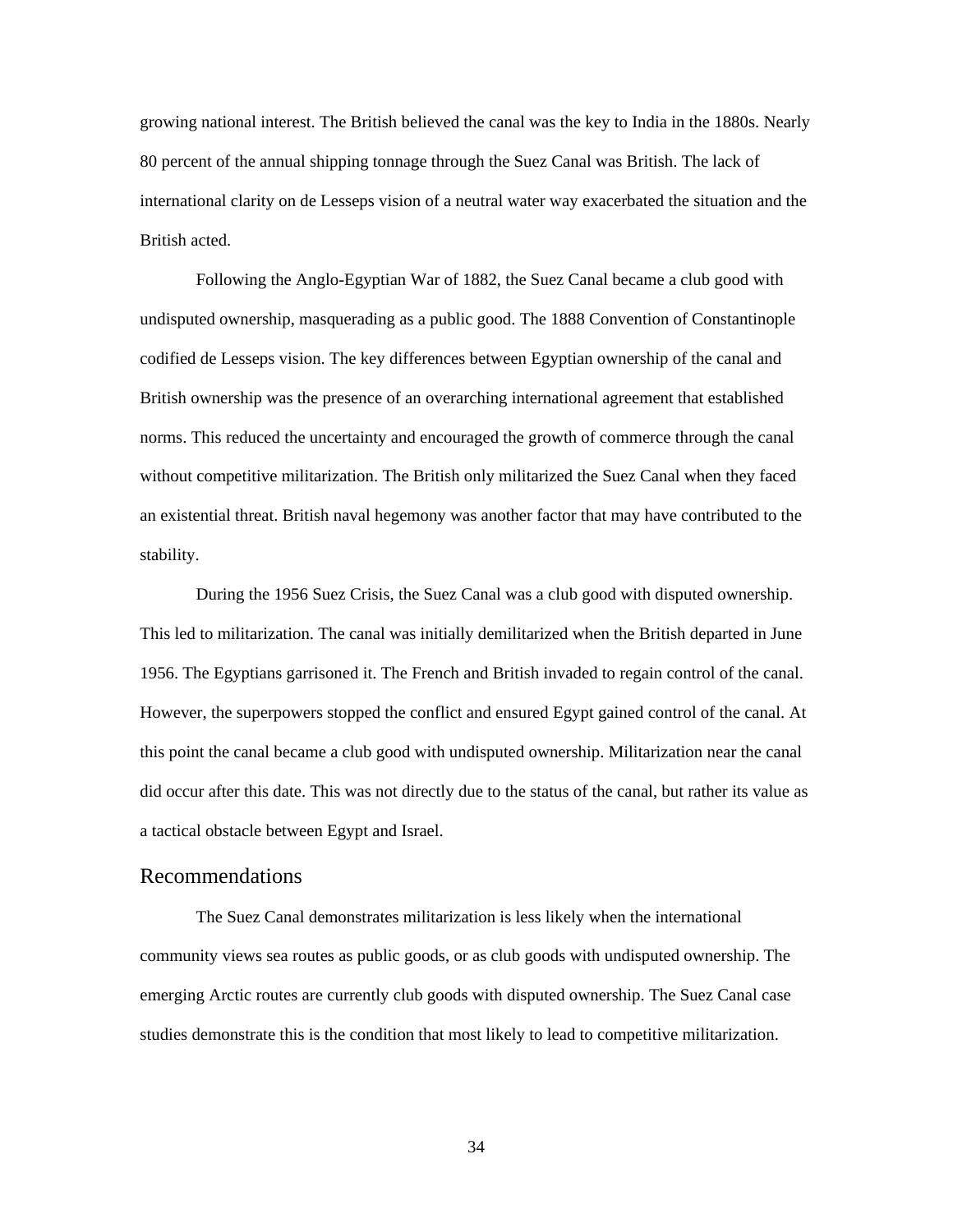To limit militarization, the best option is to ensure the Arctic passages become public goods. To achieve this, America should work to ensure all parties in the Arctic comply with the United Nations Convention on the Law of the Sea. The Arctic Coastal Nations affirmed this intent with the Ilulissat Declaration of 2008. During the intervening years, the Arctic Coastal Nations have worked within the United Nations Convention on the Law of the Sea to resolve disputes. Three of the Arctic Coastal Nations claim the sea bed surrounding the North Pole. All three are working through the United Nations Commission on the Limits of the Continental Shelf to resolve their dispute.

To transition the Arctic Ocean to a public good will require a whole of government approach and international cooperation. Diplomatically, the United States should work with partner nations to challenge Canadian and Russian claims of internal waterways in the Arctic Ocean. The United States should shape the global narrative that the Arctic Ocean is, like any other ocean, subject to the United Nations Convention on the Law of the Sea. America can act to foster the exploration of the Arctic and the increased use of the Northwest Passage. The United States should consider freedom of navigation operations through the Arctic. These operations should include a scientific element to reinforce the narrative. The United States should invest in increased Arctic search and rescue capabilities. Search and rescue support will encourage commercial shipping through the Northwest Passage. Increased shipping is likely to increase international resistance to Russian and Canadian claims of internal waterways. This may normalize shipping in the Arctic Ocean. Expansion of the Northwest Passage can place pressure on Russia to allow international shipping in the Northern Sea Route. If they do not, the Northern Sea Route may become a backwater, while the Northwest Passage develops as a key link in the global commons.

Freedom of navigation operations in the Arctic Ocean create risk, and may lead to counterintuitive results. They are likely to increase tensions with Russia. Increased tensions will likely lead to increased militarization. Likewise, freedom of navigation operations in the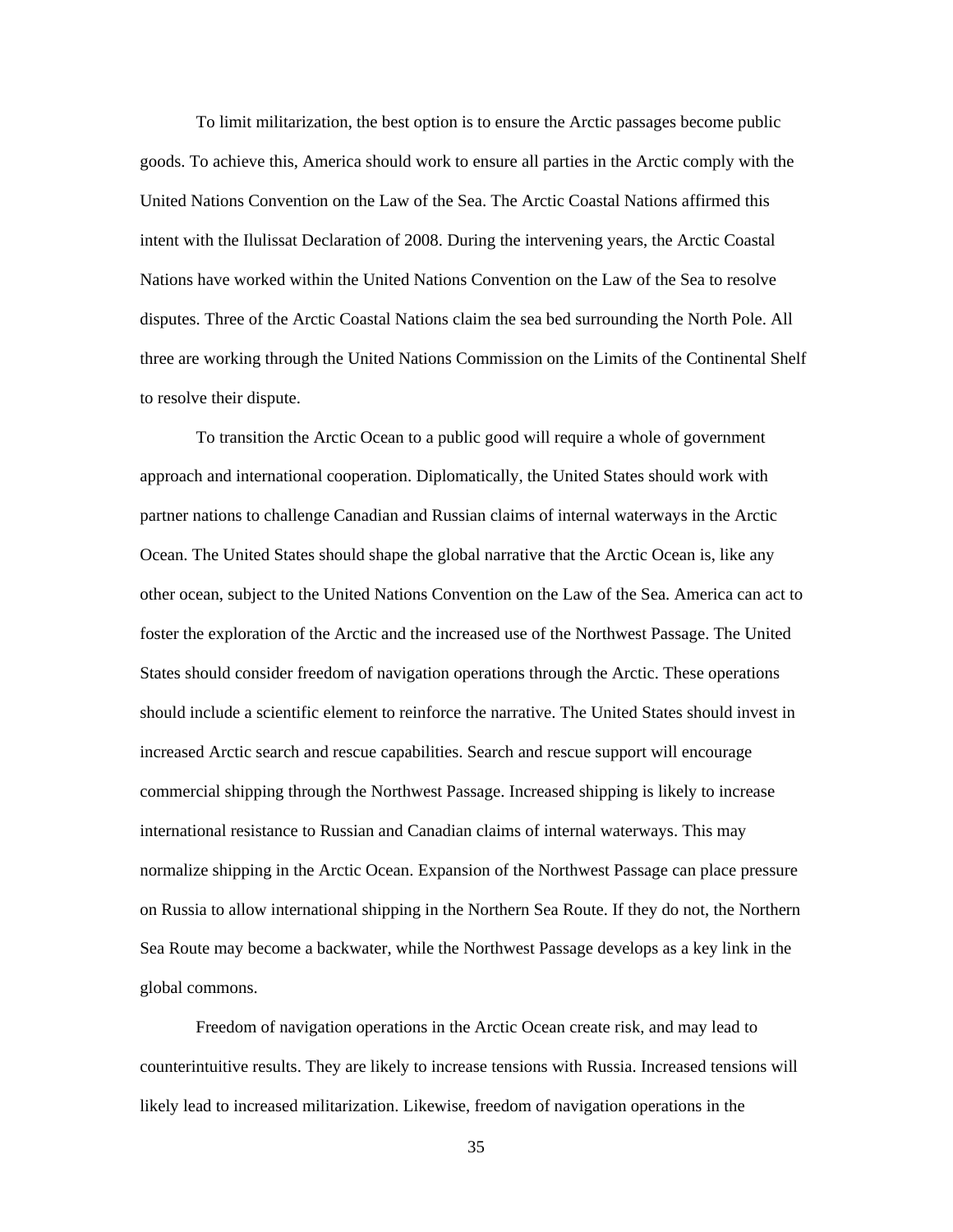Northwest Passage may damage America's relationship with Canada. The key to limiting risk is to encourage international shipping to use the routes. Once this behavior is normalized, shipping is likely to increase exponentially; as it did during the first five years of the operation of the Suez Canal. If the Arctic Routes become a key link in the global commons, the international community is likely to apply pressure on both Russia and Canada to suspend their internal waterway claims. This is similar the pressure the international community applied to the British in the years leading to the Convention of Constantinople.

The next best option to limit militarization is to establish the routes as club goods with undisputed ownership. Canadian and Russian claims of internal waterways are attempts to establish their respective routes as club goods. The Ilulissat Declaration itself tends to envision the Arctic Ocean as a club good by limiting the influence of the non-Arctic Coastal members of the Arctic Council. Militarily, the United States should partner with Canada to increase Arctic search and rescue capabilities and encourage shipping through the Northwest Passage. Canada will likely require some payment for a transit of the Northwest Passage. That is as long as the passage is sufficiently narrow for them to control. The United States should partner with Canada and communicate that transit fees of the Northwest Passage benefit the world at large through scientific investigation, and provide rural Arctic communities financial stability. In this scenario, the Northern Sea Route may continue to militarize. But the route may become irrelevant to global trade. At the same time Canada and America will control a new link in the global commons.

The worst option is the militarization of both routes. The key distinction between the Suez Canal and the Arctic Ocean is there are two independent routes in the Arctic. Militarization of one route does not necessarily lead to the militarization of the second. The fifty-three-milewide Bering Strait is the only location where both routes converge. If militarization occurs, this is the only location that can control access to both routes. Even if the summer sea ice disappears, the Bering Strait remains the key choke point between the Arctic and the Pacific Oceans. The Bering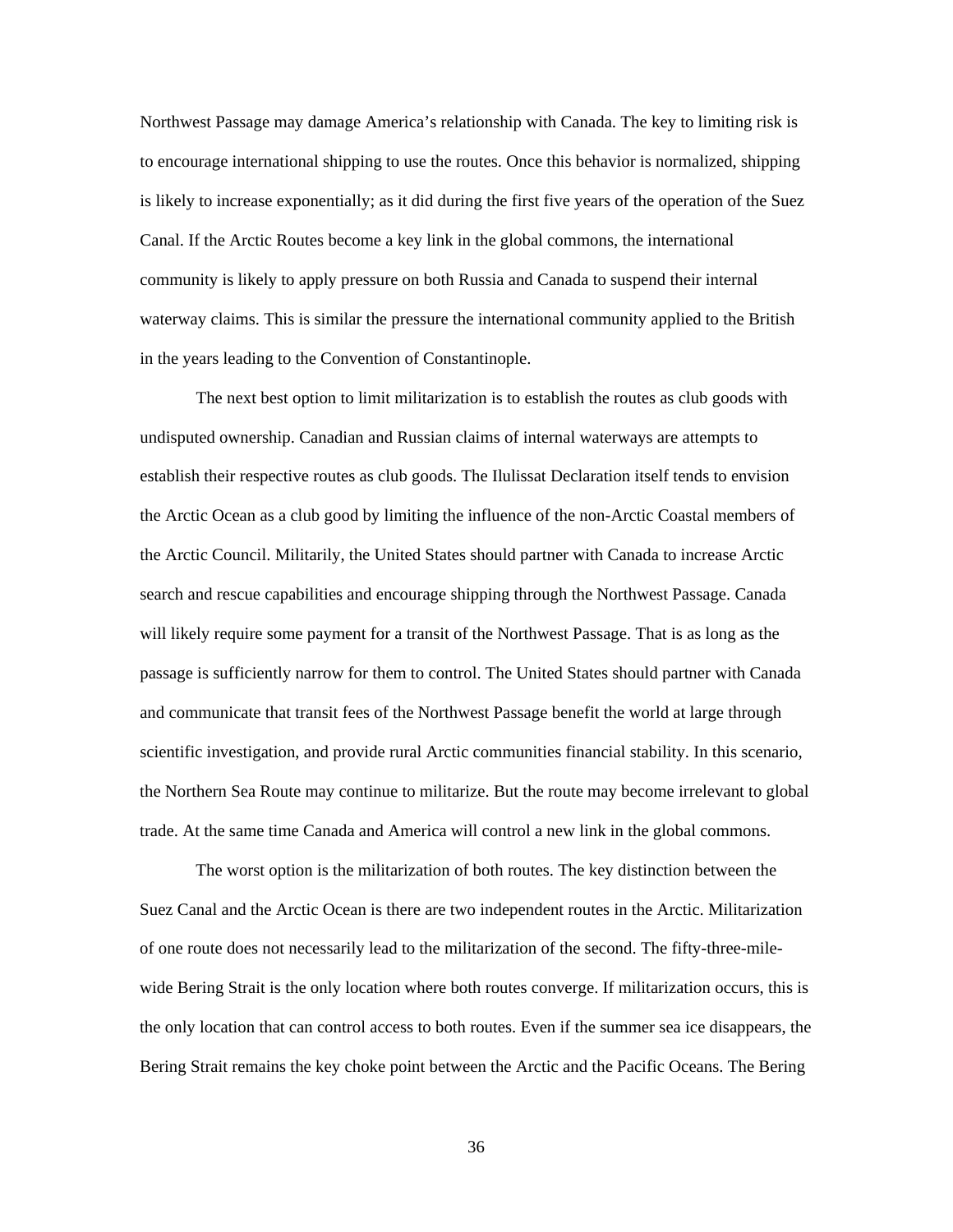Straits offer the potential to be a 21st Century Gibraltar. America should prepare to patrol and establish infrastructure near the remote strait to control it.

Militarization of the Arctic is the least desirable future, but it does offer some possible advantages. The Russians control half the world's Arctic coastline. Militarizing and maintaining the northern coast of Russia has the potential to be extremely expensive. This can lead the Russians to squander limited resources to control the Northern Sea Route. Militarization of the Northern Sea route will not directly threaten trade on the Northwest Passage.

#### **Conclusion**

<span id="page-43-0"></span>The historical militarization of the Suez Canal, the theory of club goods, and the concept of disputed or undisputed ownership predicts when sea lines of communication will be militarized. Routes that are public goods are unlikely to be militarized. Club goods with undisputed ownership are unlikely to be militarized, unless the owner faces an existential threat. Militarization is most likely to occur when a sea line of communication is a club good with disputed ownership.

The lack of accepted international norms increases the likelihood of militarization. If a sea line of communication is an exposed vital national interest, the route is more likely to be militarized. If a local population has a strong cultural tie to the route; the route is more likely to be militarized.

For the near future the Arctic is analogous to a canal. Entrance to either of the existent passages requires the permission of the controlling government. The path is sufficiently narrow to, in effect, canalize the ships in transit. If Chinese and Norwegian predictions are correct, the Arctic Ocean will experience ice free summers. If Norway's prediction of 2050 is correct, the world has a window of thirty years that the Arctic Sea Routes will behave as described above, before the routes disappear and the Arctic Ocean becomes a high sea.

During the same time, we can expect a rapid increase in international shipping via the transpolar routes. Annual tonnage transiting the Suez Canal increased nearly 700 percent between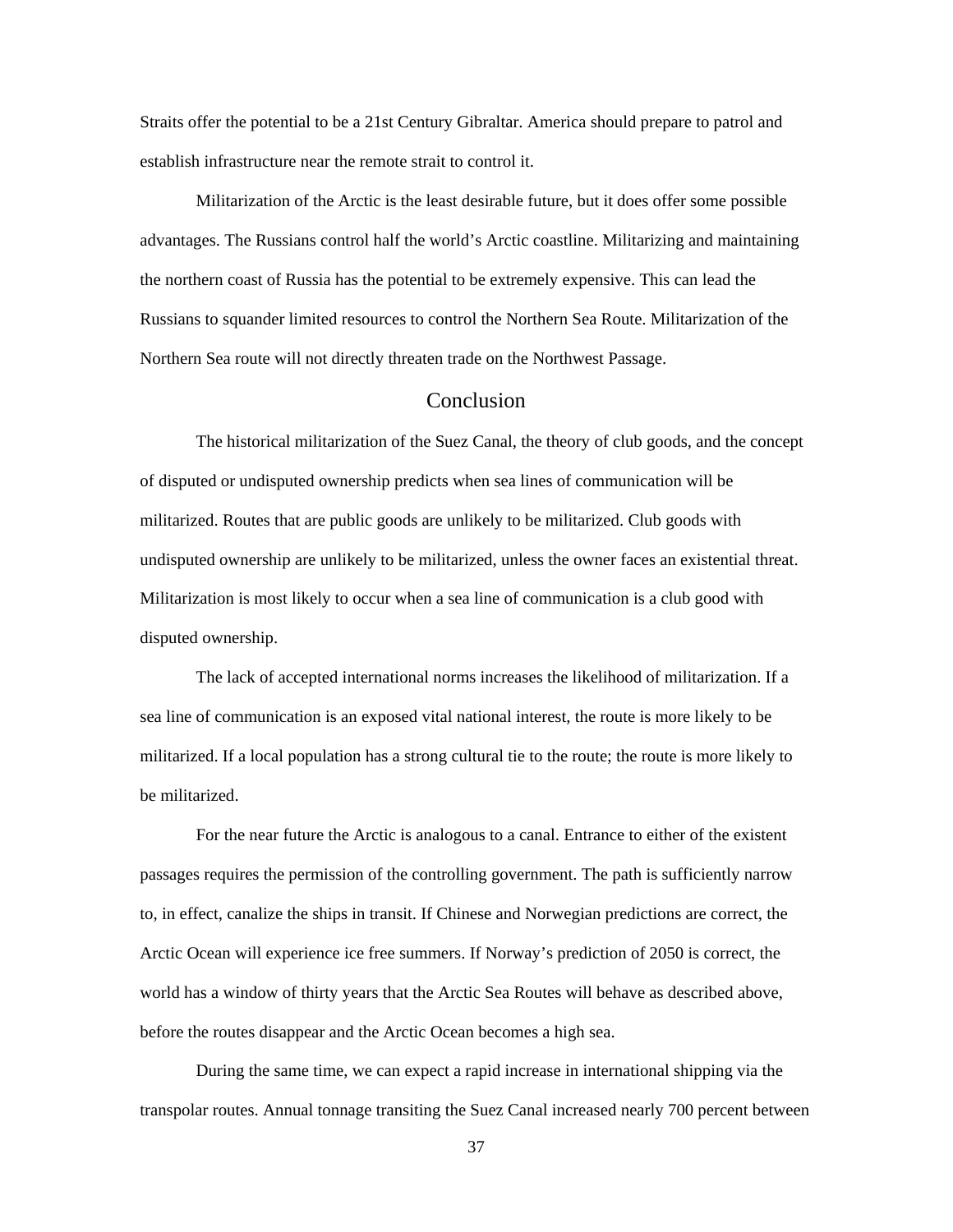its first full year of operation and its fifth. The less ice that exists in the Arctic Ocean, the more likely international shipping companies are likely to risk a transit. At the same time, the less ice there is the less excludable the routes become. Arctic Coastal Nations will exert less and less control on transits of the Arctic Ocean. The Bering Straits have the potential to control entrance to both the current routes. If the Arctic Ocean experiences ice free summers, the straits still control transits between the Pacific Ocean and the Arctic Ocean. If the Arctic Ocean militarizes, the Bering Straits have the potential to become key terrain in the new global commons.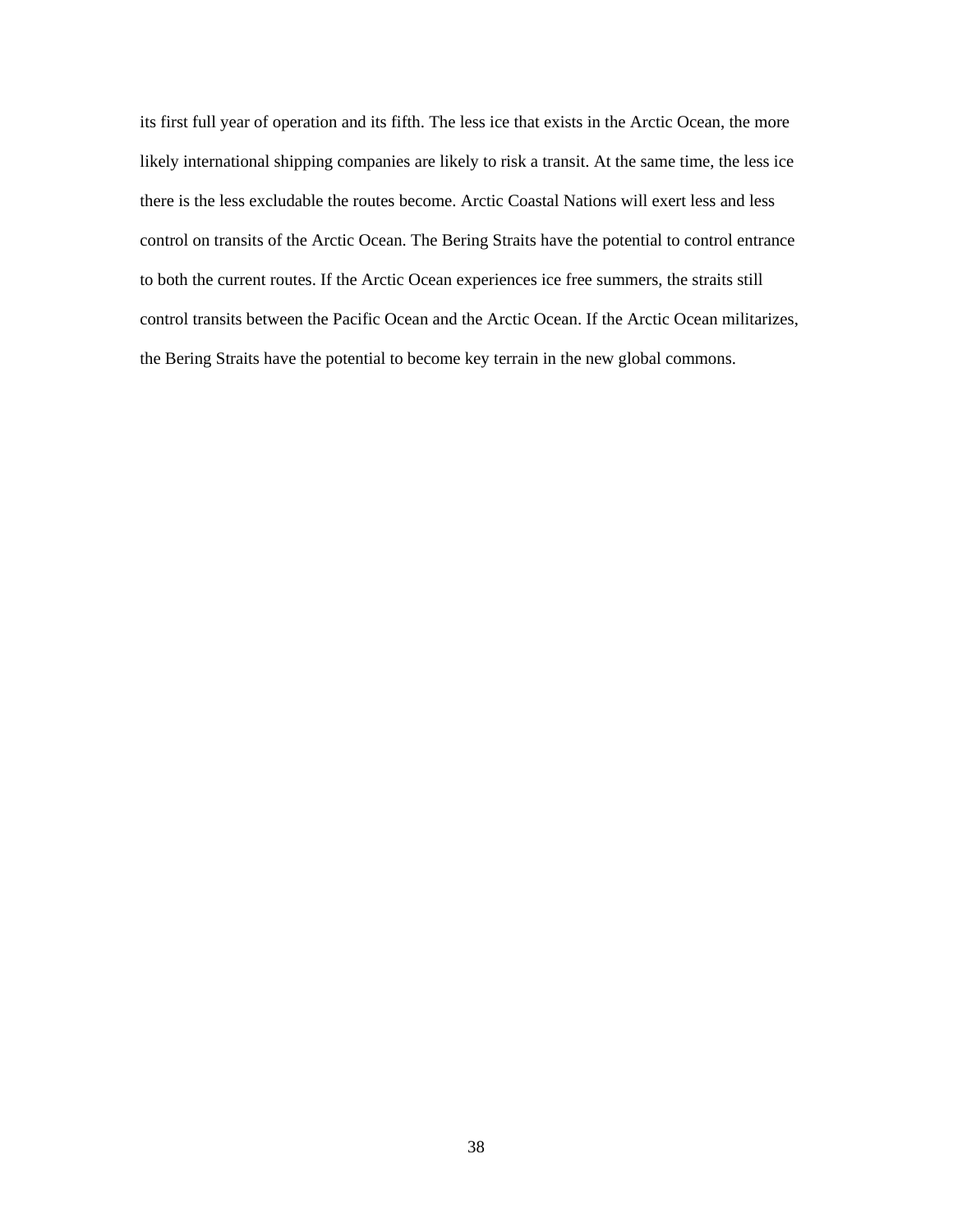#### Bibliography

- <span id="page-45-0"></span>Adventure Life. "10 Best Northwest Passage Cruises, Tours & Expeditions 2019-2020." Accessed on September 5, 2019. https://www.adventure-life.com/northwest-passage.
- Apesteguia, Jose, and Frank P. Maier-Rigaud. "The Role of Rivalry: Public Goods versus Common-Pool Resources." *The Journal of Conflict Resolution* 50, no. 5 (October 1, 2006): 646–663.
- Beaufre, Andre. *The Suez Expedition 1956*. New York, NY: Praeger, 1969.
- Blank, Stephen J., ed. *Russia in the Arctic*. Carlisle, PA: Strategic Studies Institute, 2011.
- Bown, Stephen R. *The Last Viking: The Life of Roald Amundsen*. Philadelphia, PA: Da Capo Press Inc., 2013.
- Breum, Martin. *Cold Rush: The Astonishing True Story of the New Quest for the Polar North*. Chicago, IL: McGill-Queen's University Press, 2018.
- Bringham, Lawson W. *The Soviet Maritime Arctic*. Annapolis, MD: Naval Institute Press, 1991.
- Buchanan, James M. "An Economic Theory of Club Goods." *Economica* 32, no. 125 (February 1965): 1–14.
- Buell, Raymond Leslie. *Geneva Special Studies.* Vol. 4, *The Suez Canal and League Sanctions.* Geneva: Geneva Research Center, 1935.
- Canal de Panama. "Maritime Services PanCanal.Com." Accessed November 1, 2019. https://www.pancanal.com/eng/op/transit-stats/index.html.
- Central Intelligence Agency. "Europe: Denmark—The World Factbook Central Intelligence Agency." Accessed on October 8, 2019. https://www.cia.gov/library/publications/theworld-factbook/geos/da.html.
- ———. "North America: United States—The World Factbook Central Intelligence Agency." Accessed on October 8, 2019. https://www.cia.gov/library/publications/the-worldfactbook/geos/us.html.
- ———. "Oceans :: Arctic Ocean—The World Factbook Central Intelligence Agency." Accessed on October 8, 2019. https://www.cia.gov/library/publications/resources/theworld-factbook/geos/xq.html.
- Churchill, Winston. "The Sinews of Peace ('Iron Curtain Speech')." The International Churchill Society. Last modified March 5, 1946. Accessed on November 1, 2019. https://winstonchurchill.org/resources/speeches/1946-1963-elder-statesman/the-sinewsof-peace/.
- Danish Ministry of Foreign Affairs. "The Ilulissat Declaration." Accessed on September 5, 2019. https://cil.nus.edu.sg/wp-content/uploads/2017/07/2008-Ilulissat-Declaration.pdf.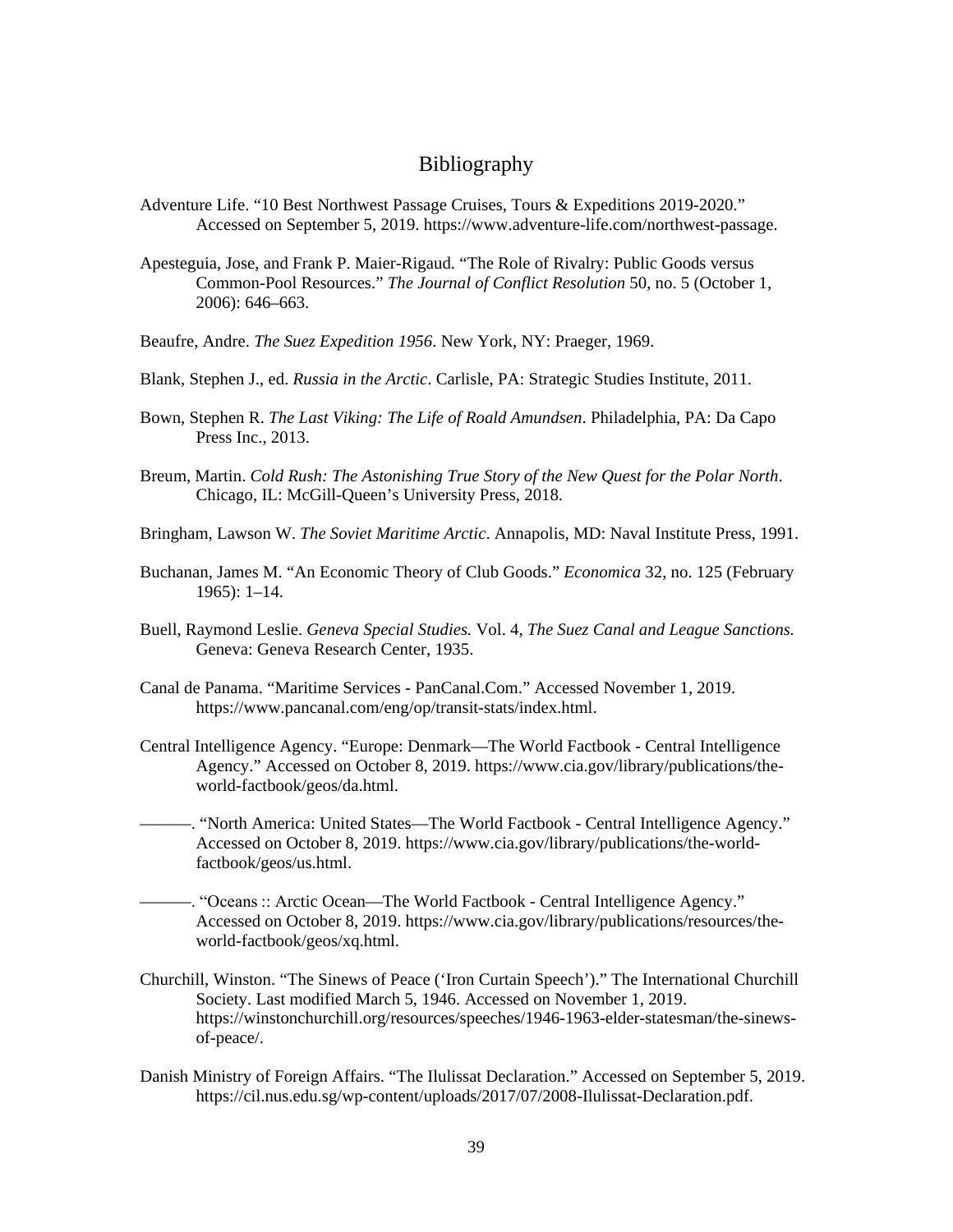- Department of Defense. *Report to Congress Department of Defense Arctic Strategy*. Washington, DC: Government Printing Office, 2019.
- Department of State. "Antarctic Treaty." Accessed on October 1, 2019. https://2009- 2017.state.gov/t/avc/trty/193967.htm.
	- ———. "Milestones: 1866–1898 Office of the Historian." Accessed on October 15, 2019. https://history.state.gov/milestones/1866-1898/alaska-purchase.
- Ellehuus, Rachel. "Russia Is Harassing U.S. Jets in the Arctic as Part of a Putin Power Play." *National Broadcast Corporation,* May 28, 2019. Accessed on October 10, 2019. https://www.nbcnews.com/think/opinion/russia-harassing-u-s-jets-arctic-part-putinpower-play-ncna1010781.
- Encyclopedia Britannica. "Adolf Erik, Baron Nordenskiöld | Swedish Explorer." Accessed on October 3, 2019. https://www.britannica.com/biography/Adolf-Erik-Baron-Nordenskiold.
	- ———. "Arctic Ocean | Definition, Location, Map, Climate, & Facts." Accessed on October 1, 2019. https://www.britannica.com/place/Arctic-Ocean.
- ———. "Bering Strait | Strait, Pacific Ocean | Britannica." Accessed on January 23, 2020. https://www.britannica.com/place/Bering-Strait.
- Gawrych, Dr. George W., *The 1973 Arab-Israeli War: The Albatross of Decisive Victory*. Leavenworth Papers*,* Number 21. Fort Leavenworth, KS: Combat Studies Institute, US Army Command and General Staff College, 1996.
- Global Affairs Canada. "Canada's Arctic Ocean Continental Shelf Submission." Last modified May 23, 2019. Accessed on October 8, 2019. https://www.canada.ca/en/globalaffairs/news/2019/05/canadas-arctic-ocean-continental-shelf-submission.html.
- Government of Canada; Crown-Indigenous Relations and Northern Affairs. "Highlights of Canada's Arctic and Northern Policy Framework." Last modified September 5, 2019. Accessed on October 8, 2019. https://www.rcaanccirnac.gc.ca/eng/1567697304035/1567697319793.
- Griffiths, Franklyn. *Politics of the Northwest Passage*. Kingston, ON: McGill-Queen's University Press, 1987.
- Howard, Roger. *The Arctic Gold Rush: The New Race for Tomorrow's Natural Resources*. New York, NY: Continuum US, 2009.
- Huang, Jing, and Alexander Korolev, eds. *International Cooperation in the Development of Russia's Far East and Siberia*. International Political Economy Series. New York, NY: Palgrave MacMillan, 2015.
- Jackson, William. *The Pomp of Yesterday: The Defense of India and the Suez Canal*. London, UK: Brassey's, 1995.
- Krypton, Constantine. *The Northern Sea Route and the Economy of the Soviet North*. New York, NY: Frederick A. Praeger, 1956.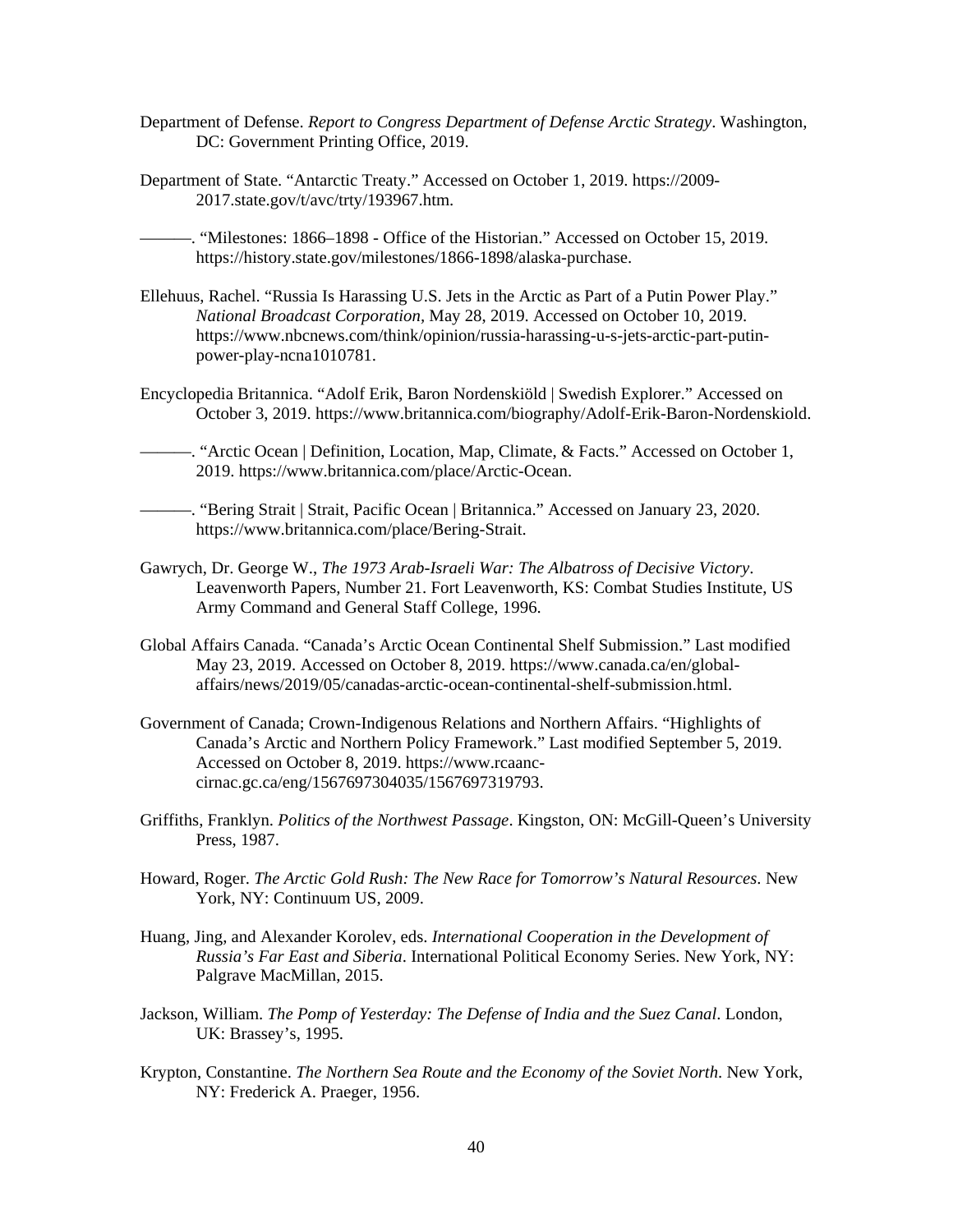- Laruelle, Marlene. *Russia's Arctic Strategies and the Future of the Far North*. 2nd ed. London, UK: Routledge, 2015.
- Lauterpacht, E., ed. *The Suez Canal Settlement*. London, UK: The British Institue of International and Comparative Law, 1960.
- Lord Kinross. *Between Two Seas: Creation of the Suez Canal*. New York, NY: William Marrow and Company, Inc., 1969.
- Lucas, Edward R. "Public Goods, Club Goods, and Private Interests: The Role of Business Elites in British Counter-Piracy in the South China Sea, 1921-1935." *Security Studies* 28, no. 4 (August 8, 2019): 710–738.
- Marlowe, John. *Anglo-Egyptian Relations 1800-1953*. New York, NY: Praeger, 1954.
- McNutt, Patrick. "Public Goods and Club Goods." In *Encyclopedia of Law and Economics*, 927– 951. Ghent, Belgium: Edward Elgar, 1999.
- Miller, William. *The Ottoman Empire and Its Successors 1801-1927*. London, UK: Cambridge University Press, 1936.
- Mottola, Kari, ed. *The Arctic Challenge*. Boulder, CO: Westview Press, 1988.
- Nasser, Gamal. "Egyptian Law Nationalizing the Suez Canal Company 26 July 1956." In *Documents on the Suez Crisis, 26 July to 6 November 1956*, 39–41. London, UK: Royal Institute of International Affairs, 1957.
- ———. "Extracts from the Speech of Colonel Nasser of 26 July 1956 Announcing the Nationalization of the Suez Canal Company." In *Documents on the Suez Crisis, 26 July to 6 November 1956*, 44–49. London, UK: Royal Institute of International Affairs, 1957.
- Nordquist, Myron H., John N. Moore, and Alexander S. Skaridov. *International Energy Policy, The Arctic and the Law of the Sea*. Leiden: Martinus Nijhoff Publishers, 2005.
- North Atlantic Treaty Organization. "Member Countries." Accessed on October 15, 2019. http://www.nato.int/cps/en/natohq/topics\_52044.htm.
- Norwegian Ministry of Defense. "Future Acquisitions for the Norwegian Defense Sector 2019- 2026." Accessed October 8, 2019. https://www.regjeringen.no/contentassets/7635ac0d48d44fc180fac57f58be7518/faf-2019-2026-english---final.pdf.
	- ———. "The Norwegian Government Increase the Defense Budget by More than 2 Billion Norwegian Kroner." Last modified October 7, 2019. Accessed on October 8, 2019. https://www.regjeringen.no/en/aktuelt/regjeringen-styrker-forsvarssektoren-med-2 milliarder-kroner/id2672144/.
- Norwegian Ministry of Foreign Affairs. "Norway's Arctic Policy." Accessed on October 8, 2019. https://www.regjeringen.no/globalassets/departementene/ud/vedlegg/nord/nordkloden\_en .pdf.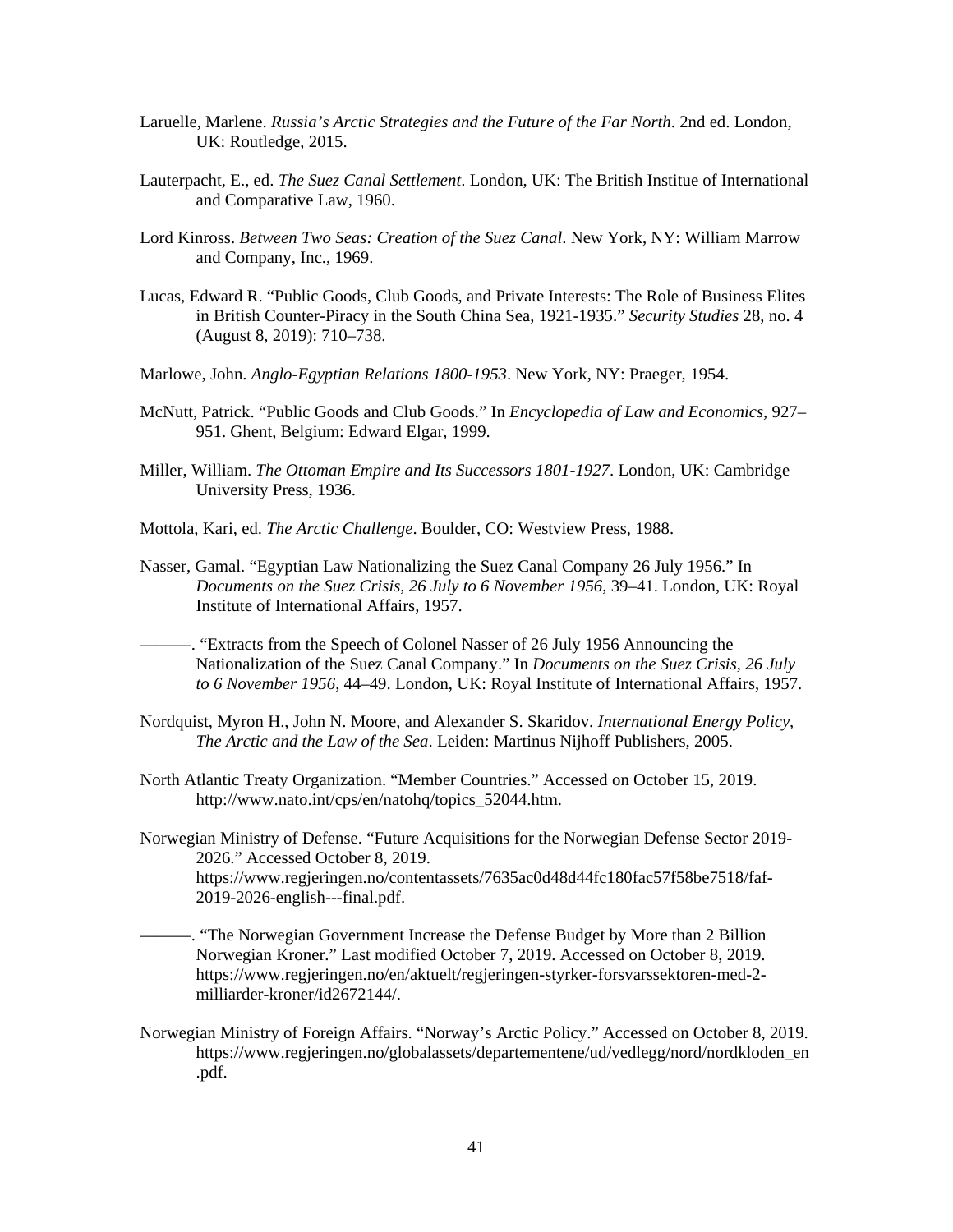- Norwegian Ministries of Foreign Affairs and Local Government and Modernization. "Norway's Arctic Strategy – between Geopolitics and Social Development." Last modified July 1, 2017. Accessed on October 8, 2019. https://www.regjeringen.no/contentassets/fad46f0404e14b2a9b551ca7359c1000/arcticstrategy.pdf
- Peterson, Trude. "Russian Paratroopers Trained on North Pole." *The Independent Barents Observer*. Accessed on October 10, 2019. https://thebarentsobserver.com/en/security/2016/04/russian-paratroopers-trained-northpole.
- Pezard, Stephanie, and Antonia Ward. "Cooperation in the Arctic Likely to Continue—For Now." Last modified July 12, 2018. Accessed on August 13, 2019. https://www.rand.org/blog/2018/07/cooperation-in-the-arctic-likely-to-continue-fornow.html.
- Ports.com. "Port of Panama, Panama to Port of Southampton, United Kingdom Sea Route and Distance." Accessed on October 15, 2019. http://ports.com/sea-route/port-ofpanama,panama/port-of-southampton,unitedkingdom/#/?a=4669&b=0&c=Port%20of%20Tokyo,%20Japan&d=Port%20of%20South ampton%20,%20United%20Kingdom.
- Posen, Barry R. "Command of the Commons: The Military Foundation of U.S. Hegemony." *International Security* 28, no. 1 (Summer 2003): 5–46.
- Radio Canada International. "Canada Files Submission to Establish Continental Shelf Outer Limits in Arctic Ocean." *The Independent Barents Observer*. Accessed on October 8, 2019. https://thebarentsobserver.com/en/arctic/2019/05/canada-files-submissionestablish-continental-shelf-outer-limits-arctic-ocean.
- RAND Cooperation. "The Future of Arctic Cooperation in a Changing Strategic Environment." Accessed on August 13, 2019. https://www.rand.org/randeurope/research/projects/futurearctic-cooperation.html.

———. "Tipping Points in the Arctic." Last updated March 2, 2017. Accessed on August 13, 2019. https://www.rand.org/multimedia/audio/2017/03/02/tipping-points-in-thearctic.html.

- Robertson, Terence. *Crisis: The Inside Story of the Suez Conspiracy*. New York, NY: Atheneum, 1965.
- Russian News Agency. "100 Paratroopers from Russia, Belarus, Tajikistan Air Dropped to North Pole." *TASS*, April 7, 2015. Accessed on October 10, 2019. https://tass.com/russia/787823.
- Salama, Vivian, Rebecca Ballhaus, Andrew Restuccia, and Michael C. Bender. "President Trump Eyes a New Real-Estate Purchase: Greenland - WSJ." *The Wall Street Journal*, August 16, 2019. Accessed on December 17, 2019. https://www.wsj.com/articles/trump-eyes-anew-real-estate-purchase-greenland-11565904223.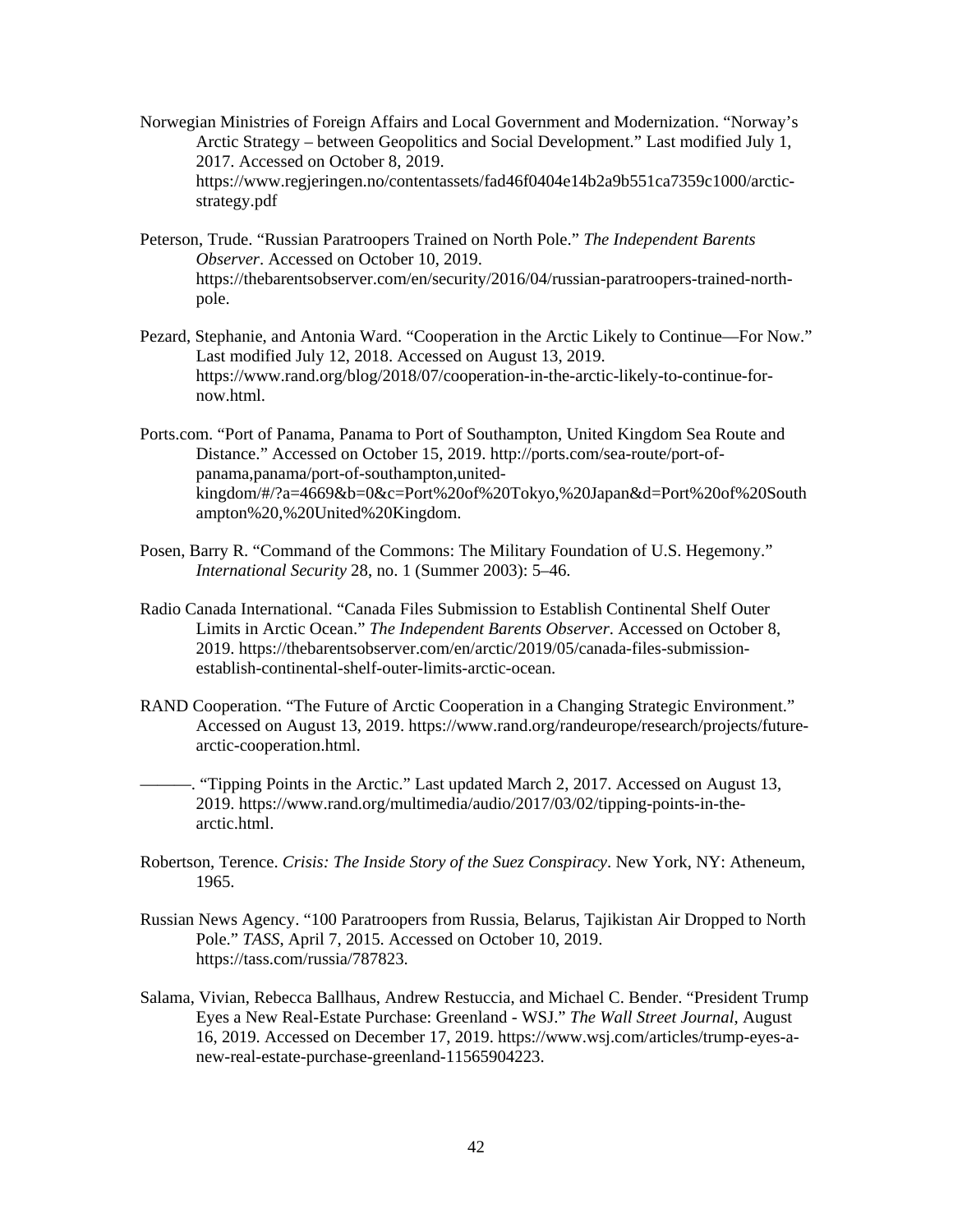- Schonfield, Hugh. *The Suez Canal in Peace and War 1869-1969*. Coral Gables, FL: University of Miami Press, 1969.
- Science Friday. "Navigating the Northwest Passage for Climate Science." Accessed on September 5, 2019. https://www.sciencefriday.com/segments/northwest-passage-projectarctic-climate/?fbclid=IwAR2kUaULe9gJWcOaz-CwLCyZBLefUoX\_fuPM9PoBFF6JjBgbOulfVrFv8JY.
- Staalesen, Atle. "More than 300 Russian Paratroopers Have Been on North Pole." *The Independent Barents Observer*, January 5, 2017. Accessed on October 10, 2019. https://thebarentsobserver.com/en/security/2017/01/more-300-russian-paratroopers-havebeen-north-pole.
- Starbird, A.D. "Strategic Canals." *The Military Engineer* 32, no. 184 (August 1940): 247–252.
- Stephanie, Pezard, Abbie Tingstad, Kristin Van Abel, and Scott Stephenson. *Maintaining Arctic Cooperation with Russia: Planning for Regional Change in the Far North*. Santa Monica, CA: RAND Corporation, 2017.
- Suez Canal Authority. "SCA Navigation Statistics." Accessed on November 1, 2019. https://www.suezcanal.gov.eg:443/English/Navigation/Pages/NavigationStatistics.aspx.
- Sugden, Andrew. "Earliest Human Arctic Occupation." *Science* 351, no. 6270 (January 15, 2016): 236–237.
- The Arctic Council. "The Ottawa Declaration." Accessed on October 1, 2019. https://oaarchive.arctic-council.org/bitstream/handle/11374/85/EDOCS-1752-v2- ACMMCA00\_Ottawa\_1996\_Founding\_Declaration.PDF?sequence=5&isAllowed=y.
- The Government of Canada. Crown-Indigenous Relations and Northern Affairs. "Highlights of Canada's Arctic and Northern Policy Framework." Last modified September 5, 2019. Accessed on October 8, 2019. https://www.rcaanccirnac.gc.ca/eng/1567697304035/1567697319793.
- The National Archives. "The National Archives Exhibitions & Learning Online British Battles." Accessed on October 30, 2019. https://www.nationalarchives.gov.uk/battles/egypt/battle.htm.
- The State Council Information Office of the People's Republic of China. "China's Arctic Policy." Last modified January 2018. Accessed on September 5, 2019. http://english.www.gov.cn/archive/white\_paper/2018/01/26/content\_281476026660336.h tm.
- The United Nations. "The U.N. Convention on the Law of the Sea, 1982." Accessed on October 8, 2019. https://www.un.org/Depts/los/convention\_agreements/texts/unclos/unclos\_e.pdf.
- ———. "United Nation Convention on the Law of the Sea: Table Recapitulation the Status of the Convention and of the Related Agreements." Accessed on October 8, 2019. https://www.un.org/Depts/los/reference\_files/status2019.pdf.